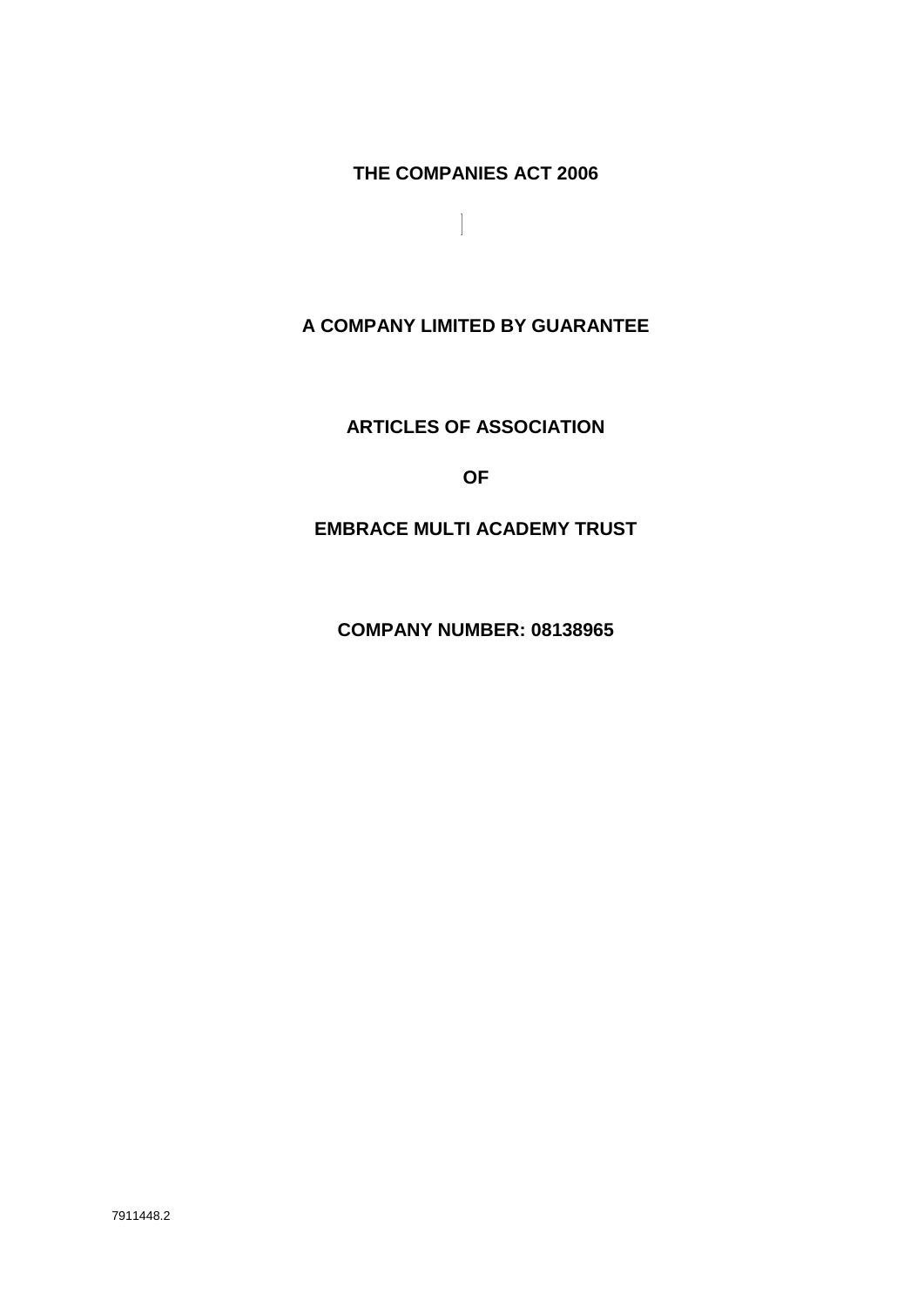#### **THE COMPANIES ACT 2006**

#### **COMPANY LIMITED BY GUARANTEE**

#### **ARTICLES OF ASSOCIATION**

#### **OF**

#### **EMBRACE MULTI ACADEMY TRUST**

#### **INTERPRETATION**

- 1. In these Articles:-
	- (a) "the Academies" means all the schools and educational institutions referred to in Article 4 and operated by the Company (and "Academy" means any one of those schools or educational institutions);
	- (b) "Academy Financial Year" means the academic year from 1<sup>st</sup> of September to 31<sup>st</sup> of August of the following year;
	- (c) "the Articles" means these Articles of Association of the Company (excluding, for the avoidance of doubt, any Scheme of Delegation which may be appended to these Articles or adopted by the Directors);
	- (d) "Chief Executive Officer" means such person as may be appointed by the Directors as the Chief Executive Officer of the Company;
	- (e) "clear days" in relation to the period of a notice means the period excluding the day when the notice is given or deemed to be given and the day on which it is to take effect;
	- (f) "Clerk" means the clerk to the Directors or any other person appointed to perform the duties of the clerk to the Directors, including a joint, assistant or deputy clerk;
	- (g) "Company" means, save as otherwise defined at Article 6.9, the company intended to be regulated by these Articles and referred to in Article 2;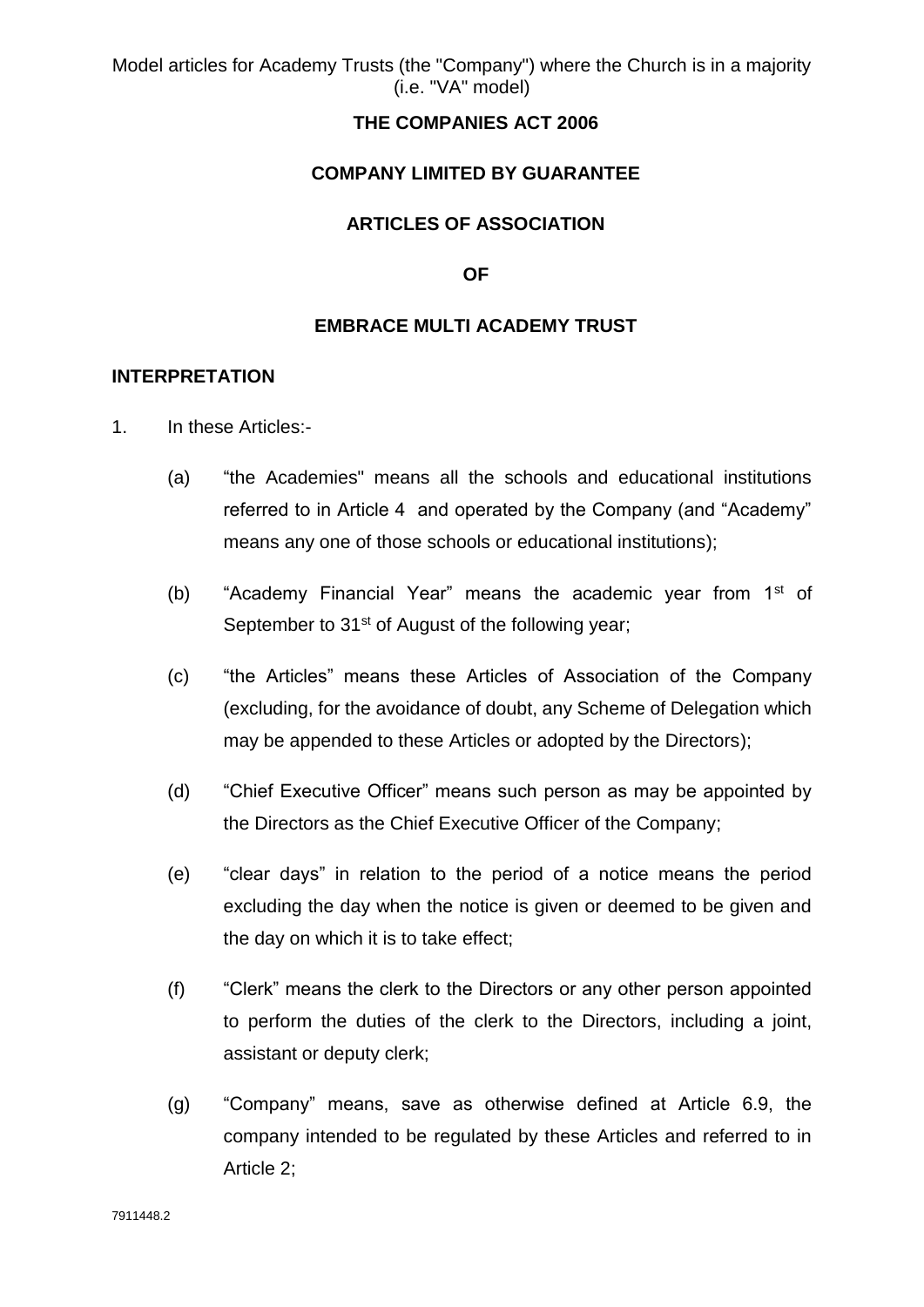- (h) "Diocese" means the Church of England diocese in which any Academy is situated;
- (i) "Diocesan Board of Education" means that body constituted under the Diocesan Boards of Education Measure 1991 for the Diocese and any successor body;
- (j) "Diocesan Corporate Member" means The Diocese of Leicester Educational Trust (company number 7773846) and having been appointed to represent and enforce the rights, interests and powers of the Diocesan Board of Education as set out in the Diocesan Boards of Education Measure 1991;
- (k) ""Directors" means the directors of the Company subject to the definition of this term at Article 6.9(b) in relation to Articles 6.2-6.9;
- (l) "Financial Expert" means an individual, company or firm who is authorised to give investment advice under the Financial Services and Markets Act 2000;
- (m) "General Meeting" means a meeting of the Members of the Company convened in accordance with these Articles, and "Annual General Meeting" shall mean the yearly meeting of the Members convened in accordance with these Articles;
- (n) "Local Authority Associated Person" means any person associated (within the meaning given in section 69(5) of the Local Government and Housing Act 1989) with any local authority by which the Company is influenced;
- (o) "Local Governing Bodies" means the committees appointed pursuant to Articles 100-102 and 104 (and "Local Governing Body" means any one of these committees);
- (p) "the Measure" means the Diocesan Boards of Education Measure 1991;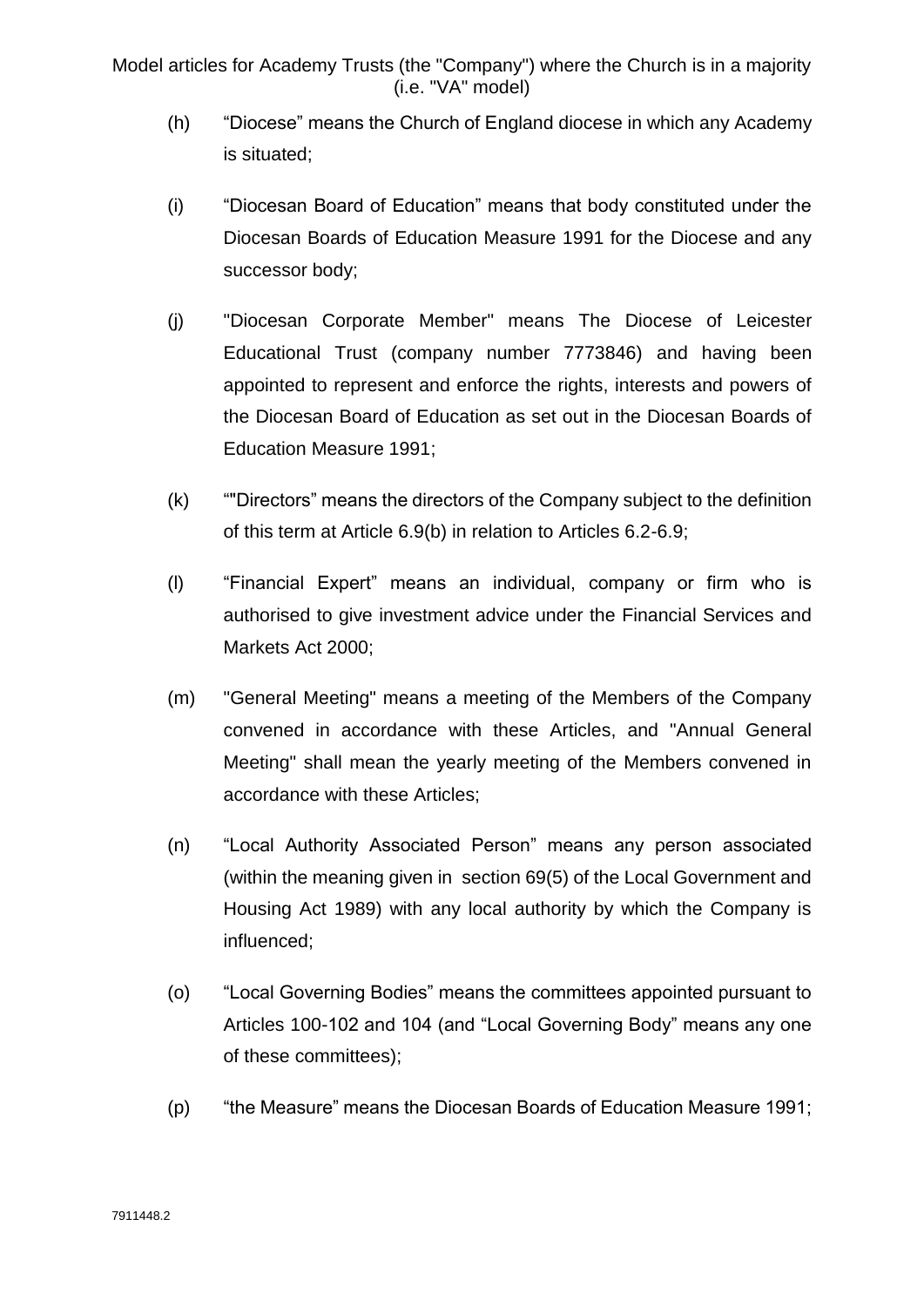- (q) "Member" means a member of the Company and someone who as such is bound by the undertaking contained in Article 8;
- (r) "the Memorandum" means the Memorandum of Association of the Company;
- (s) "Office" means the registered office of the Company;
- (t) "Parent Directors" means those Directors elected or appointed pursuant to Articles 53 – 56[B] inclusive;
- (u) "Parent Local Governor" means the parent member of a Local Governing Body elected or appointed in accordance with Articles 54-56;
- (v) "Parish" means the ecclesiastical parish in which the Academy is situated or one which it serves;
- (w) "Principals" means the head teachers of the Academies (and "Principal" means any one of these head teachers);
- (x) "Principal Regulator" means the body or person appointed as the Principal Regulator under the Charities Act 2011;
- (y) "Relevant Funding Agreement" means the agreement or agreements entered into by the Company and the Secretary of State under section 1 of the Academies Act 2010 for the establishment of any Academy, including any variation or supplemental agreements thereof;
- (z) "Scheme of Delegation" means an instrument by the Directors delegating such powers and responsibilities of the Directors as may be appropriate for them to delegate to the Local Governing Bodies consistently with the Object;
- (aa) "the seal" means the common seal of the Company if it has one;
- (bb) "Secretary of State" means the Secretary of State for Education or successor;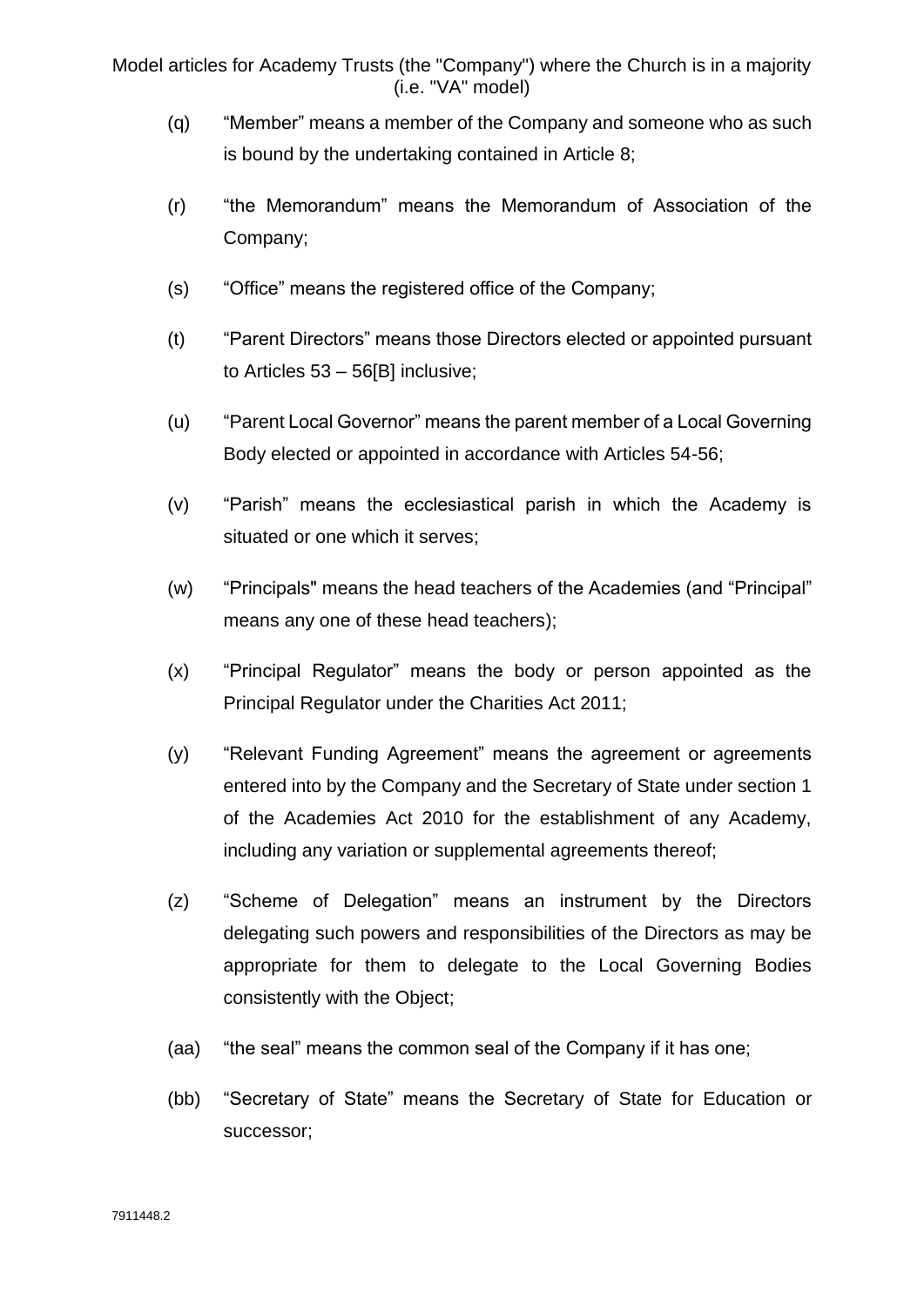- (cc) "Teacher" means a person employed under a contract of employment or a contract for services or otherwise engaged to provide his services as a teacher at one or more Academies;
- (dd) "Trustees" means those trustees holding the site of any Academy and providing it to the Company for use and occupation by that Academy;
- (ee) "the United Kingdom" means Great Britain and Northern Ireland;
- (ff) words importing the masculine gender only shall include the feminine gender. Words importing the singular number shall include the plural number, and vice versa;
- (gg) subject as aforesaid, words or expressions contained in these Articles shall, unless the context requires otherwise, bear the same meaning as in the Companies Act 2006, as appropriate;
- (hh) any reference to a statute or statutory provision or measure shall include any statute or statutory provision or measure which replaces or supersedes such statute or statutory provision or measure including any modification or amendment thereto.
- 2. The company's name is Embrace Multi Academy Trust (and in this document it is called "**the Company**").
- 3. The Company's registered office is to be situated in England and Wales.

### **OBJECT**

4. The Company's object ("**the Object**") is specifically restricted to the following:

to advance for the public benefit education in the United Kingdom, in particular but without prejudice to the generality of the foregoing by establishing, maintaining, carrying on, managing and developing Academies which shall offer a broad and balanced curriculum and which:

(i) shall include Church of England Academies ("**Church Academies**" **and**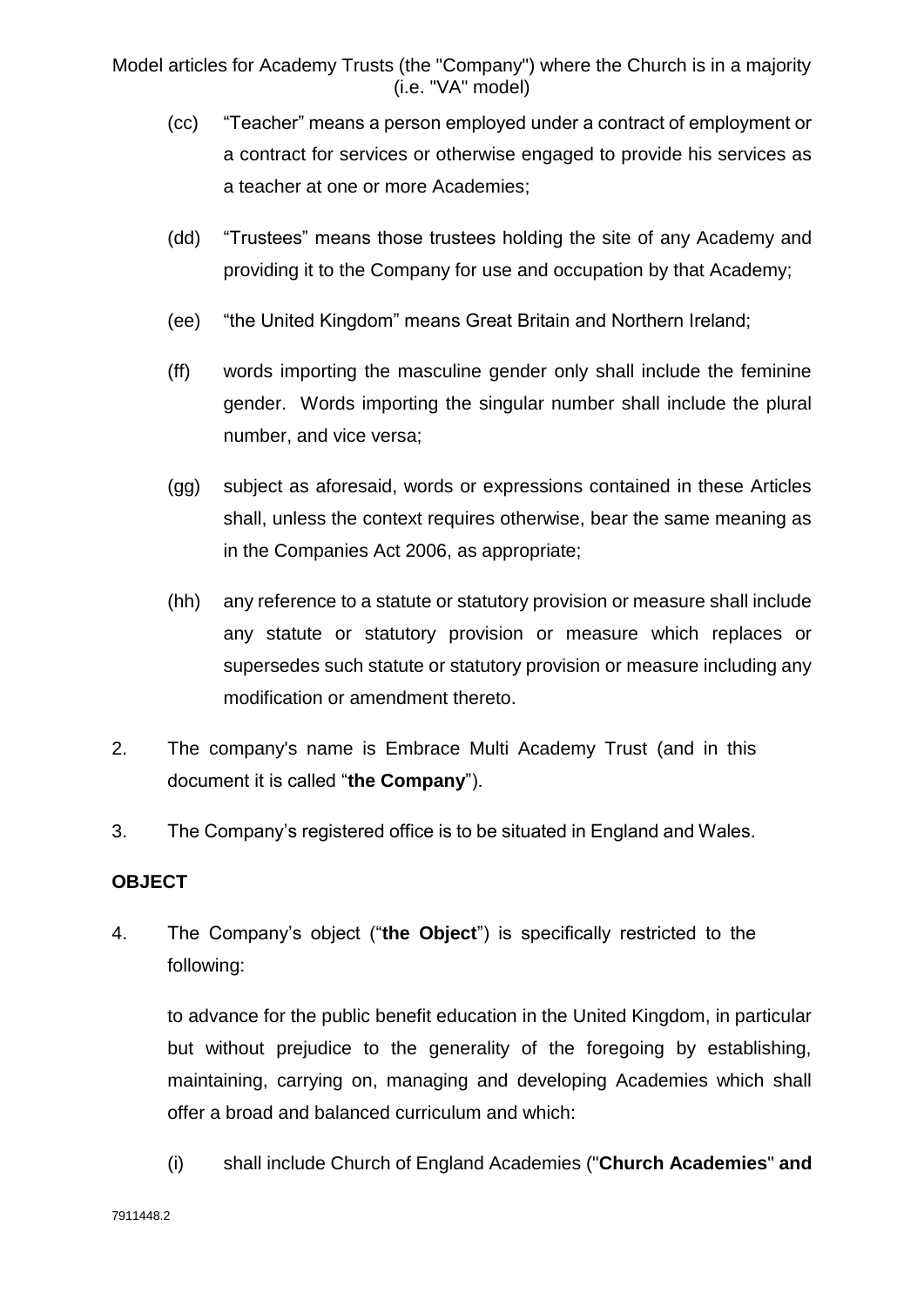> **each a** "**Church Academy**") designated as such which shall be conducted in accordance with the principles, practices and tenets of the Church of England both generally and in particular in relation to arranging for religious education and daily acts of worship, and

(ii) may include other Academies whether with or without a designated religious character;

but in relation to each of the Academies to recognise and support their individual ethos, whether or not designated Church of England.

Where an Academy is designated as or recognised as a Church Academy, in relation to the ethos and religious education provided at the academy the Directors shall have regard to any advice and follow any directives issued by the Diocesan Corporate Member.

#### **POWERS**

- 5. In furtherance of the Object but not further or otherwise the Company may exercise the following powers:
	- (a) to draw, make, accept, endorse, discount, execute and issue promissory notes, bills, cheques and other instruments, and to operate bank accounts in the name of the Company;
	- (b) to raise funds and to invite and receive contributions provided that in raising funds the Company shall not undertake any substantial permanent trading activities and shall conform to any relevant statutory regulations;
	- (c) (subject to such further consents as may be required by law or as may be required from the Trustees as licensors where this is the case) to acquire, alter, improve and charge or otherwise dispose of property;
	- (d) subject to Article 6 below to employ such staff, as are necessary for the proper pursuit of the Object (including the maintenance of an effective Church of England ethos in relation to Academies falling within Article 4(i)) and to make all reasonable and necessary provision for the payments of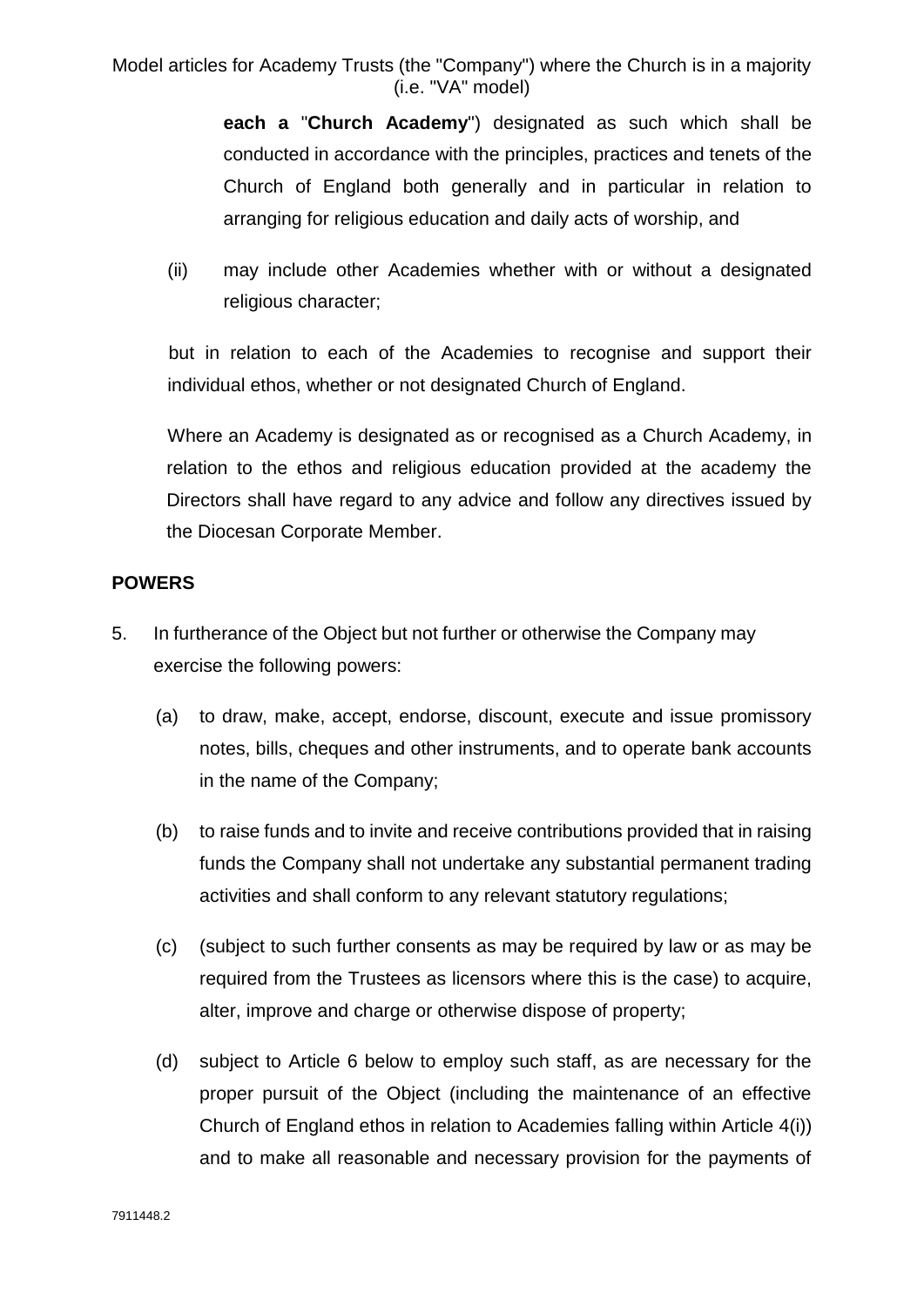pensions and superannuation to staff and their dependants;

- (e) to establish or support, whether financially or otherwise, any charitable companies, trusts, associations or institutions formed for all or any of the Objects;
- (f) to co-operate with other charities, other independent and maintained schools, academies and institutions within the further education sector, voluntary bodies and statutory authorities operating in furtherance of the Object and to exchange information and advice with them;
- (g) to pay out of funds of the Company the costs, charges and expenses of and incidental to the formation and registration of the Company:
- (h) to establish, maintain, carry on, manage and develop the Academies at locations to be determined by the Directors, provided that no Academy shall be established, maintained or carried on by the Company without the consent of the Members by ordinary resolution;
- (i) to offer scholarships, exhibitions, prizes and awards to pupils and students, former pupils and former students, and otherwise to encourage and assist the educational attainment of pupils and students and former pupils and former students;
- (j) to provide educational facilities and services to students of all ages and the wider community for the public benefit;
- (k) to carry out research into the development and application of new techniques in education and to their approach to curriculum development and delivery and to publish the results of such research, and to develop means of benefiting from application of the experience of industry, commerce, other schools, educational institutions and the voluntary sector to the education of pupils and students in academies;
- (l) subject to such consents as may be required from the Trustees or otherwise required by law and/or by any contract entered into by or on behalf of the Company, to borrow and raise money for the furtherance of the Object in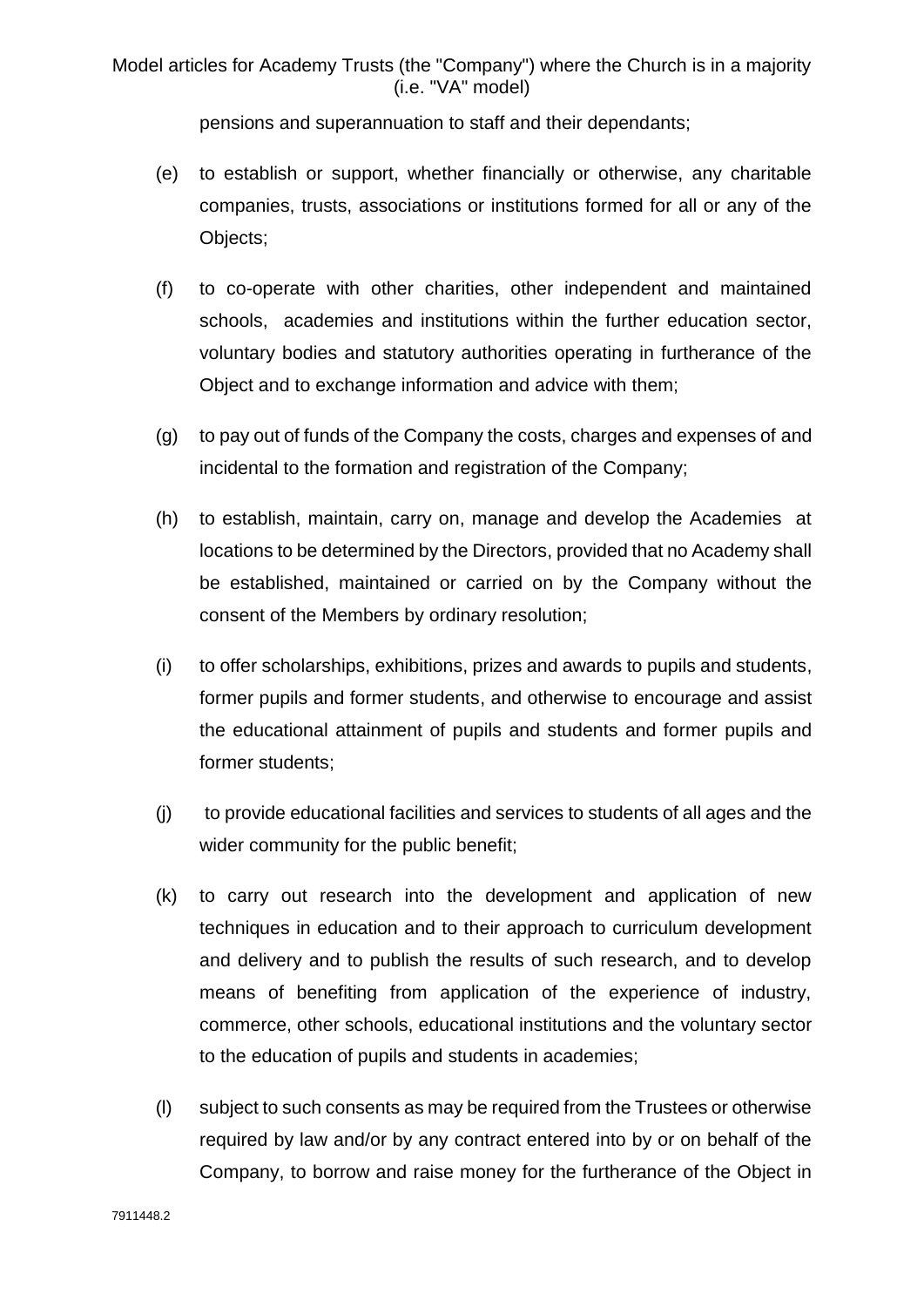such manner and on such security as the Company may think fit;

- (m) to deposit or invest any funds of the Company not immediately required for the furtherance of its Object (but to invest only after obtaining such advice from a Financial Expert as the Directors consider necessary and having regard to the suitability of investments and the need for diversification);
- (n) to delegate the management of investments to a Financial Expert, but only on terms that:
	- (i) the investment policy is set down in writing for the Financial Expert by the Directors;
	- (ii) every transaction is reported promptly to the Directors;
	- (iii) the performance of the investments is reviewed regularly with the Directors;
	- (iv) the Directors are entitled to cancel the delegation arrangement at any time;
	- (v) the investment policy and the delegation arrangement are reviewed at least once a year;
	- (vi) all payments due to the Financial Expert are on a scale or at a level which is agreed in advance and are notified promptly to the Directors on receipt; and
	- (vii) the Financial Expert must not do anything outside the powers of the Directors;
- (o) to arrange for investments or other property of the Company to be held in the name of a nominee company acting under the control of the Directors or of a Financial Expert acting under their instructions, and to pay any reasonable fee required;
- (p) to provide indemnity arrangements to Directors, Trustees and the members of any Local Governing Body (to the extent necessary) in accordance with,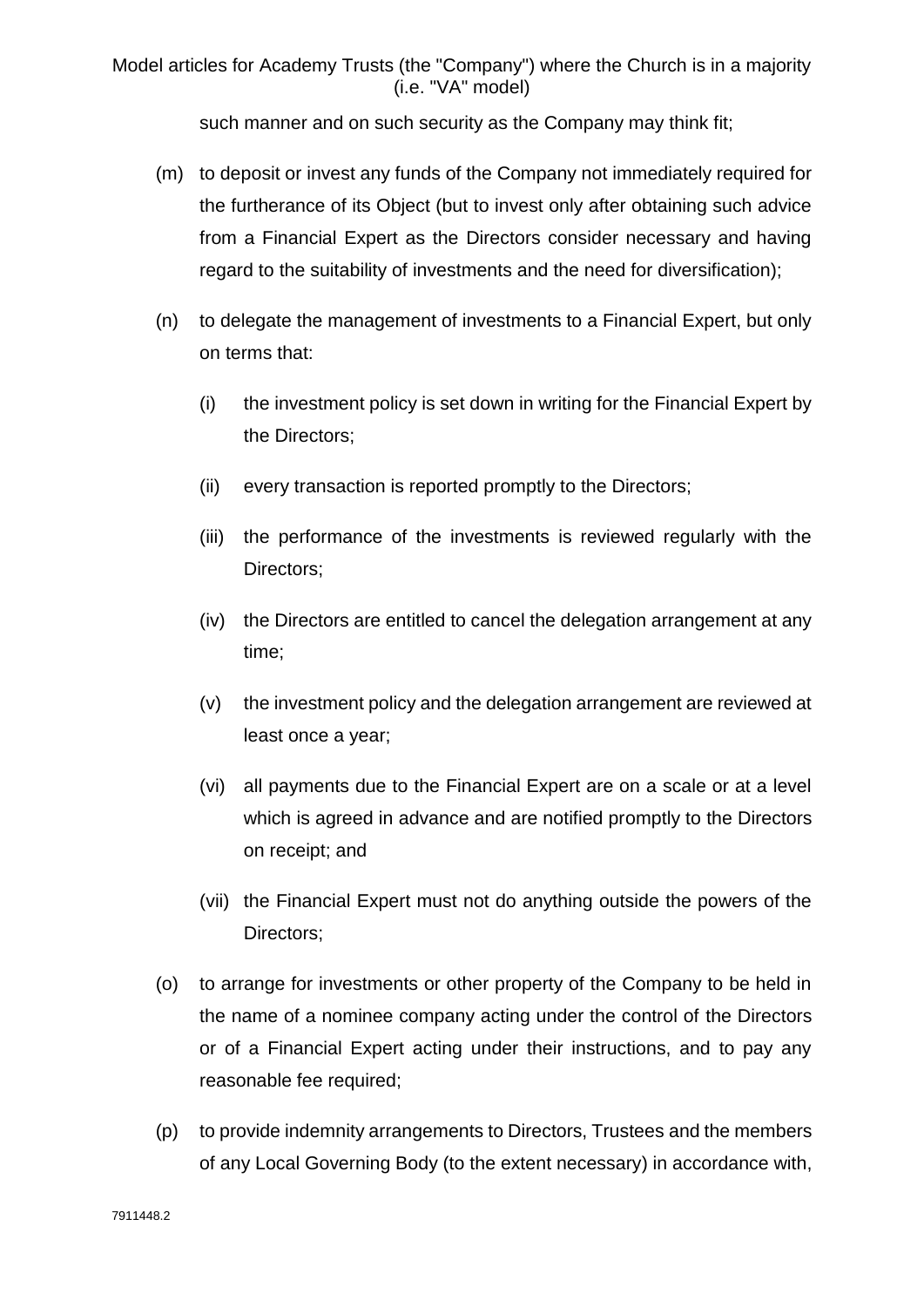> and subject to the conditions of section 232 to 235 of the Companies Act 2006, section 189 of the Charities Act 2011 or any other provision of law applicable to charitable companies and any such indemnity is limited accordingly;

- (q) subject to any use of their property to such consents as may be required from the Trustees and to any terms and conditions the Trustees may require to establish subsidiary companies to carry on any trade or business for the purpose of raising funds for the Company;
- (r) to discharge any liability necessarily incurred by the Trustees to further the purposes of the Company; and
- (s) to do all such other lawful things as are necessary for or are incidental to or conducive to the achievement of the Object and appropriate to the religious character of any Academy including entering into any protocol, arrangement or agreement with the Diocesan Corporate Member in relation to the exercise of powers and discharge of functions under the Measure.

### **APPLICATION OF INCOME AND PROPERTY**

6.1 The income and property of the Company shall be applied solely towards the promotion of the Object.

# **MEMBERS' BENEFITS AND CONFLICTS OF INTEREST**

- 6.2 None of the income or property of the Company may be paid or transferred directly or indirectly by way of dividend bonus or otherwise by way of profit to any member of the Company. Nonetheless a Member of the Company who is not also a Director may:
	- (a) benefit as a beneficiary of the Company;
	- (b) be paid reasonable and proper remuneration for any goods or services supplied to the Company;
	- (c) be paid rent for premises let by the Member of the Company if the amount of the rent and other terms of the letting are reasonable and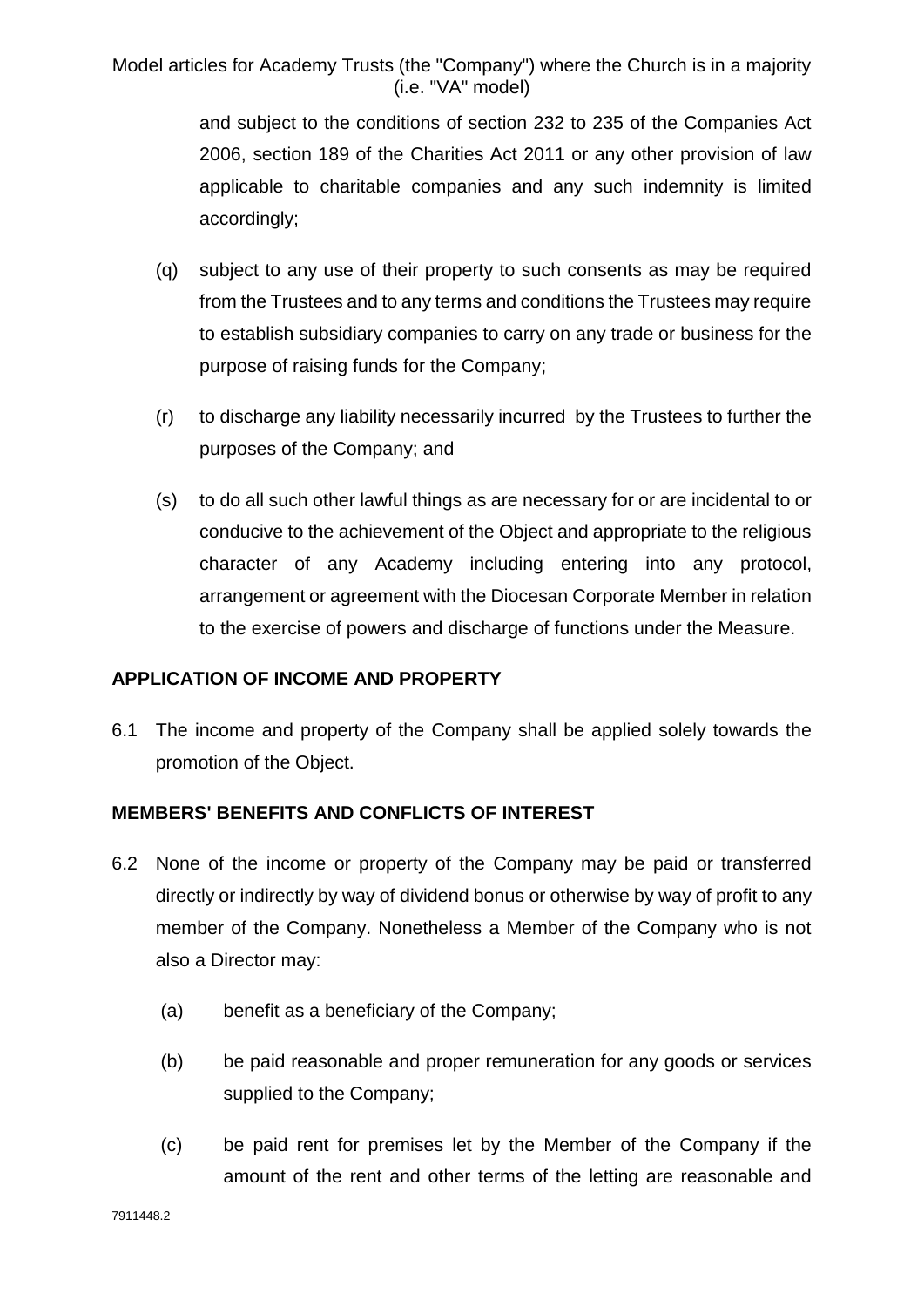proper; and

- (d) be paid interest on money lent to the Company at a reasonable and proper rate, such rate not to exceed 2 per cent per annum below the base lending rate of a UK clearing bank selected by the Directors, or 0.5%, whichever is the higher.
- 6.2A The Directors may only rely upon the authority provided by Article 6.2 to allow a benefit to a Member if each of the following conditions is satisfied:
	- (a) the remuneration or other sums paid to the Member do not exceed an amount that is reasonable in all the circumstances;
	- (b) the Directors are satisfied that it is in the interests of the Company to contract with that Member rather than with someone who is not a Member. In reaching that decision the Directors must balance the advantage of contracting with a Member against the disadvantages of doing so; and
	- (c) the reason for their decision is recorded by the Directors in the minute book.

# **DIRECTORS' AND TRUSTEES' INDEMNITY**

- 6.3 A Director and a Trustee may benefit from any indemnity arrangement purchased at the Company's expense, or any arrangement so agreed with the Secretary of State to cover the liability of the Directors and the Trustees which by virtue of any rule of law would otherwise attach to them in respect of any negligence, default or breach of trust or breach of duty of which they may be guilty in relation to the Company or to any trust of any Academy site: provided that any such arrangement shall not extend to:
	- (i) any claim arising from any act or omission which Directors or Trustees (or any of them) knew to be a breach of trust (including a breach of any trust relating to any Academy site) or breach of duty or which was committed by the Directors or Trustees (or any of them) in reckless disregard to whether it was a breach of trust or breach of duty or not; and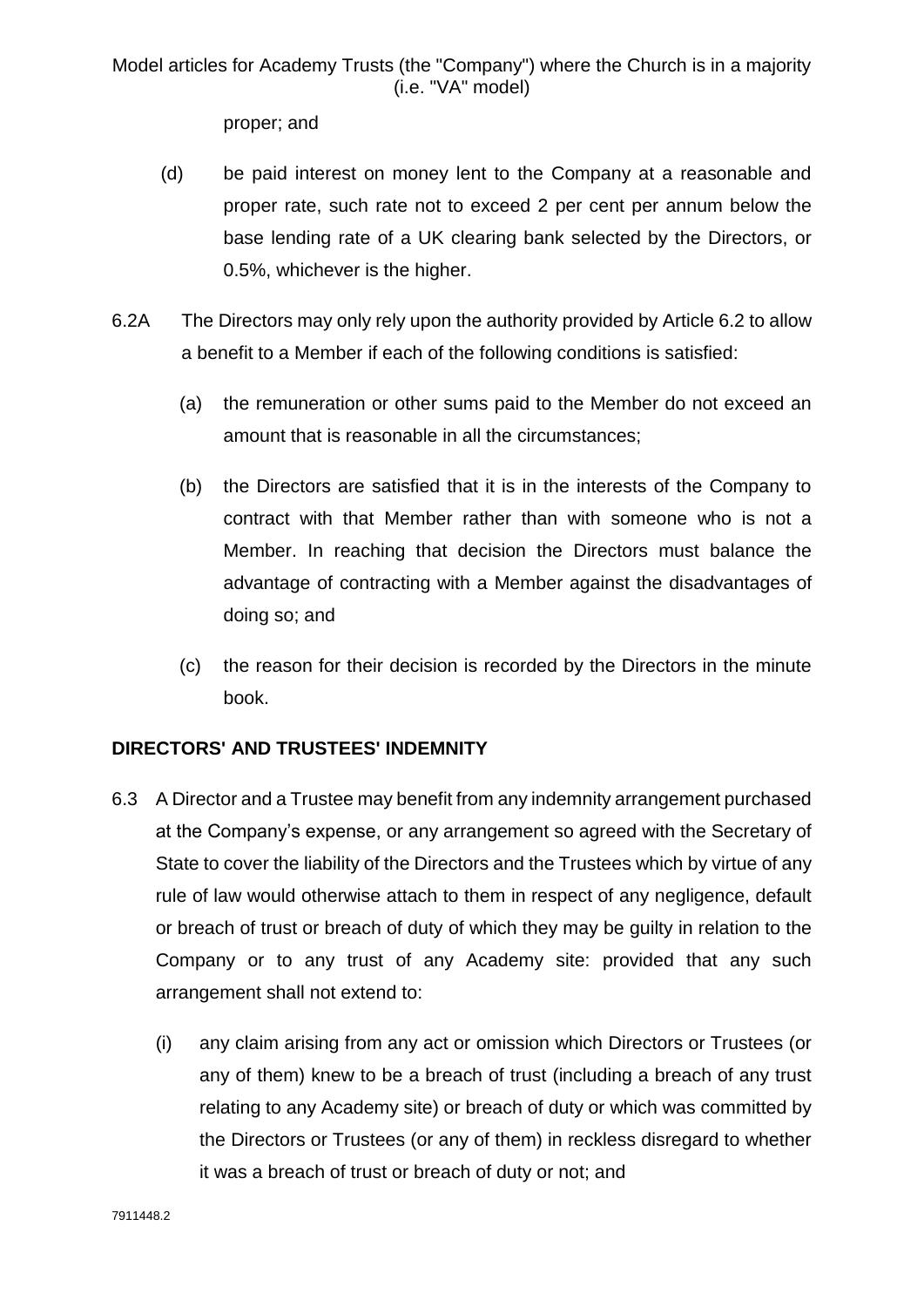(ii) the costs of any unsuccessful defence to a criminal prosecution brought against the Directors or Trustees (or any of them) in their capacity as directors of the Company or as Trustees of any Academy site.

Further, this Article does not authorise a Director or Trustee to benefit from any indemnity arrangements that would be rendered void by any provision of the Companies Act 2006, the Charities Act 2011 or any other provision of law.

### **DIRECTORS' BENEFITS AND CONFLICTS OF INTEREST**

- 6.4 A public company, which has shares listed on a recognised stock exchange and of which any one Director holds no more than 1% of the issued capital of that company, may receive fees, remuneration or other benefit in money or money's worth from the Company.
- 6.5 A Director may at the discretion of the Directors be reimbursed from the property of the Company for reasonable expenses properly incurred by him or her when acting on behalf of the Company, but excluding expenses in connection with foreign travel.
- 6.6 No Director may:
	- (a) buy any goods or services from the Company;
	- (b) sell goods, services, or any interest in land to the Company;
	- (c) be employed by, or receive any remuneration from the Company (other than the Chief Executive Officer (to the extent that he is a Director) whose employment and/or remuneration is subject to the procedure and conditions in Article 6.8); or
	- (d) receive any other financial benefit from the Company; unless
		- (i) the payment is permitted by Article 6.7 and the Directors follow the procedure and observe the conditions set out in Article 6.8; or
		- (ii) the Directors obtain the prior written approval of the Charity Commission and fully comply with any procedures it prescribes.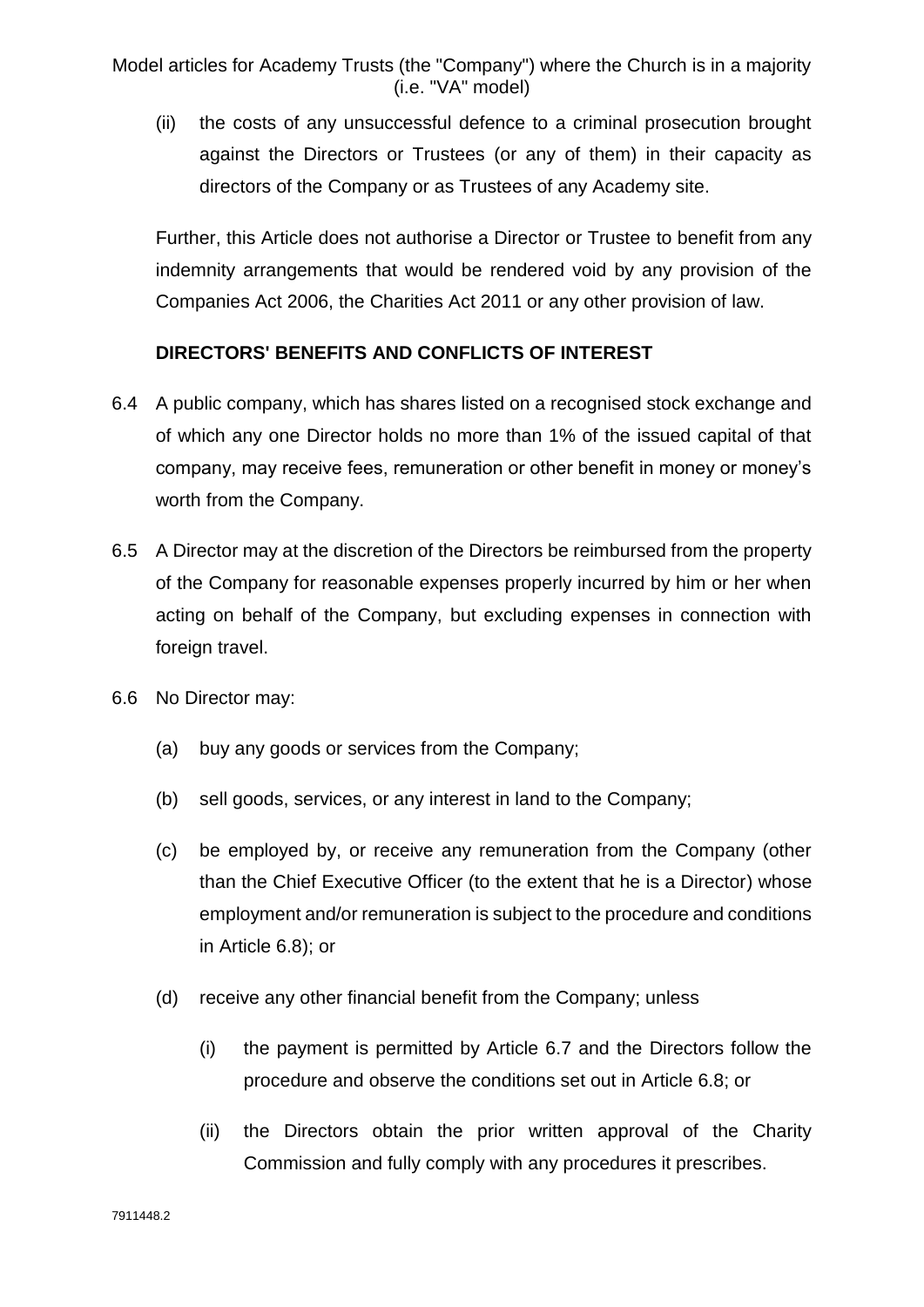- 6.7 Subject to Article 6.8, a Director may:
	- (a) receive a benefit from the Company in the capacity of a beneficiary of the Company;
	- (b) be employed by the Company or enter into a contract for the supply of goods or services to the Company, other than for acting as a Director;
	- (c) receive interest on money lent to the Company at a reasonable and proper rate not exceeding 2% per annum below the base rate of a clearing bank to be selected by the Directors, or 0.5%, whichever is the higher; and
	- (d) receive rent for premises let by the Director to the Company if the amount of the rent and the other terms of the lease are reasonable and proper.
- 6.8 The Company and its Directors may only rely upon the authority provided by Article 6.7 if each of the following conditions is satisfied:
	- (a) the remuneration or other sums paid to the Director do not exceed an amount that is reasonable in all the circumstances; and
	- (b) the Director is absent from the part of any meeting at which there is discussion of:
		- (i) his or her employment, remuneration, or any matter concerning the contract, payment or benefit; or
		- (ii) his or her performance in the employment, or his or her performance of the contract; or
		- (iii) any proposal to enter into any other contract or arrangement with him or her or to confer any benefit upon him or her that would be permitted under Article 6.7; or
		- (iv) any other matter relating to a payment or the conferring of any benefit permitted by Article 6.7; and
	- (c) the Director does not vote on any such matter and is not to be counted when calculating whether a quorum of Directors is present at the meeting;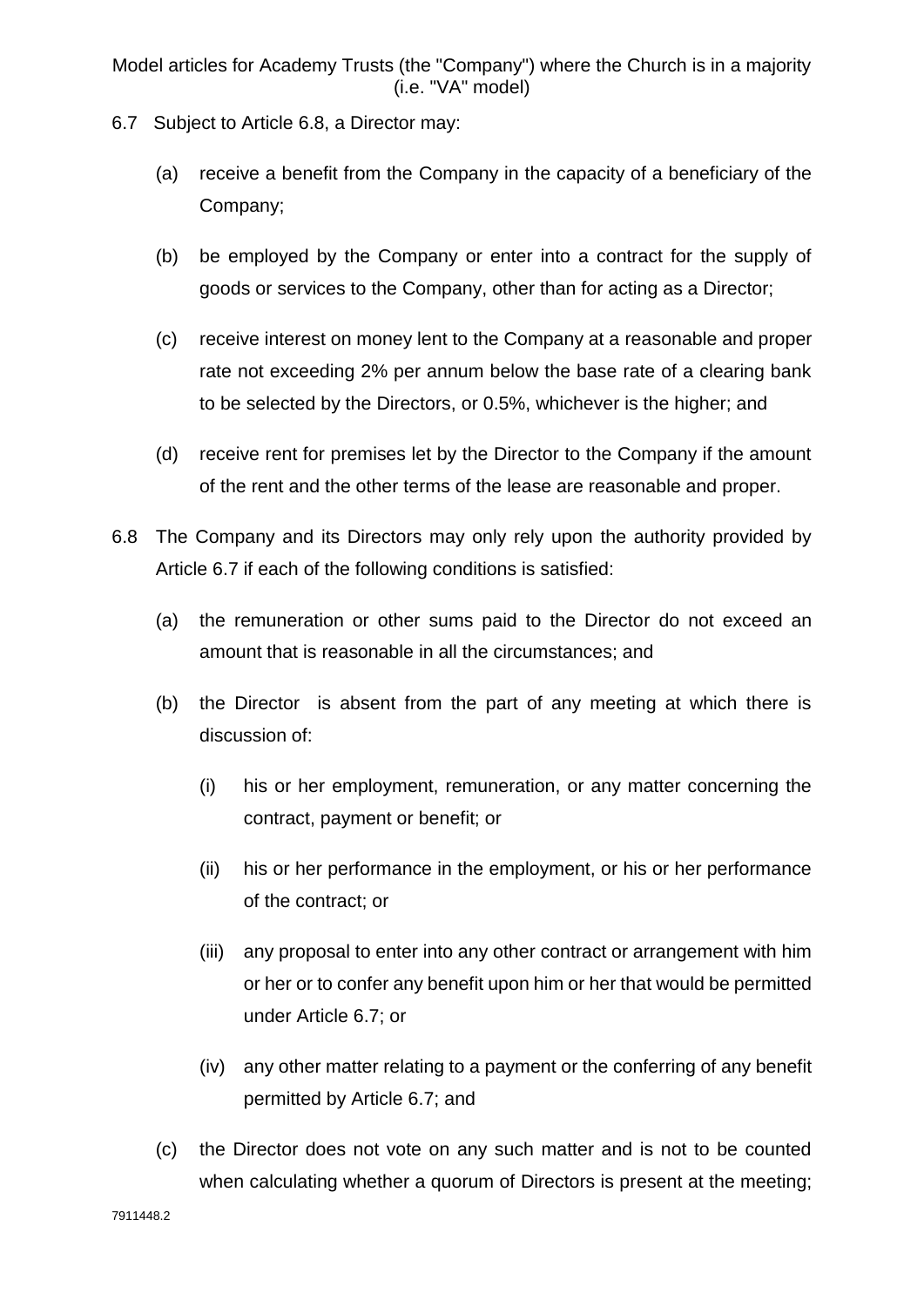and

- (d) in relation to proposed contracts for employment or services (except, where the Chief Executive Officer is a Director, the principal employment contract or contract for services under which he is employed or engaged by the Company), the other Directors are satisfied that it is in the interests of the Company to employ or to contract with that Director rather than with someone who is not a Director. In reaching that decision the Directors must balance the advantage of employing a Director against the disadvantages of doing so (especially the loss of the Director's services as a result of dealing with the Director's conflict of interest);
- (e) the reason for their decision is recorded by the Directors in the minute book; and
- (f) a majority of the Directors then in office have received no such payments or benefit.
- 6.8A The provision in Article 6.6(c) that no Director may be employed by or receive any remuneration from the Company (other than the Chief Executive Officer to the extent he is a Director) does not apply to an employee of the Company who is subsequently elected or appointed as a Director save that this Article shall only allow such a Director to receive remuneration or benefit from the Company in his capacity as an employee of the Company and provided that the procedure as set out in Articles 6.8(b) and 6.8 (c) is followed.
- 6.9 In Articles 6.2 6.9:
	- (a) "company" shall include any company in which the Company:
		- holds more than 50% of the shares; or
		- controls more than 50% of the voting rights attached to the shares; or
		- has the right to appoint one or more directors to the board of the company;

7911448.2 (b) "Director" shall include any child, stepchild, parent, grandchild,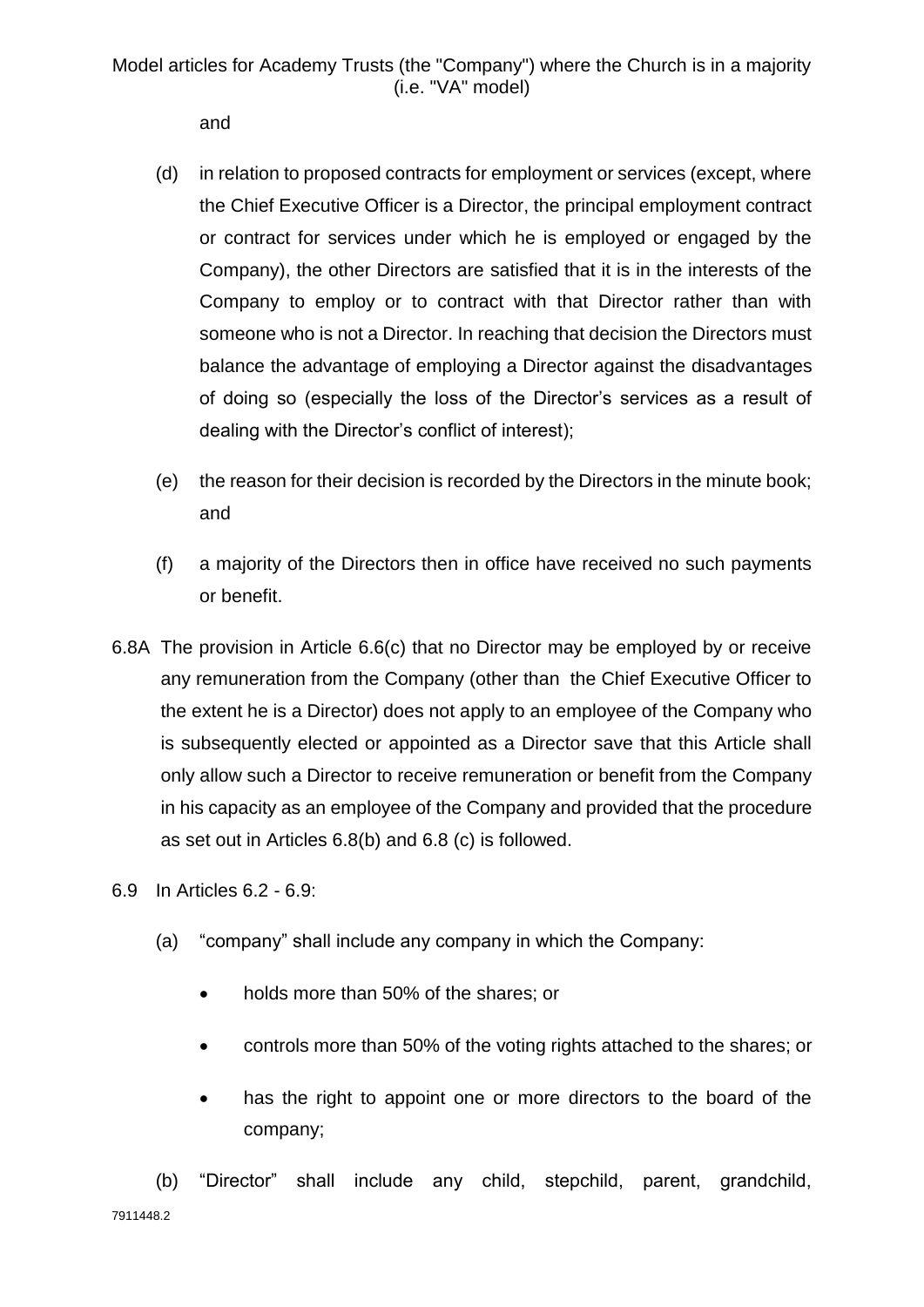grandparent, brother, sister or spouse of the Director or any person living with the Director as his or her partner; and

- (c) the employment or remuneration of a Director includes the engagement or remuneration of any firm or company in which the Director is:
	- (i) a partner;
	- (ii) an employee;
	- (iii) a consultant;
	- (iv) a director;
	- (v) a member; or
	- (vi) a shareholder, unless the shares of the company are that of a company which are listed on a recognised stock exchange and the Director holds less than 1% of the issued capital.

# **LIMITED LIABILITY OF MEMBERS**

7. The liability of the Members of the Company is limited.

# **DISSOLUTION AND WINDING UP**

- 8. Every Member of the Company undertakes to contribute such amount as may be required (not exceeding £10) to the Company's assets if it should be wound up while he or she is a Member or within one year after he ceases to be a Member, for payment of the Company's debts and liabilities before he or she ceases to be a Member, and of the costs, charges and expenses of winding up, and for the adjustment of the rights of the contributors among themselves.
- 9. If the Company is wound up or dissolved and after all its debts and liabilities (including any under section 2 of the Academies Act 2010) have been satisfied there remains any property it shall not be paid to or distributed among the Members of the Company (except for a Member which is itself a charity fulfilling the criteria set out below), but shall be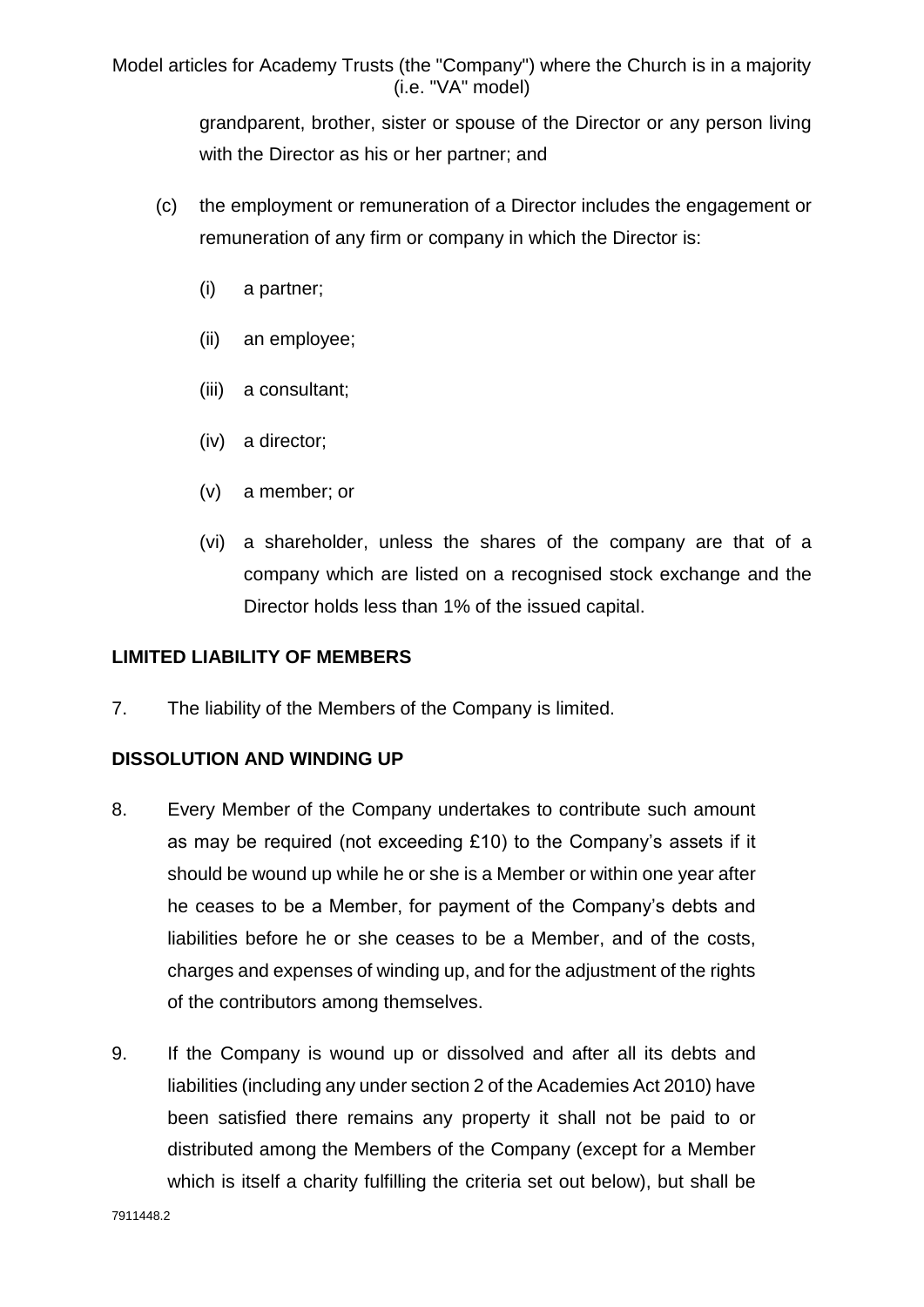given or transferred to some other charity or charities having objects similar to the Object which prohibits the distribution of its or their income and property to an extent at least as great as is imposed on the Company by Article 6 above, chosen by the Members of the Company at or before the time of dissolution and if that cannot be done then to some other charitable object.

# **AMENDMENTS TO MEMORANDUM AND ARTICLES**

- 10. No alteration or addition shall be made to or in the provisions of the Memorandum and/or Articles without the written consent of the Diocesan Corporate Member. No alteration or addition to these Articles which would or is likely to affect the governance or Church of England ethos of any Church Academy shall be made without the written consent of the Trustees of the relevant Church Academy or Academies.
- 11. No alteration or addition shall be made to or in the provisions of the Articles which would have the effect (a) that the Company would cease to be a company to which section 60 of the Companies Act 2006 applies; or (b) that the Company would cease to be a charity; or (c) that it might weaken the maintenance of the ethos (whether Church of England or otherwise) at the Academies.

### **MEMBERS**

- 12. The Members of the Company shall comprise:
	- (a) the Diocesan Corporate Member;
	- (b) two persons appointed by the Diocesan Corporate Member (whether corporate or individual);
	- (c) two individuals; and
	- (d) any person appointed under Article 15A, provided that at any time the minimum number of Members shall not be less than three.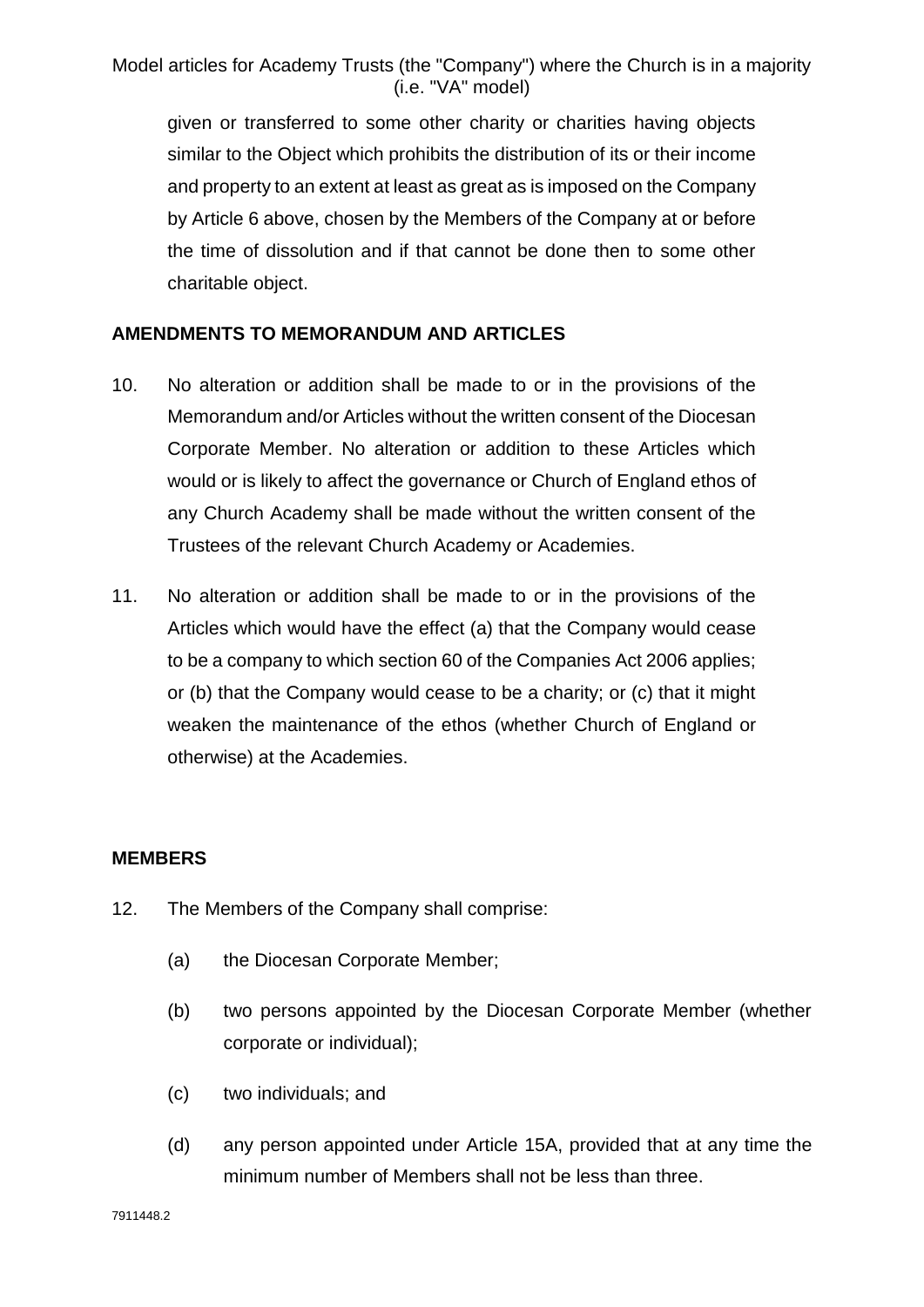- 12A. An employee of the Company cannot be a Member of the Company.
- 13. Each person entitled to appoint Members in Article 12 shall have the right from time to time by written notice delivered to the Office to remove any Member appointed by them and to appoint a replacement Member to fill a vacancy whether resulting from such removal or otherwise.
- 14. If any of the persons entitled to appoint Members in Article 12:
	- (a) in the case of an individual, die or become legally incapacitated;
	- (b) in the case of a corporate entity, cease to exist and are not replaced by a successor institution; or
	- (c) becomes insolvent or makes any arrangement or composition with their creditors generally; or
	- (d) ceases to themselves be a Member,

their right to appoint Members under these Articles shall vest in the remaining Members.

- 15. Membership will terminate automatically if:
	- (a) a Member (which is a corporate entity) ceases to exist and is not replaced by a successor institution;
	- (b) a Member (who is an individual) dies or becomes incapable by reason of illness or injury of managing and administering his or her own affairs; or
	- (c) a Member becomes insolvent or makes any arrangement or composition with that Member's creditors generally.
- 15A. The Members with the written consent of the Diocesan Corporate Member may agree by passing a special resolution to appoint such additional Members as they think fit.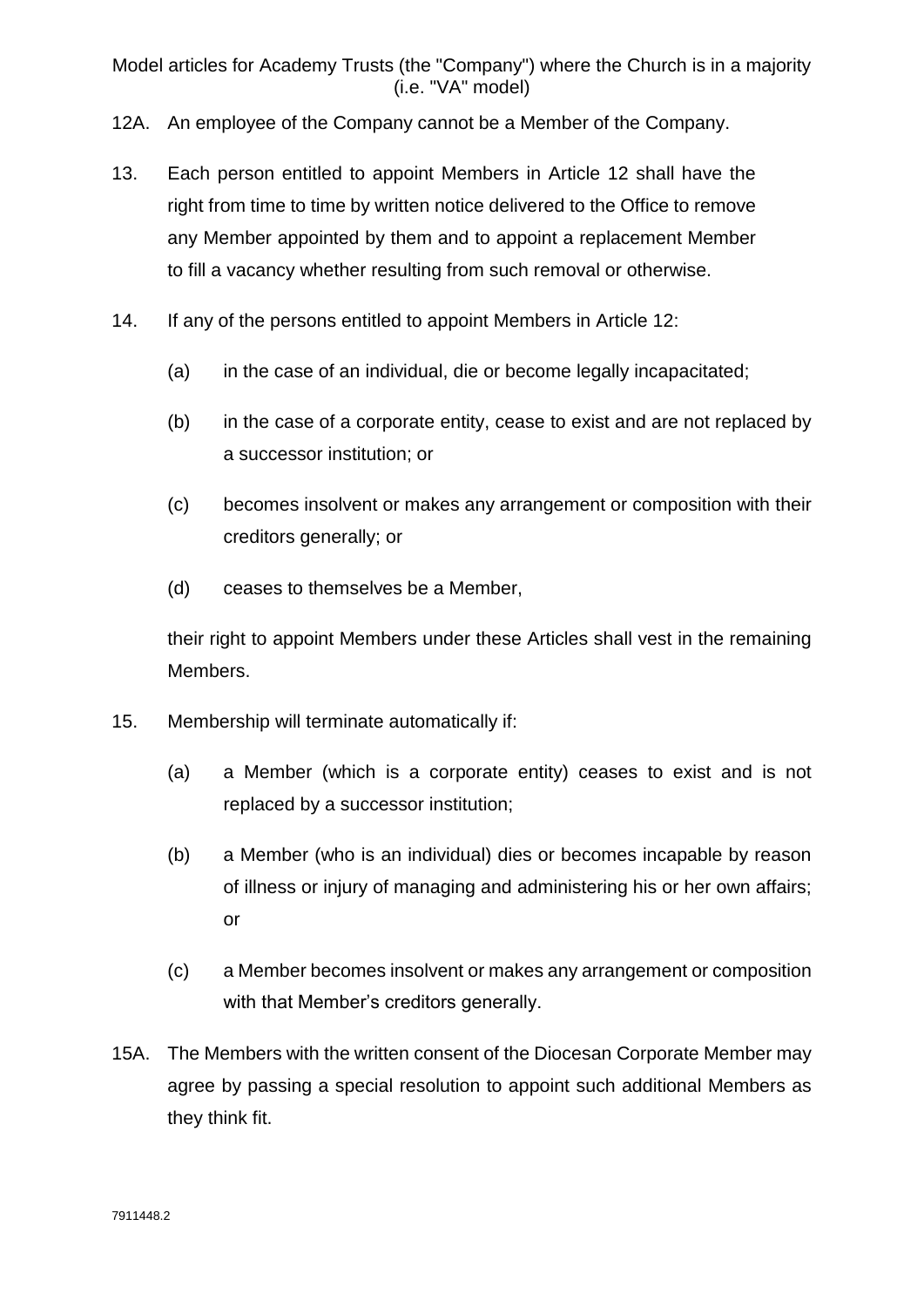- 16. In addition to their rights under to Article 13 and subject to the requirements of the Relevant Funding Agreement, the Members with the written consent of the Diocesan Corporate Member may agree by passing a special resolution to remove any such additional Members appointed under Article 15A. The Member whose proposed removal is the subject of the resolution shall not be entitled to vote on that resolution.
- 16A. In exercising their rights under these Articles and the Companies Act 2006, the Members shall not do any thing or take any action which would cause the Company to contravene its Object.
- 17. Every person nominated to be a Member of the Company shall either sign a written consent to become a Member or sign the register of Members on becoming a Member.
- 18. Any individual (but not corporate) Member may resign provided that after such resignation the number of Members is not less than three. A Member shall cease to be one immediately on the receipt by the Company of a notice in writing signed by the person or persons entitled to remove him under Articles 13 or 16 provided that no such notice shall take effect when the number of Members is less than three unless it contains or is accompanied by the appointment of a replacement Member.
- 18A. The Diocesan Corporate Member is not precluded by its membership of the Company from taking any action or exercising any function it has as Diocesan Board of Education under the Measure.

# **MEMBERS' MEETINGS: ANNUAL GENERAL MEETINGS AND GENERAL MEETINGS**

19. The Company shall hold an Annual General Meeting each Academy Financial year in addition to any other meetings in that year, and shall specify the meeting as such in the notices calling it; and not more than fifteen months shall elapse between the date of one Annual General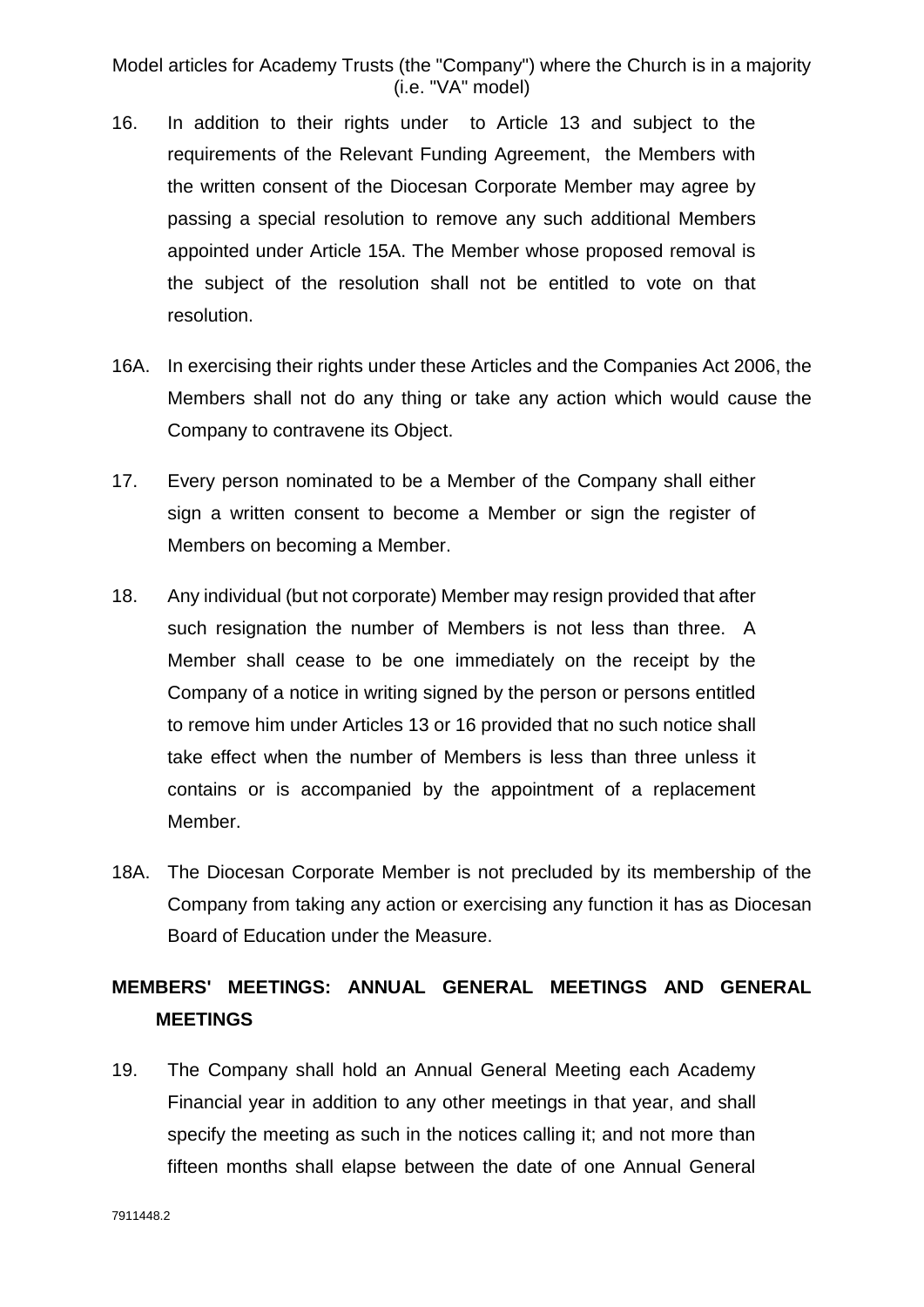Meeting of the Company and that of the next. Provided that so long as the Company holds its first Annual General Meeting within eighteen months of its incorporation, it need not hold it in the year of its incorporation or in the following year. The Annual General Meeting shall be held at such time and place as the Directors shall appoint. All meetings of the Members other than Annual General Meetings shall be called General Meetings.

20. The Directors may call General Meetings and, on the requisition of Members pursuant to the provisions of the Companies Act 2006, shall forthwith proceed to convene a General Meeting in accordance with that Act. If there are not within the United Kingdom sufficient Directors to call a General Meeting, any Director or any Member of the Company may call a General Meeting.

#### **NOTICE OF GENERAL MEETINGS**

- 21. General Meetings shall be called by at least fourteen clear days' notice but a General Meeting may be called by shorter notice if it is so agreed by a majority in number of Members having a right to attend and vote and together representing not less than 90% of the total voting rights at that meeting.
- 21A. The notice shall specify the time and place of the meeting and the general nature of the business to be transacted and, in the case of an Annual General Meeting, shall specify the meeting as such. The notice shall also state that the Member is entitled to appoint a proxy. The notice shall be given to all the Members, all Directors and the auditors.
- 22. The accidental omission to give notice of a meeting to, or the non-receipt of notice of a meeting by, any person entitled to receive notice shall not invalidate the proceedings at that meeting.

### **PROCEEDINGS AT GENERAL MEETINGS**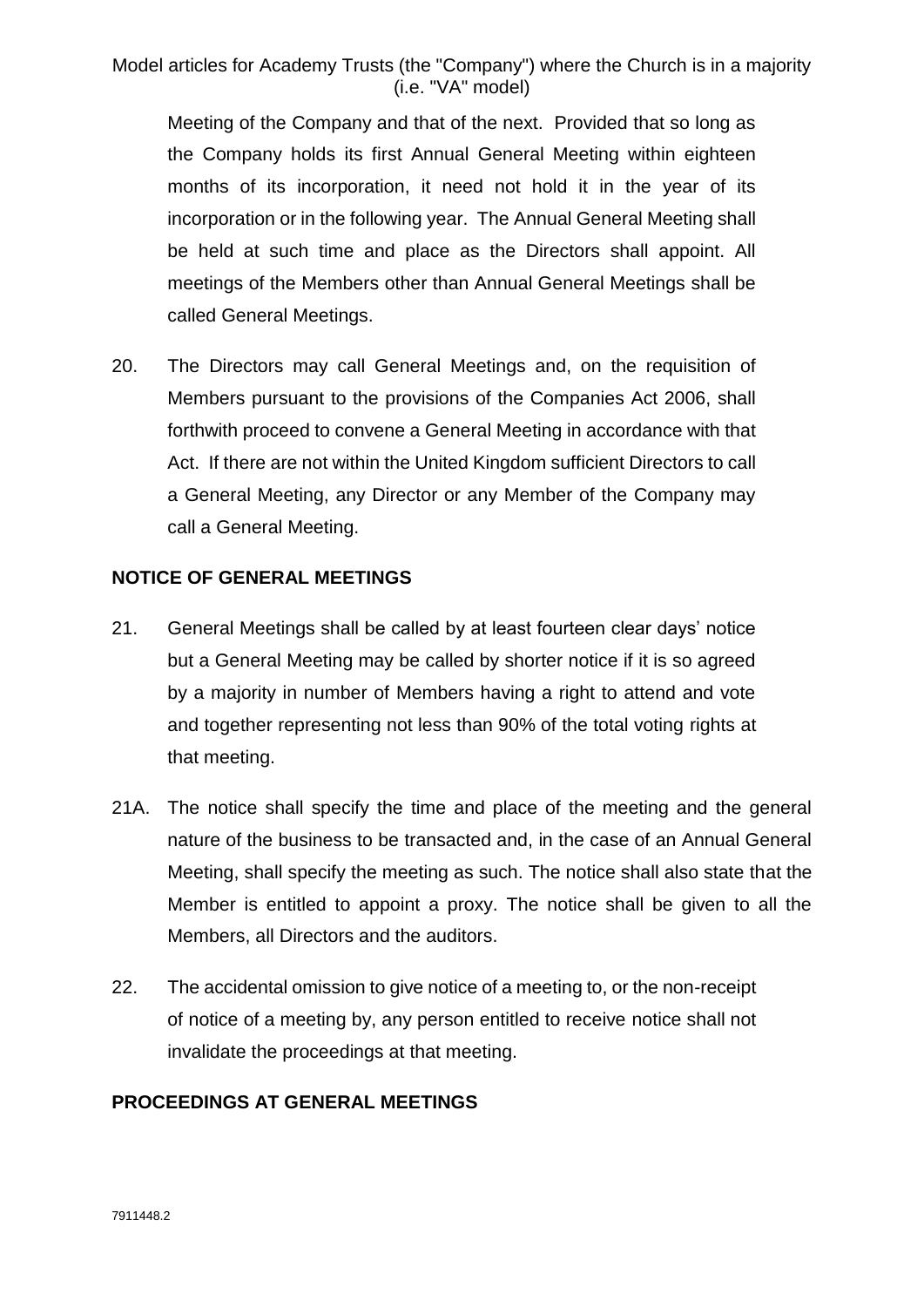- 23. No business shall be transacted at any meeting unless a quorum is present. A Member counts towards the quorum by being present either in person or by proxy. Two persons entitled to vote upon the business to be transacted, each being a Member or a proxy of a Member or a duly authorised representative of a corporate Member shall constitute a quorum.
- 24. If a quorum is not present within half an hour from the time appointed for the meeting, or if during a meeting a quorum ceases to be present, the meeting shall stand adjourned to the same day in the next week at the same time and place or to such time and place as the Directors may determine.
- 25. The Members present and entitled to vote at the meeting shall elect by ordinary resolution one of their number to be the chairman of the General Meeting, and such election shall be binding on all Members and Directors present at the meeting.
- 26. Not used.
- 27. A Director shall, notwithstanding that he is not a Member, be entitled to attend and speak at any General Meeting.
- 28. The chairman may, with the consent of a majority of the Members at a meeting at which a quorum is present (and shall if so directed by the meeting), adjourn the meeting from time to time and from place to place, but no business shall be transacted at any adjourned meeting other than the business which might properly have been transacted at the meeting had the adjournment not taken place. When a meeting is adjourned for fourteen days or more, at least seven clear days' notice shall be given specifying the time, date and place of the adjourned meeting and the general nature of the business to be transacted. Otherwise it shall not be necessary to give any such notice.
- 29. A resolution put to the vote of the meeting shall be decided on a show of hands unless before, or on the declaration of the result of the show of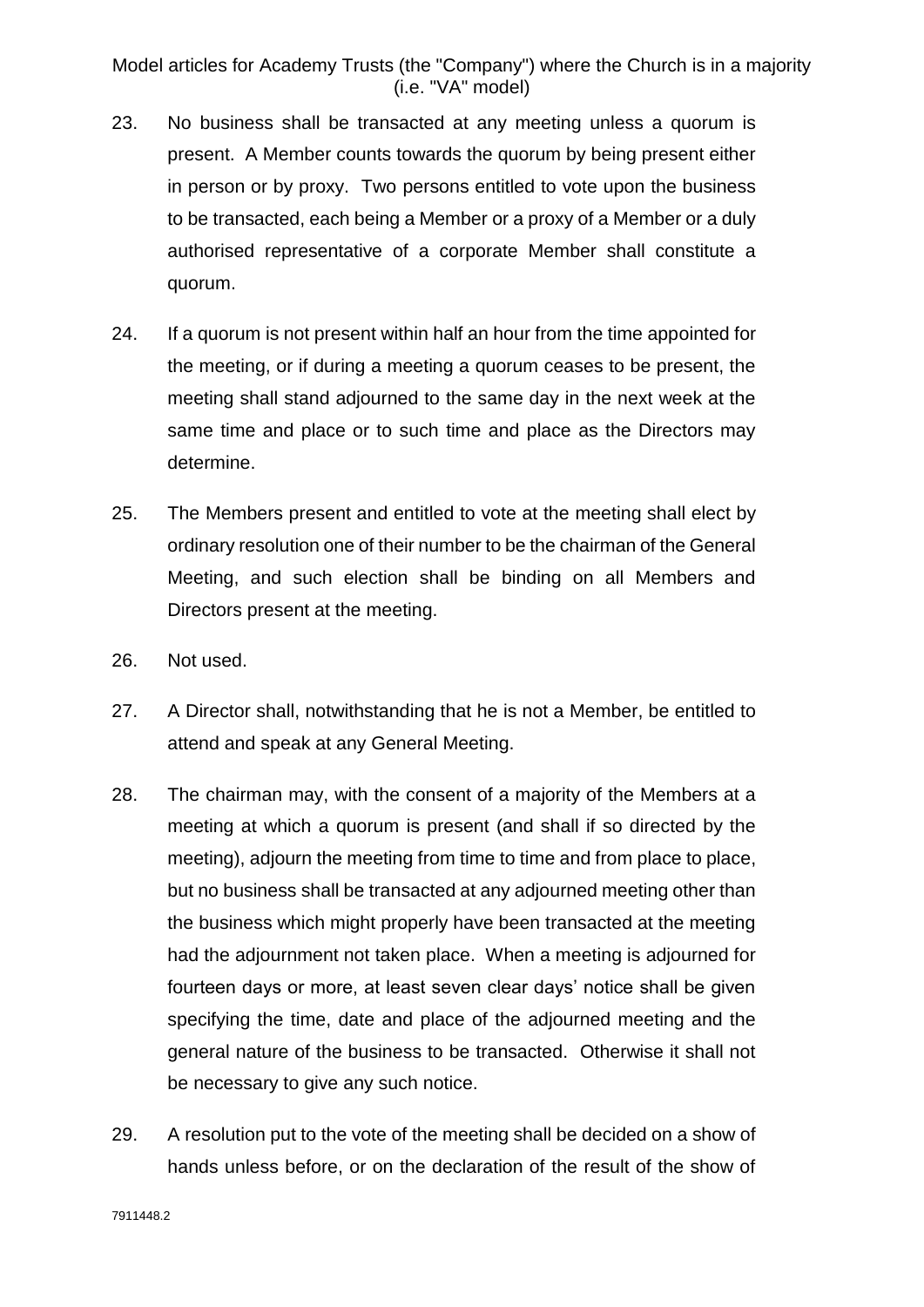hands, a poll is duly demanded. Subject to the provisions of the Companies Act 2006, a poll may be demanded:

- (a) by the chairman; or
- (b) by at least two Members having the right to vote at the meeting; or,
- (c) by a Member or Members representing not less than one-tenth of the total voting rights of all the Members having the right to vote at the meeting.
- 30. Unless a poll is duly demanded a declaration by the chairman that a resolution has been carried or carried unanimously, or by a particular majority, or lost, or not carried by a particular majority and an entry to that effect in the minutes of the meeting shall be conclusive evidence of the fact without proof of the number or proportion of the votes recorded in favour of or against such resolution.
- 31. The demand for a poll may be withdrawn, before the poll is taken, but only with the consent of the chairman. The withdrawal of a demand for a poll shall not invalidate the result of a show of hands declared before the demand for the poll was made.
- 32. A poll shall be taken as the chairman directs and he may appoint scrutineers (who need not be Members) and fix a time, date and place for declaring the results. The result of the poll shall be deemed to be the resolution of the meeting at which the poll was demanded.
- 33. A poll demanded on the election of the chairman or on a question of adjournment shall be taken immediately. A poll demanded on any other question shall be taken either immediately or at such time, date and place as the chairman directs not being more than thirty days after the poll is demanded. The demand for a poll shall not prevent continuance of a meeting for the transaction of any business other than the question on which the poll is demanded. If a poll is demanded before the declaration of the result of a show of hands and the demand is duly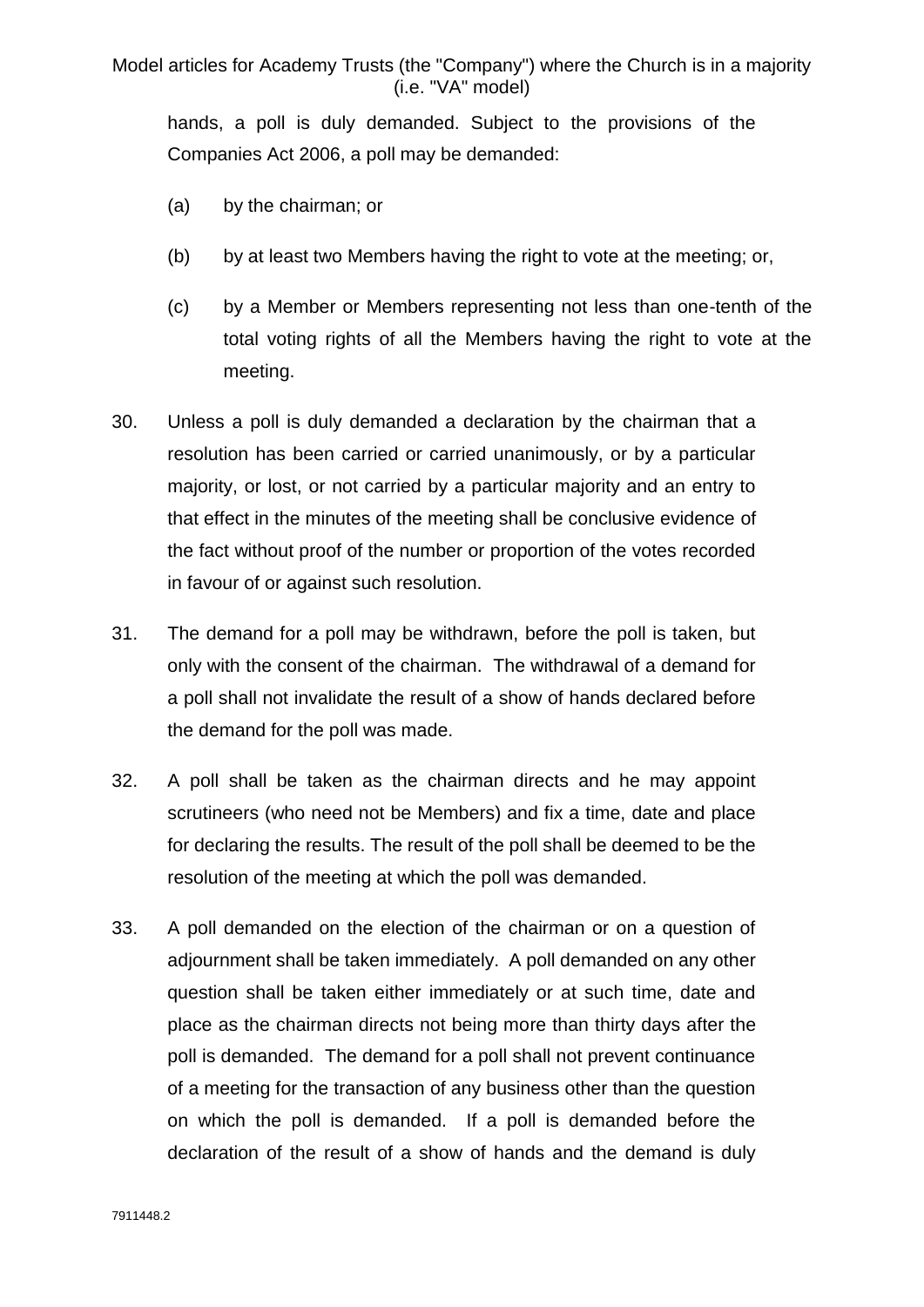withdrawn, the meeting shall continue as if the demand had not been made.

- 34. No notice need be given of a poll not taken immediately if the time, date and place at which it is to be taken are announced at the meeting at which it is demanded. In other cases at least seven clear days' notice shall be given specifying the time, date and place at which the poll is to be taken.
- 35. A resolution in writing agreed by such number of Members as required if it had been proposed at a General Meeting shall be as effectual as if it had been passed at a General Meeting duly convened and held provided that a copy of the proposed resolution has been sent to every Member. The resolution may consist of several instruments in the like form each agreed by one or more Members.

### **VOTES OF MEMBERS**

- 36. On the show of hands every Member present in person shall have one vote. On a poll every Member present in person or by proxy shall have one vote.
- 37. Not used.
- 38. No Member shall be entitled to vote at any General Meeting unless all moneys then payable by him to the Company have been paid.
- 39. No objections shall be raised to the qualification of any person to vote at any General Meeting except at the meeting or adjourned meeting at which the vote objected to is tendered, and every vote not disallowed at the meeting shall be valid. Any objection made in due time shall be referred to the chairman whose decision shall be final and conclusive.
- 40. An instrument appointing a proxy shall be in writing, signed by or on behalf of the appointer and shall be in the following form (or in a form as near thereto as circumstances allow or in any other form which is usual or which the Directors may approve) -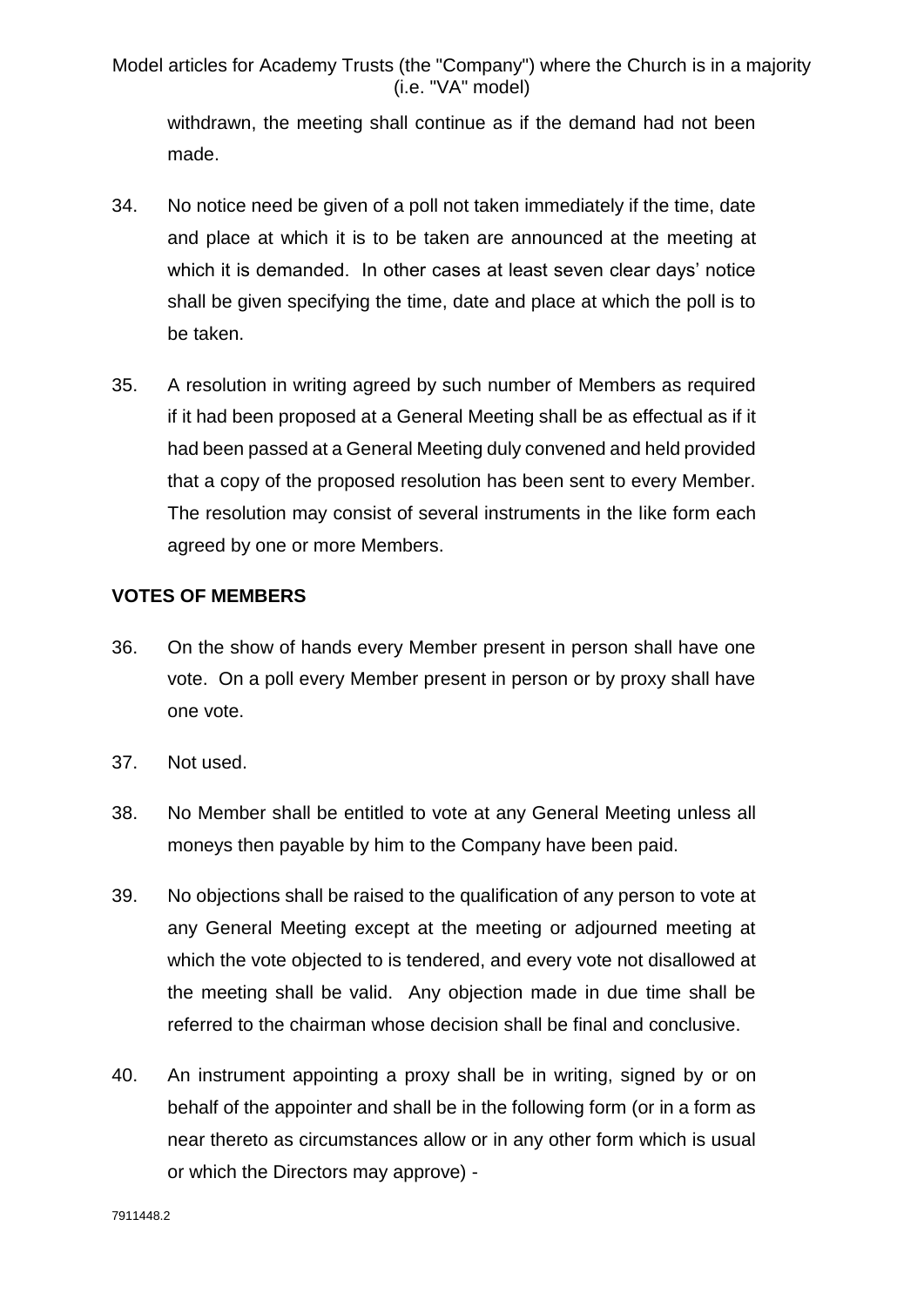> "I/We, …….., of ………, being a Member/Members of the above named Company, hereby appoint …… of ……, or in his absence, …….. of ……. as my/our proxy to attend, speak and vote in my/our name[s] and on my/our behalf at the Annual General Meeting/ General Meeting of the Company to be held on .....20[], and at any adjournment thereof.

Signed on ….. 20[ ]"

41. Where it is desired to afford Members an opportunity of instructing the proxy how he shall act the instrument appointing a proxy shall be in the following form (or in a form as near thereto as circumstances allow or in any other form which is usual or which the Directors may approve) -

> "I/We, ……., of ……., being a Member/Members of the above-named Company, hereby appoint …. of ……., or in his absence, ….. of ……, as my/our proxy to attend, speak and vote in my/our name[s] and on my/our behalf at the Annual General Meeting/ General Meeting of the Company, to be held on .... 20[], and at any adjournment thereof.

> This form is to be used in respect of the resolutions mentioned below as follows:

Resolution No. 1 \*for \* against

Resolution No. 2 \*for \* against.

\* Strike out whichever is not desired.

Unless otherwise instructed, the proxy may vote as he thinks fit or abstain from voting,

Signed on …. 20[ ]"

- 42. The instrument appointing a proxy and any authority under which it is signed or a copy of such authority certified by a notary or in some other way approved by the Members may:
	- (a) be deposited at the office or at such other place within the United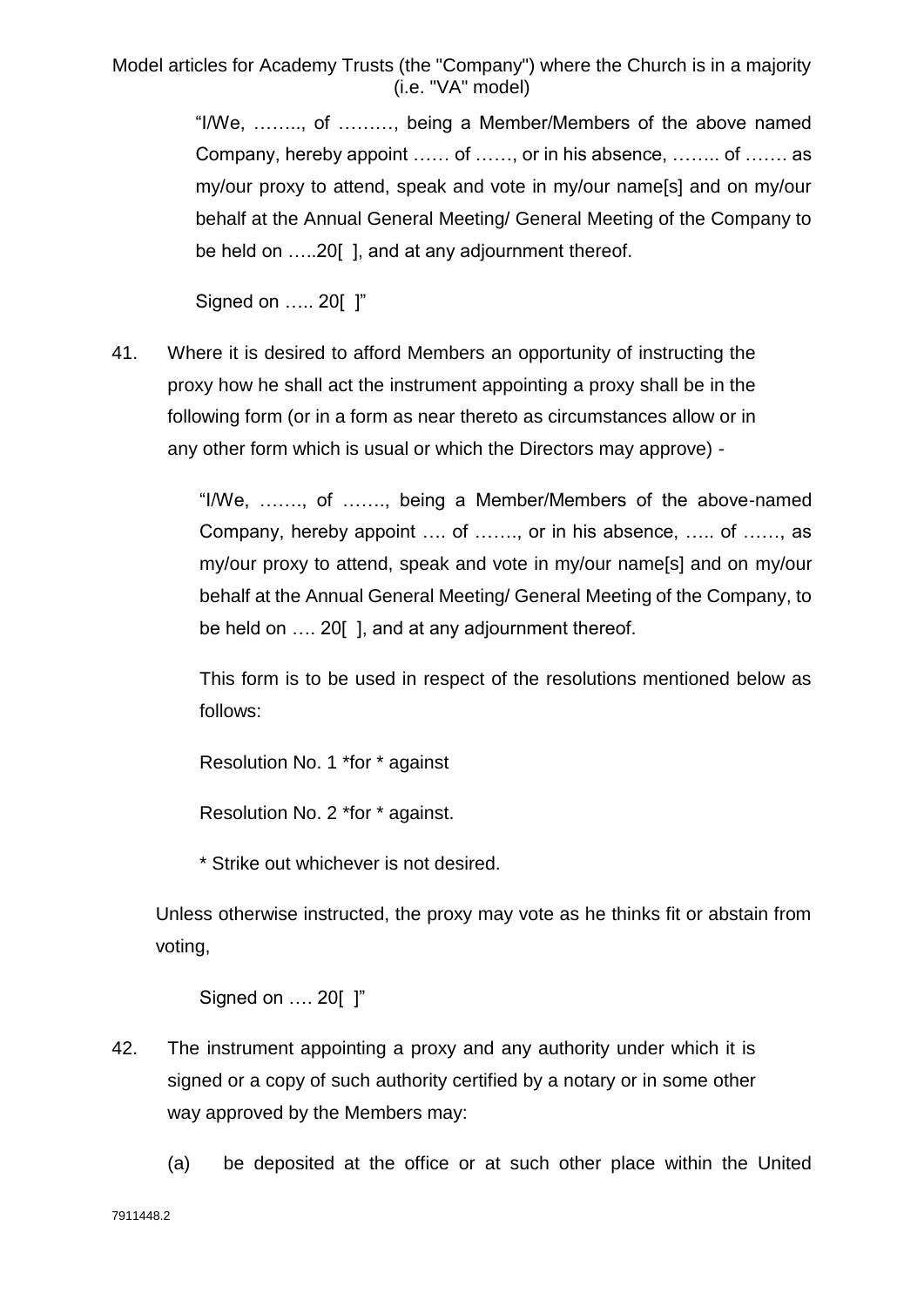> Kingdom as is specified in the notice convening the meeting or in any instrument of proxy sent out by the Company in relation to the meeting not less than 48 hours before the time for holding the meeting or adjourned meeting at which the person named in the instrument proposes to vote, or

- (b) in the case of a poll taken more than 48 hours after it is demanded, be deposited as aforesaid after the poll has been demanded and not less than 24 hours before the time appointed for the taking of the poll; or
- (c) where the poll is not taken forthwith but is taken not more than 48 hours after it was demanded, be delivered at the meeting at which the poll was demanded to the chairman or to the Clerk or to any Director,

and an instrument of proxy which is not deposited or delivered in a manner so permitted shall be invalid.

- 43. A vote given or poll demanded by proxy or by the duly authorised representative of a corporation shall be valid notwithstanding the previous determination of the authority of the person voting or demanding a poll unless notice of the determination was received by the Company at the office or at such other place at which the instrument of proxy was duly deposited before the commencement of the meeting or adjourned meeting at which the vote given or the poll demanded or (or in the case of a poll taken otherwise than on the same day as the meeting or adjourned meeting) the time appointed for taking the poll.
- 44. Any organisation which is a Member of the Company may by resolution of its board of directors or other governing body authorise such person as it thinks fit to act as its representative at any meeting of the Company, and the person so authorised shall be entitled to exercise the same powers on behalf of the organisation which he represents as that organisation could exercise if it were an individual Member of the Company.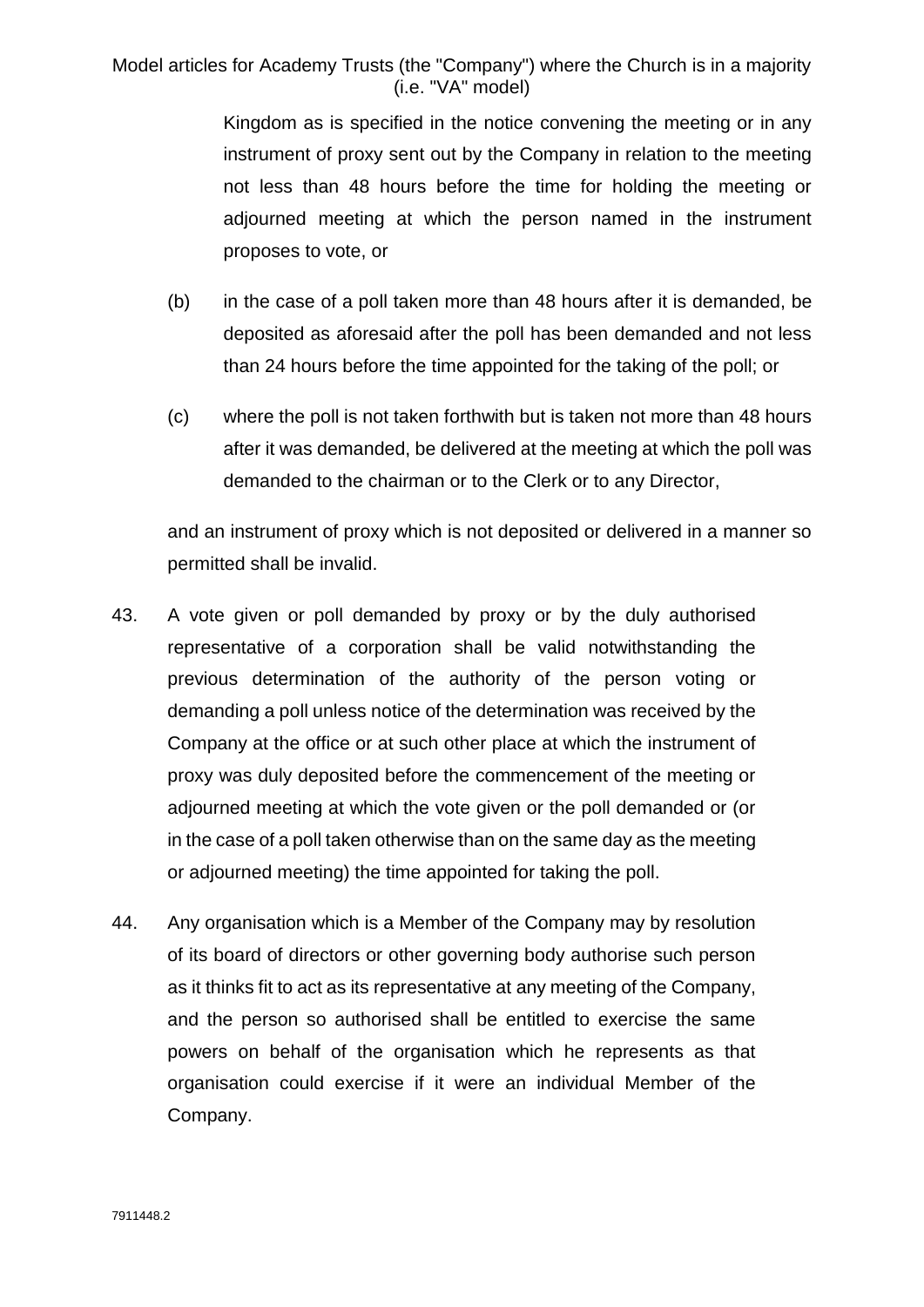# **DIRECTORS**

- 45. The number of Directors shall be not less than three, but (unless otherwise determined by ordinary resolution) shall not be subject to any maximum.
- 45A. All Directors upon their appointment or election and before exercising any duties as a Director shall give a written undertaking to the Trustees and the Diocesan Corporate Member to uphold the Object of the Company.
- 46. Subject to Articles 48-49 and 53, the Company shall have the following Directors:
	- (a) No fewer than three Directors, appointed under Article 50 such that the number of Directors appointed under this Article always outnumbers all other Directors by at least two; and
	- (b) Not used; and
	- (c) A minimum of 2 Parent Directors elected or appointed under Articles 53- 56 in the event that no Local Governing Bodies are established under Article 100(a) or if no provision is made, or is planned, for at least 2 Parent Local Governors on each established Local Governing Body pursuant to Article 101A.
- 47. The Company may also have any Co-opted Director appointed under Article 58.
- 48. The first Directors shall be those persons named in the statement delivered pursuant to sections 9 and 12 of the Companies Act 2006.
- 49. Future Directors shall be appointed or elected, as the case may be, under these Articles. Where it is not possible for such a Director to be appointed or elected due to the fact that an Academy has not yet been established, then the relevant Article or part thereof shall not apply.

### **APPOINTMENT OF DIRECTORS**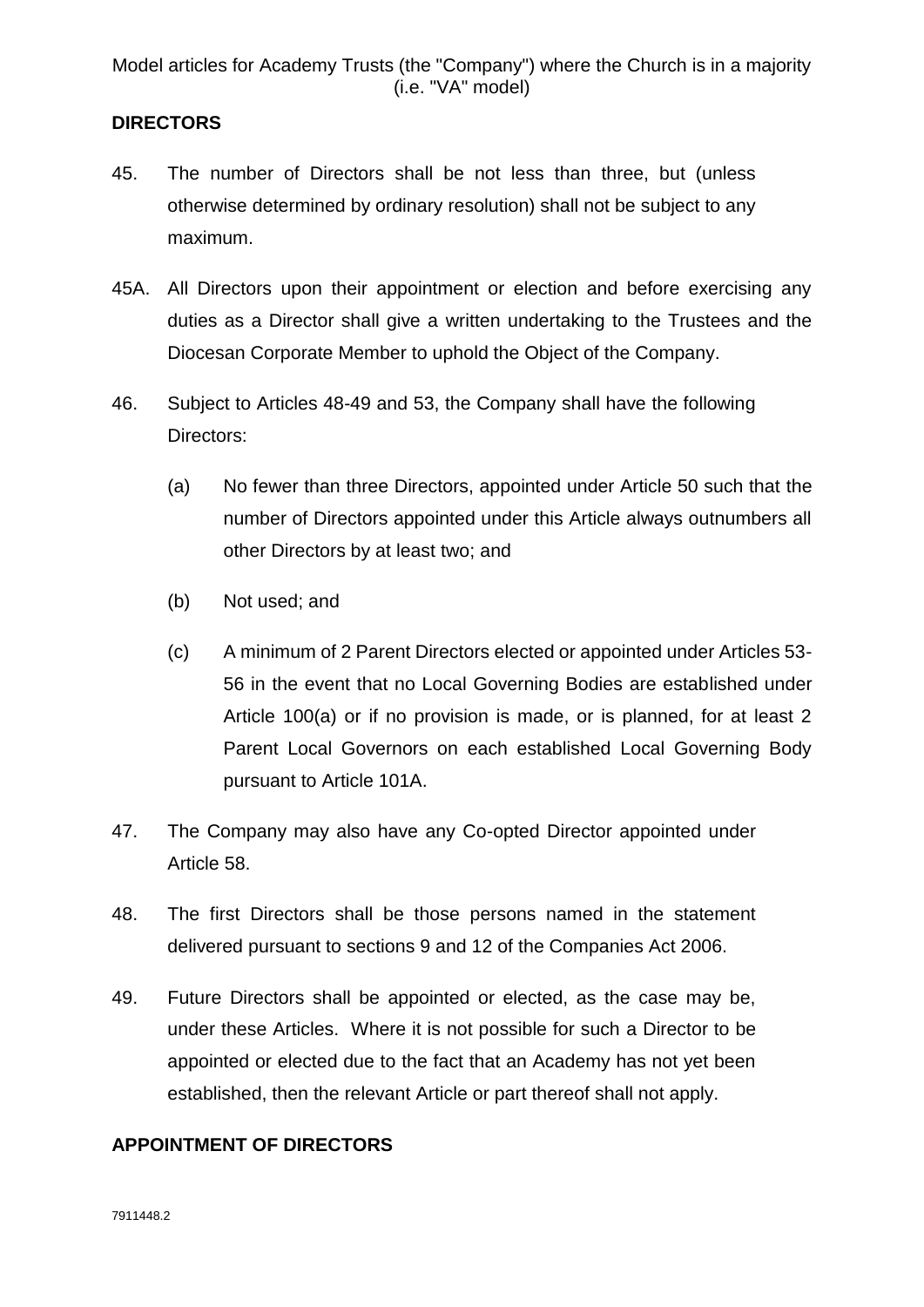- 50. The Members may appoint by ordinary resolution up to 11 Directors.
- 50A. Not used.
- 50B. The total number of Directors including the Chief Executive Officer if they so choose to act as Director under Article 57 who are employees of the Company shall not exceed one third of the total number of Directors.
- 50C. In any circumstances where the Secretary of State is entitled to serve a warning notice under the Relevant Funding Agreement or in the opinion of the Diocesan Corporate Member the standards or the ethos of any Church of England Academy have fallen unacceptably low then the Diocesan Corporate Member may stipulate that one or more additional Directors nominated by it shall be appointed to the board of the Company.
- 50D. Where the relevant Church of England academy has improved and is no longer eligible for a warning notice or is no longer ineffective following an inspection under Section 48 of the Education Act 2005, the Company may apply to the Diocesan Corporate Member to gain their consent to remove the additional directors appointed under Article 50C.
- 51. Not used.
- 52. Not used.

# **PARENT DIRECTORS**

- 53. In circumstances where the Directors have not appointed Local Governing Bodies in respect of the Academies as envisaged in Article 100(a) or if no provision is made for at least 2 Parent Local Governors on each established Local Governing Body pursuant to Article 101A there shall be a minimum of two Parent Directors and otherwise such number as the Members shall decide who shall be appointed or elected in accordance with Articles 54 - 56.
- 54. Parent Directors and Parent Local Governors shall be elected or, if the number of parents, or individuals exercising parental responsibility,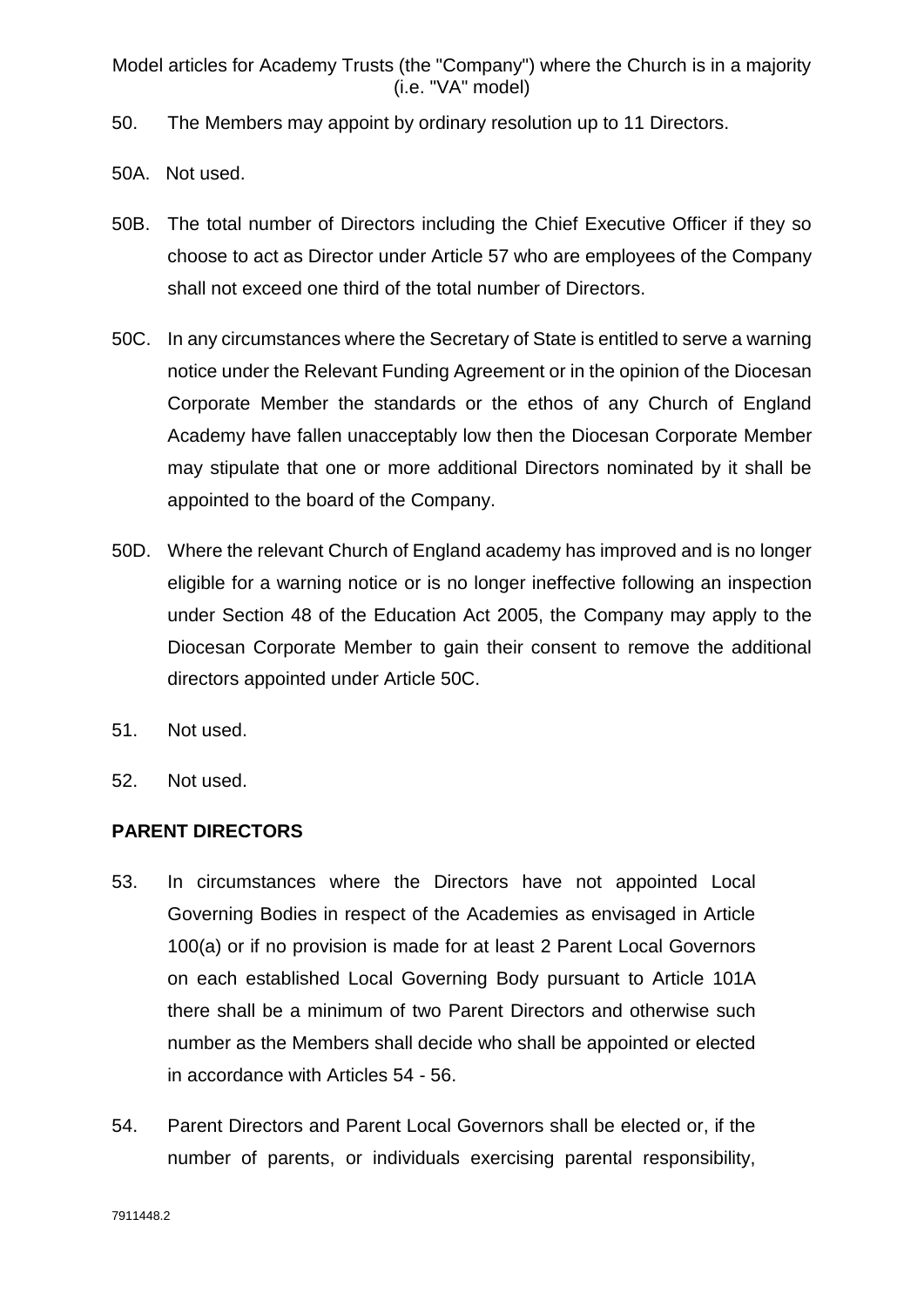standing for election is less than the number of vacancies, appointed (in accordance with the terms of reference determined by the Directors from time to time). The elected or appointed Parent Directors must be a parent, or an individual exercising parental responsibility, of a registered pupil at one or more of the Academies at the time when he is elected or appointed. The elected (or, if the number of parents or individuals exercising parental responsibility standing for election is less than the number of vacancies, appointed) Parent Local Governors of the Local Governing Body must be a parent, or an individual exercising parental responsibility, of a registered pupil at one or more of the Academies overseen by the Local Governing Body at the time when he is elected or appointed.

- 54AA In the case of 16-19 Academies, references to 'a parent, or an individual exercising parental responsibility, of a registered pupil at one or more of the Academies' in Article 54 shall be deemed to be references to 'a parent or an individual exercising parental responsibility of, a registered student at that 16- 19 Academy' or, in circumstances where no parent, or an individual exercising parental responsibility, of a registered student at the 16-19 Academy is willing or able to act as a Parent Director or a Parent Local Governor, references to 'a parent, or an individual exercising parental responsibility, of a registered pupil at one or more of the Academies' shall be deemed to be references to 'a parent, or an individual exercising parental responsibility, of a child of above compulsory school age but not above the age of 19.
- 54A. The number of Parent Directors and Parent Local Governors required shall be made up by Parent Directors and Parent Local Governors appointed by the Directors if the number of parents, or individuals exercising parental responsibility, standing for election is less than the number of vacancies.
- 55. The Directors shall make all necessary arrangements for, and determine all other matters relating to, an election of the Parent Directors or Parent Local Governors, including any question of whether a person is a parent, or an individual exercising parental responsibility, of a registered pupil at one of the Academies. Any election of the Parent Directors or Parent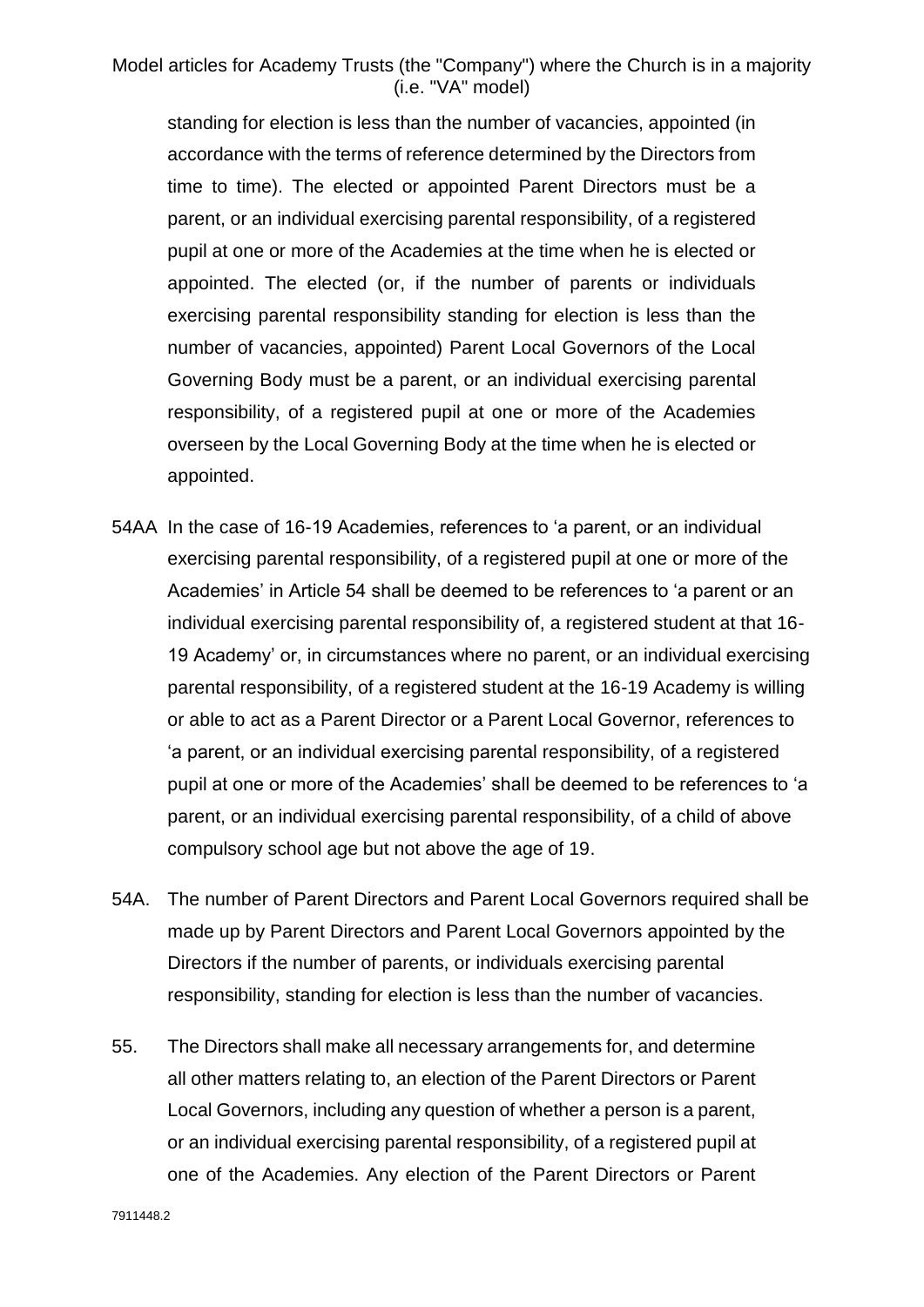Local Governors which is contested shall be held by secret ballot. For the purposes of any election of Parent Local Governors, any parent, or an individual exercising parental responsibility, of a registered pupil at the Academies overseen by the Local Governing Body shall be eligible to vote.

56. In appointing a Parent Director or Parent Local Governor the Directors shall appoint a person who is the parent, or an individual exercising parental responsibility, of a registered pupil at an Academy as described in Articles 54 and 54AA; or where the Directors are exercising their power to appoint a Parent Director or Parent Local Governor and it is not reasonably practical to appoint a parent, or an individual exercising parental responsibility, as described in Articles 54 and 54AA, then the Directors may appoint a person who is the parent, or an individual exercising parental responsibility, of a child within the age range of at least one of the Academies or, in the case of an appointment to a Local Governing Body, the age range of at least one of the Academies overseen by that Local Governing Body.

### **CHIEF EXECUTIVE OFFICER**

57. Providing that the Chief Executive Officer agrees so to act, the Members may by ordinary resolution appoint the Chief Executive Officer as a Director.

#### **CO-OPTED DIRECTORS**

- 58. The Directors may appoint Co-opted Directors. A 'Co-opted Director' means a person who is appointed to be a Director by being Co-opted by Directors who have not themselves been so appointed. The Directors may not co-opt an employee of the Company as a Co-opted Director if thereby the number of Directors who are employees of the Company would exceed one third of the total number of Directors including the Chief Executive Officer to the extent he is a Director.
- 59 63. Not used.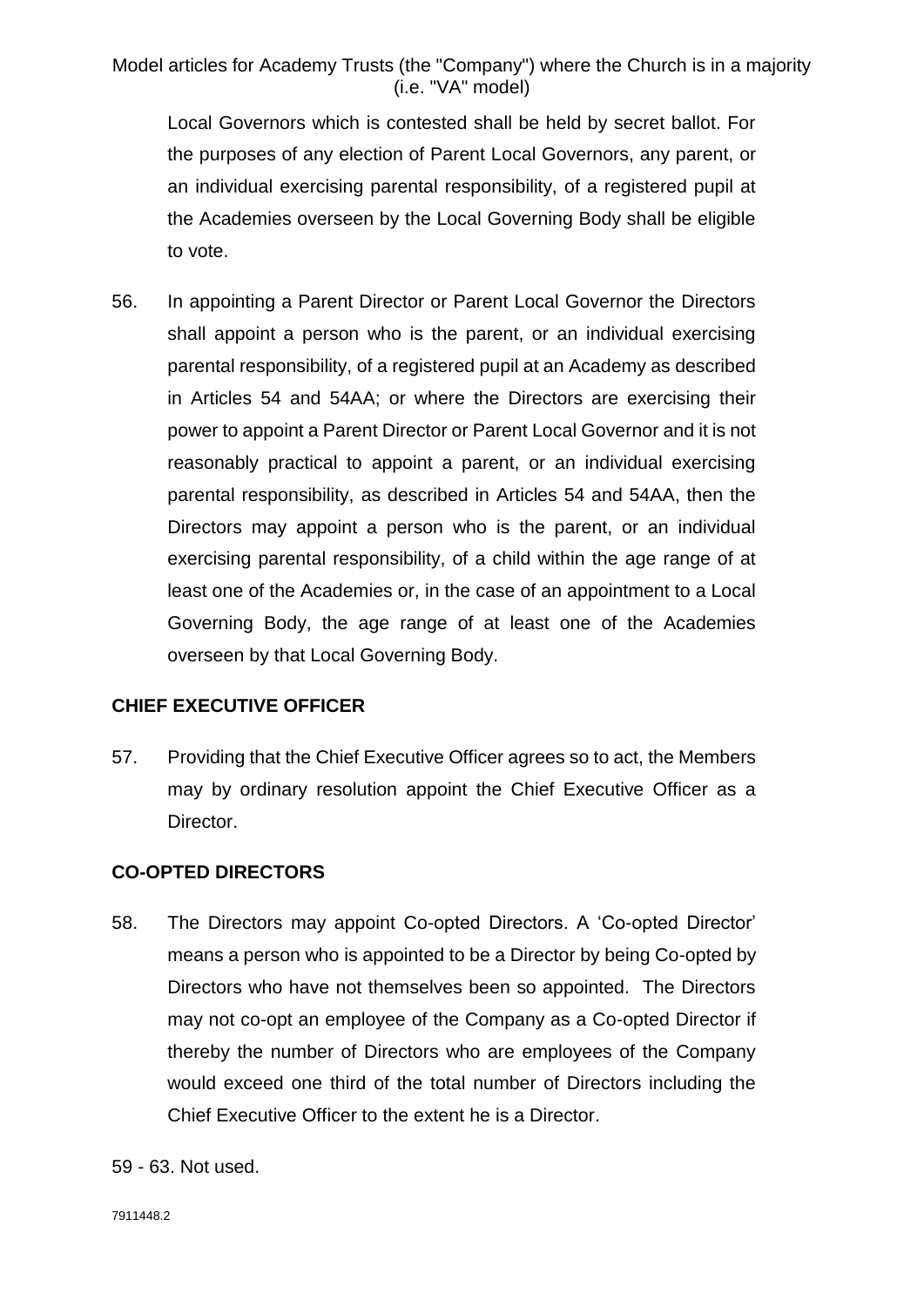# **TERM OF OFFICE**

64. The term of office for any Director shall be four years, save that this time limit shall not apply to any post which is held ex-officio. Subject to remaining eligible to be a particular type of Director, any Director may be re-appointed or re-elected by the Members in General Meeting.

# **RESIGNATION AND REMOVAL**

- 65. A Director shall cease to hold office if he resigns his office by notice to the Company (but only if at least three Directors will remain in office when the notice of resignation is to take effect).
- 66. A Director shall cease to hold office if he is removed by the person or persons who appointed or elected him, or otherwise by ordinary resolution of the Members in accordance with the Companies Act 2006.
- 67. Where a Director resigns his office or is removed from office, the Director or, where he is removed from office, those removing him, shall give written notice thereof to the Clerk.

# **DISQUALIFICATION OF DIRECTORS**

- 68. No person shall be qualified to be a Director unless he is aged 18 or over at the date of his election or appointment. No current pupil or current student of any Academy shall be a Director.
- 69. A Director shall cease to hold office if he becomes incapable by reason of illness or injury of managing or administering his own affairs.
- 70. A Director shall cease to hold office if he is absent without the permission of the Directors from all their meetings held within a period of six months and the Directors resolve that his office be vacated.
- 71. A person shall be disqualified from holding or continuing to hold office as a Director if:
	- (a) he has been declared bankrupt and/or his estate has been seized from his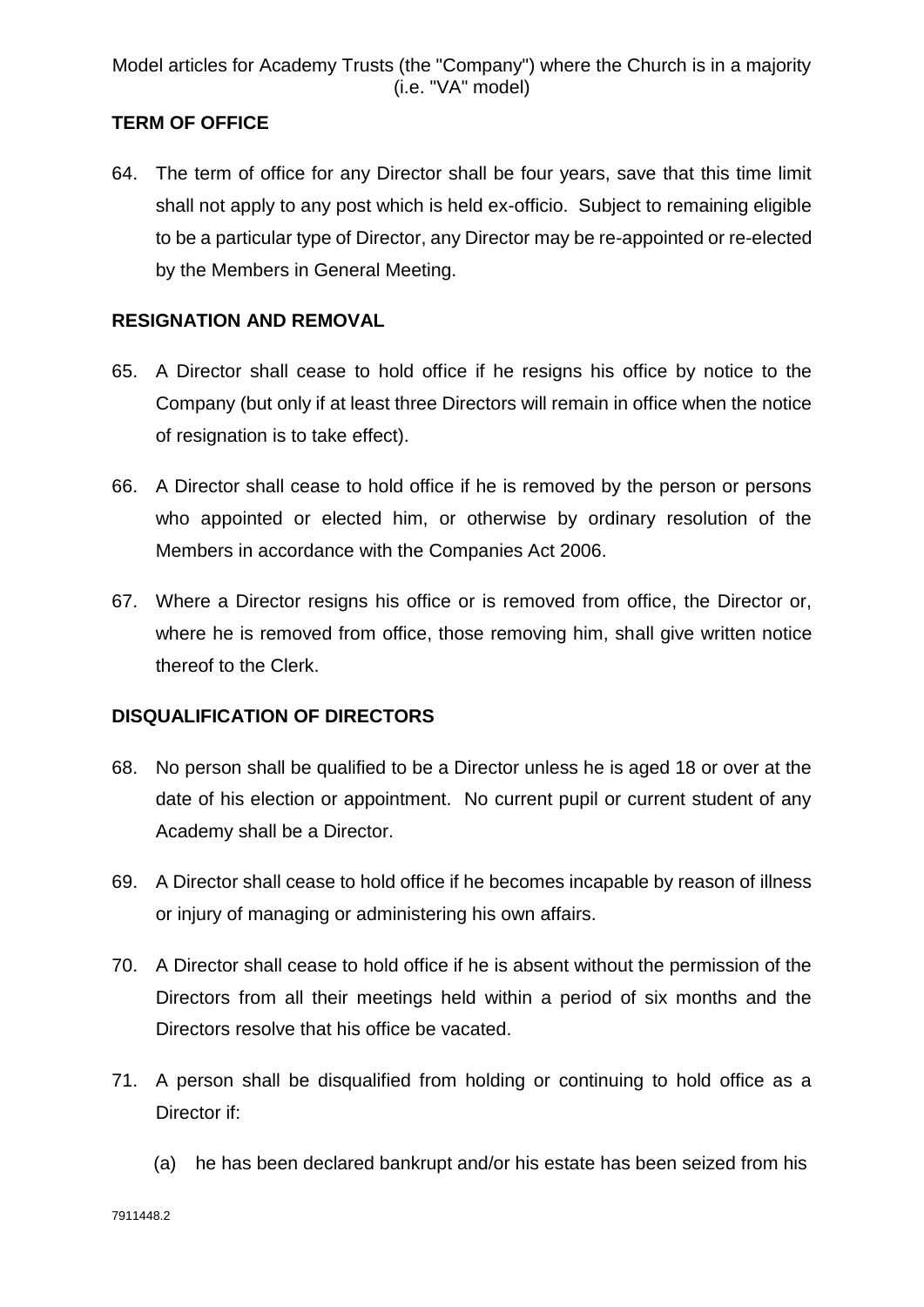> possession for the benefit of his creditors and the declaration or seizure has not been discharged, annulled or reduced; or

- (b) he is the subject of a bankruptcy restrictions order or an interim order.
- 72. A person shall be disqualified from holding or continuing to hold office as a Director at any time when he is subject to a disqualification order or a disqualification undertaking under the Company Directors Disqualification Act 1986 or to an order made under section 429(2) (b) of the Insolvency Act 1986 (failure to pay under county court administration order).
- 73. A Director shall cease to hold office if he ceases to be a Director by virtue of any provision in the Companies Act 2006 or is disqualified from acting as a trustee by virtue of section 178 of the Charities Act 2011 (or any statutory re-enactment or modification of that provision).
- 74. A person shall be disqualified from holding or continuing to hold office as a Director if he has been removed from the office of Director or trustee for a charity by an order made by the Charity Commission or the High Court on the grounds of any misconduct or mismanagement in the administration of the charity for which he was responsible or to which he was privy, or which he by his conduct contributed to or facilitated.
- 75. A person shall be disqualified from holding or continuing to hold office as a Director or a member of a Local Governing Body if he has not given the undertaking required by Article 45A (or Article 103) as applicable.
- 76 Not used.
- 77. A person shall be disqualified from holding or continuing to hold office as a Director where he has, at any time, been convicted of any criminal offence, excluding any that have been spent under the Rehabilitation of Offenders Act 1974 as amended, and excluding any offence for which the maximum sentence is a fine or a lesser sentence except where a person has been convicted of any offence which falls under section 178 of the Charities Act 2011.
- 78. After the first Academy has opened, a person shall be disqualified from holding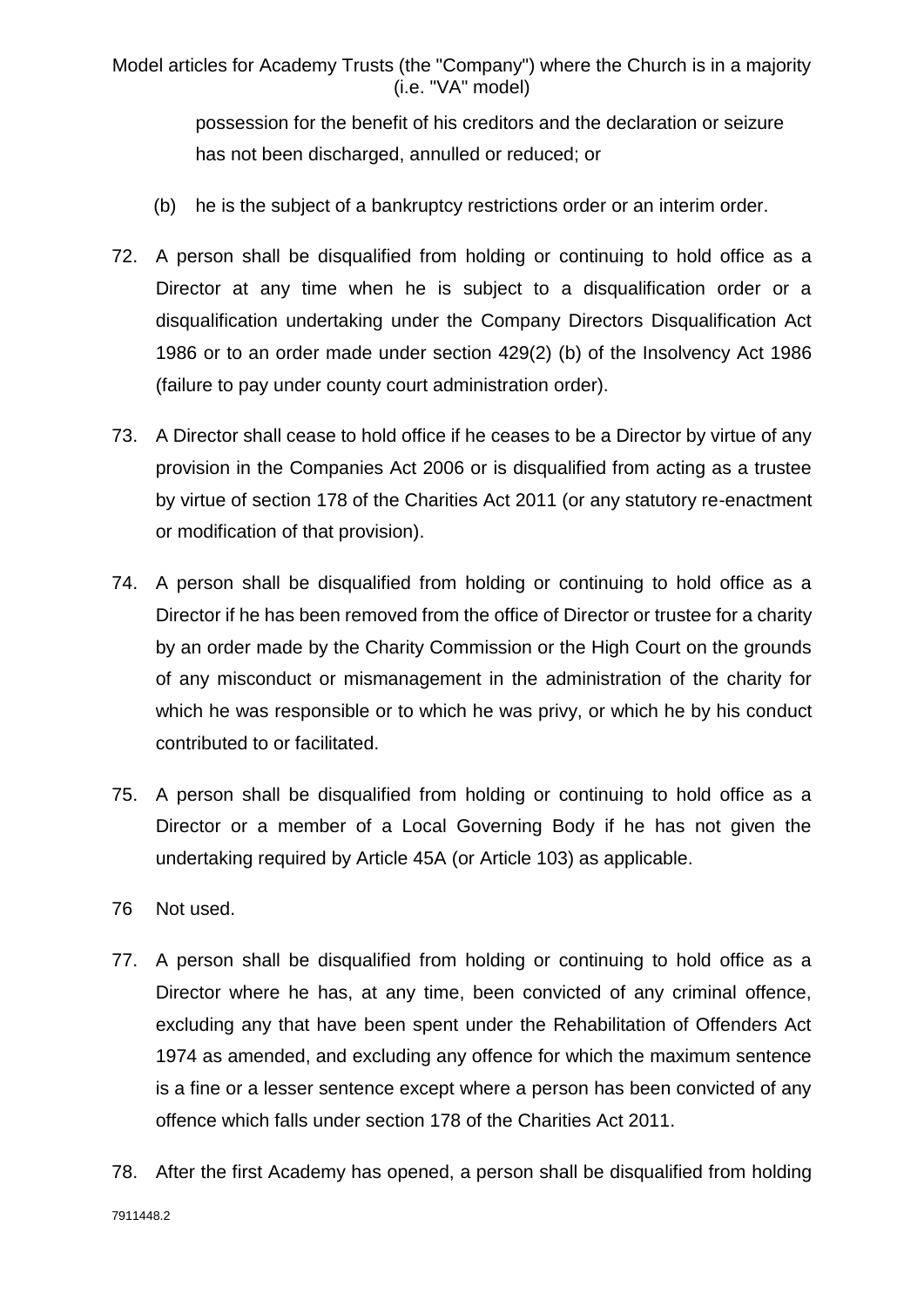or continuing to hold office as a Director if he has not provided to the chairman of the Directors a disclosure and barring service certificate (previously known as a criminal records certificate) at an enhanced disclosure level under section 113B of the Police Act 1997. In the event that the certificate discloses any information which would in the opinion of either the chairman or the Chief Executive Officer confirm their unsuitability to work with children that person shall be disqualified. If a dispute arises as to whether a person shall be disqualified, a referral shall be made to the Secretary of State to determine the matter. The determination of the Secretary of State shall be final.

- 79. Where, by virtue of these Articles a person becomes disqualified from holding, or continuing to hold office as a Director; and he is, or is proposed, to become such a Director, he shall upon becoming so disqualified give written notice of that fact to the Clerk.
- 80. Articles 68 to 75, Articles 77 to 79 and Articles 97 to 98B also apply to any member of any committee of the Directors, including a Local Governing Body, who is not a Director.

### **CLERK TO THE DIRECTORS**

81. The Clerk shall be appointed by the Directors for such term, at such remuneration and upon such conditions as they may think fit; and any Clerk so appointed may be removed by them. The Clerk shall not be a Director, or the Chief Executive Officer. Notwithstanding this Article, the Directors may, where the Clerk fails to attend a meeting of theirs, appoint any one of their number or any other person to act as Clerk for the purposes of that meeting. The Clerk may, but need not, be the appointed company secretary of the Company.

### **CHAIRMAN AND VICE-CHAIRMAN OF THE DIRECTORS**

- 82. The Directors shall for each school year elect a chairman and a vice-chairman from among their number. A Director who is employed by the Company shall not be eligible for election as chairman or vice-chairman.
- 83. Subject to Article 84, the chairman or vice-chairman shall hold office as such until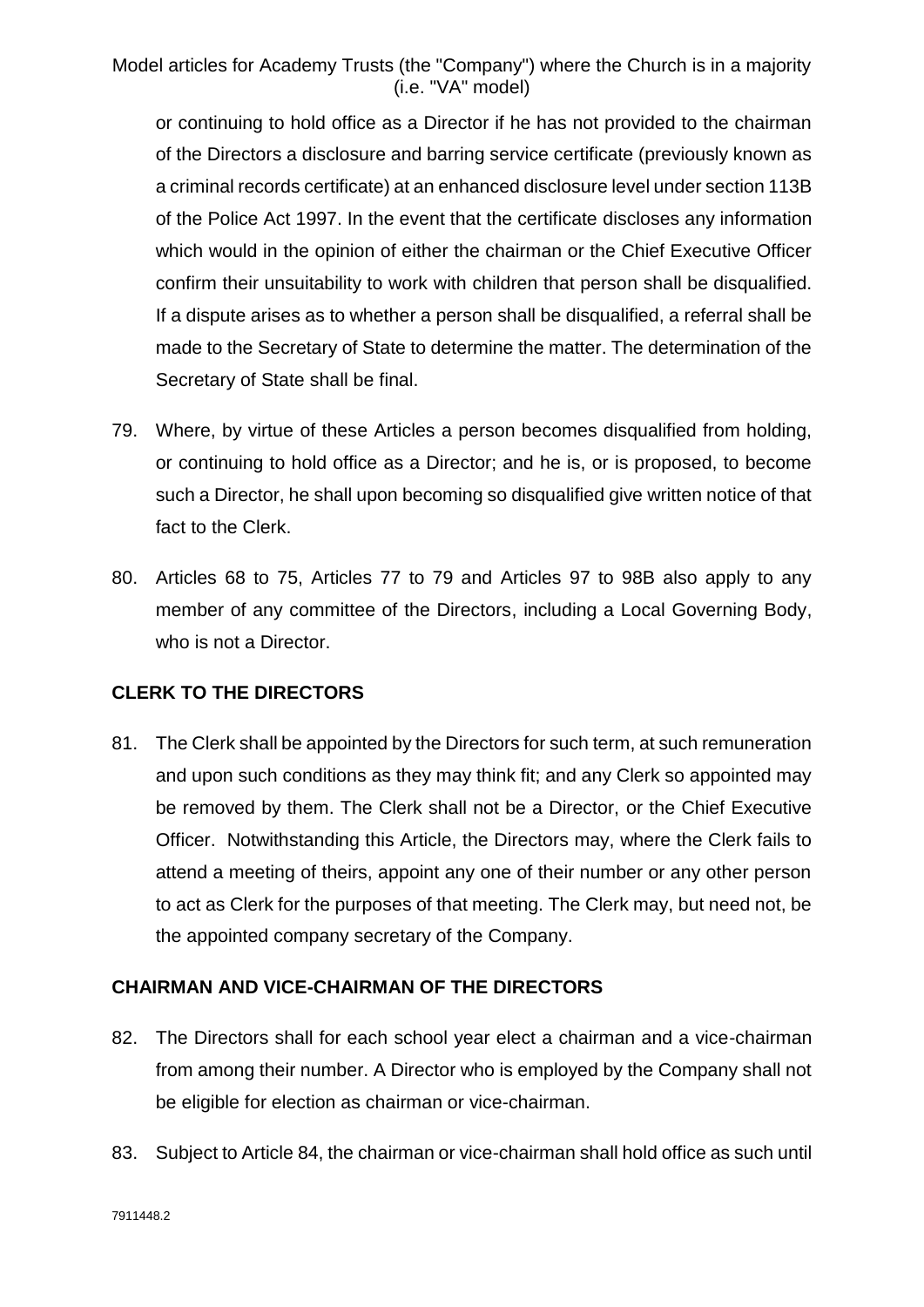his successor has been elected in accordance with Article 85.

- 84. The chairman or vice-chairman may at any time resign his office by giving notice in writing to the Clerk. The chairman or vice-chairman shall cease to hold office if:
	- (a) he ceases to be a Director;
	- (b) he is employed by the Company;
	- (c) he is removed from office in accordance with these Articles; or
	- (d) in the case of the vice-chairman, he is elected in accordance with these Articles to fill a vacancy in the office of chairman.
- 85. Where by reason of any of the matters referred to in Article 84, a vacancy arises in the office of chairman or vice-chairman, the Directors shall at their next meeting elect one of their number to fill that vacancy.
- 86. Where the chairman is absent from any meeting or there is at the time a vacancy in the office of the chairman, the vice-chairman shall act as the chair for the purposes of the meeting.

87-89. Not used.

- 90. The Directors may remove the chairman or vice-chairman from office in accordance with these Articles.
- 91. A resolution to remove the chairman or vice-chairman from office which is passed at a meeting of the Directors shall not have effect unless:
	- (i) it is confirmed by a resolution passed at a second meeting of the Directors held not less than fourteen days after the first meeting; and
	- (ii) the matter of the chairman's or vice-chairman's removal from office is specified as an item of business on the agenda for each of those meetings.
- 92. Before the Directors resolve at the relevant meeting on whether to confirm the resolution to remove the chairman or vice-chairman from office, the Director or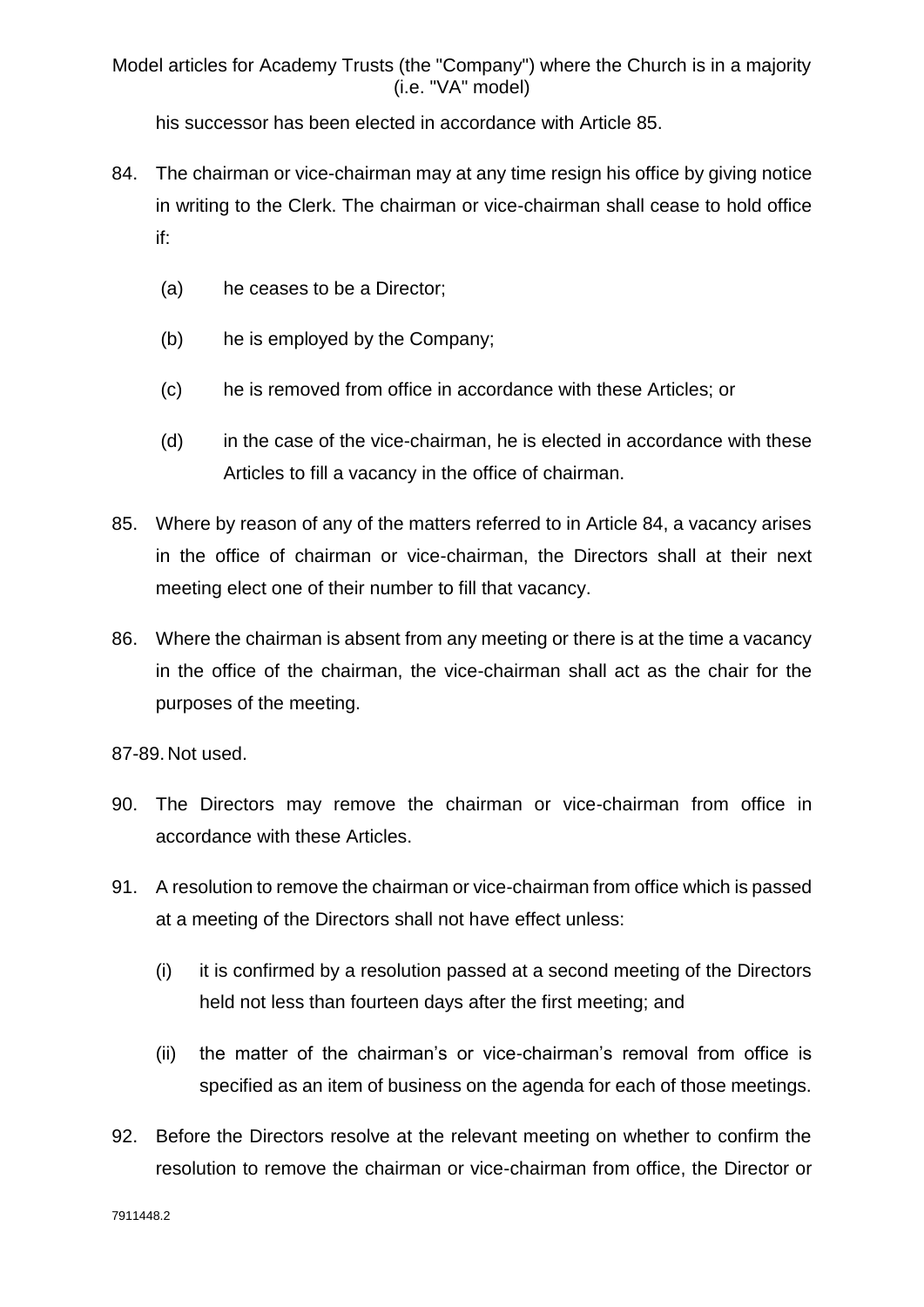Directors proposing his removal shall at that meeting state their reasons for doing so and the chairman or vice-chairman shall be given an opportunity to make a statement in response.

### **POWERS OF DIRECTORS**

- 93. Subject to provisions of the Companies Act 2006, the Articles and to any directions of the Members given by special resolution, the business of the Company shall be managed by the Directors who may exercise all the powers of the Company. No alteration of the Articles and no such direction shall invalidate any prior act of the Directors which would have been valid if that alteration had not been made or that direction had not been given. The powers given by this Article shall not be limited by any special power given to the Directors by the Articles and a meeting of Directors at which a quorum is present may exercise all the powers exercisable by the Directors.
- 94. In addition to all powers hereby expressly conferred upon them and without detracting from the generality of their powers under the Articles the Directors shall have the following powers, namely:
	- (a) to expend the funds of the Company in such manner as they shall consider most beneficial for the achievement of the Object and to invest in the name of the Company such part of the funds as they may see fit and to direct the sale or transposition of any such investments and to expend the proceeds of any such sale in furtherance of the Object;
	- (b) to enter into contracts on behalf of the Company.
- 95. In the exercise of their powers and functions, the Directors may consider any advice given by the Chief Executive Officer and any other executive officer.
- 96. Any bank account in which any money of the Company is deposited shall be operated by the Directors in the name of the Company. All cheques and orders for the payment of money from such an account shall be signed by at least two signatories authorised by the Directors.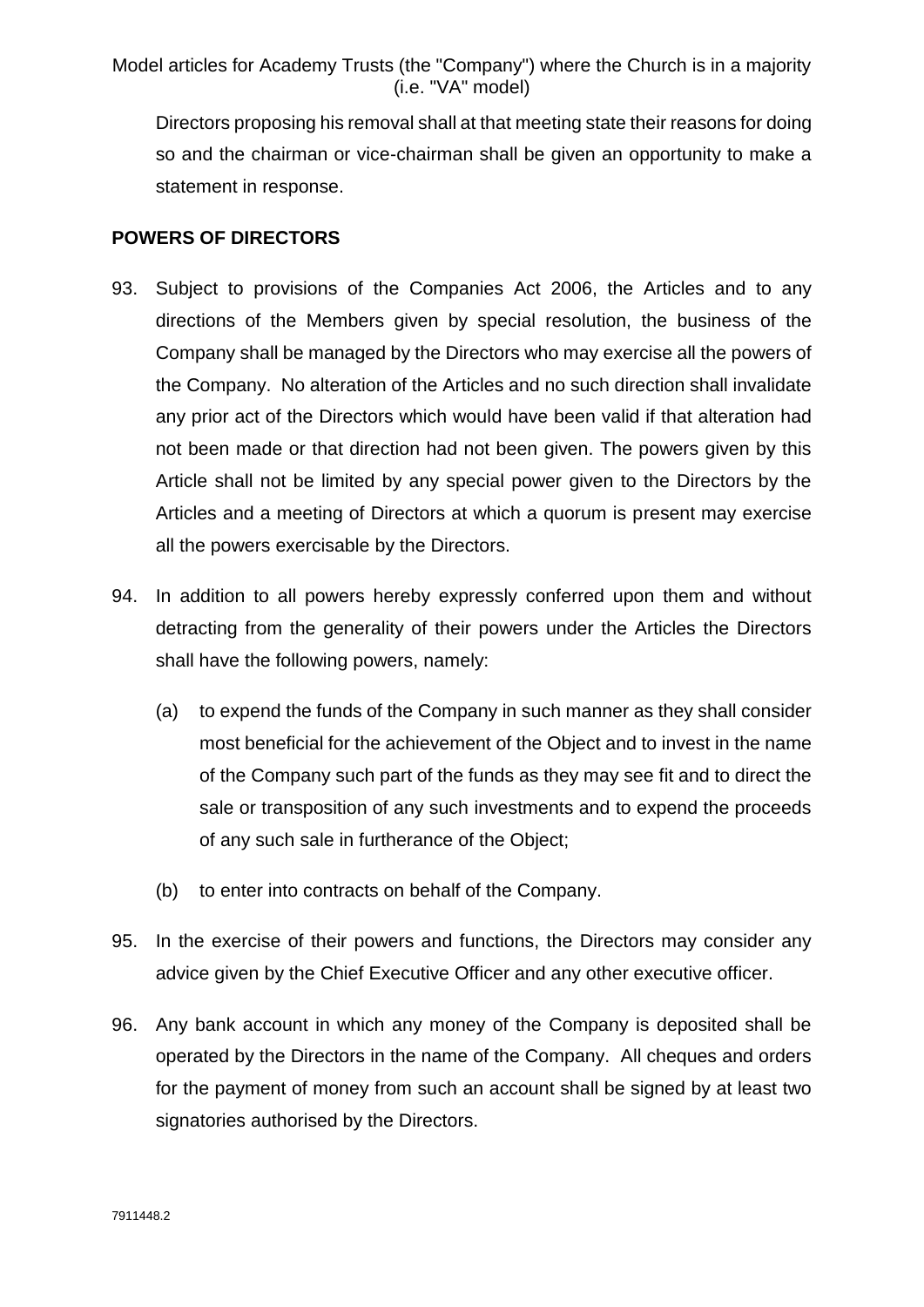# **DIRECTORS' AND MEMBERS' CONFLICTS OF INTEREST**

- 97. Any Director who has or can have any direct or indirect duty or personal interest (including but not limited to any Personal Financial Interest) which conflicts or may conflict with his duties as a Director shall disclose that fact to the Directors as soon as he becomes aware of it. A Director must absent himself from any discussions of the Directors in which it is possible that a conflict will arise between his duty to act solely in the interests of the Company (including fulfilling its charitable objects) and any duty or personal interest (including but not limited to any Personal Financial Interest).
- 98. For the purpose of Article 97, a Director has a Personal Financial Interest if that interest is in respect of the employment or remuneration of, or the provision of any other benefit to, that Director as permitted by and as defined by Articles 6.5 - 6.9.
- 98A. The Diocesan Corporate Member shall not be deemed to have a conflict of loyalty or interest arising from its connection with the Church of England or its duty and functions under the Measure and no director appointed by them shall be deemed to have a conflict of loyalty arising from that appointment.
- 98B. If otherwise than a set out in Article 98A a conflict of interests arises for a director because of a duty of loyalty owed to another organisation or person and the conflict is not authorised by virtue of any other provision in the articles, the unconflicted directors may authorise such a conflict of interests where the following conditions apply:
	- (a) the conflicted director is absent from the part of the meeting at which there is discussion of any arrangement or transaction affecting that other organisation or person;
	- (b) the conflicted director does not vote on any such matter and is not to be counted when considering whether a quorum of directors is present at the meeting; and
	- (c) the unconflicted directors consider it is in the interests of the charity to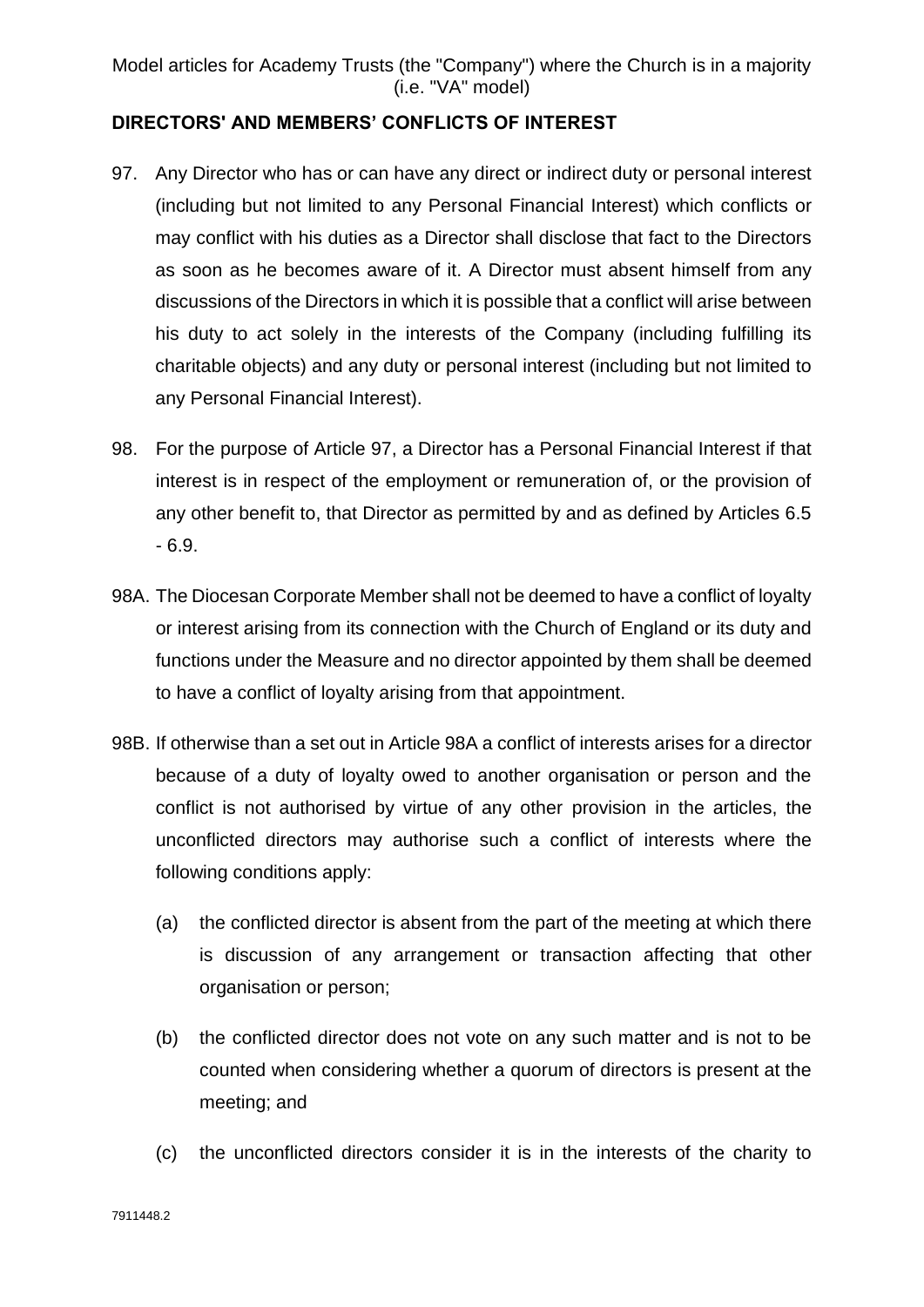authorise the conflict of interests in the circumstances applying.

In this article a conflict of interests arising because of a duty of loyalty owed to another organisation or person only refers to such a conflict which does not involve a direct or indirect benefit of any nature to a director or to a connected person.

# **MINUTES OF DIRECTORS' MEETINGS**

99. The minutes of the proceedings of a meeting of the Directors shall be drawn up and entered into a book kept for the purpose by the person acting as Clerk for the purposes of the meeting; and shall be signed (subject to the approval of the Directors) at the same or next subsequent meeting by the person acting as chairman thereof.

### **COMMITTEES**

- 100. Subject to these Articles, the Directors:
	- (a) shall appoint committees to be known as Local Governing Bodies for each Academy (and the same Local Governing Body may be appointed for more than one Academy); and
	- (b) may establish any other committee.
- 101. Subject to these Articles, the constitution, membership and proceedings of any committee shall be determined by the Directors. The establishment, terms of reference, constitution and membership of any committee of the Directors shall be reviewed at least once in every twelve months. The membership of any committee of the Directors may include persons who are not Directors, provided that (with the exception of the Local Governing Bodies) a majority of members of any such committee shall be Directors. Except in the case of a Local Governing Body, no vote on any matter shall be taken at a meeting of a committee of the Directors unless the majority of members of the committee present are Directors.
- 101A. The Directors shall ensure that any Local Governing Body shall include at least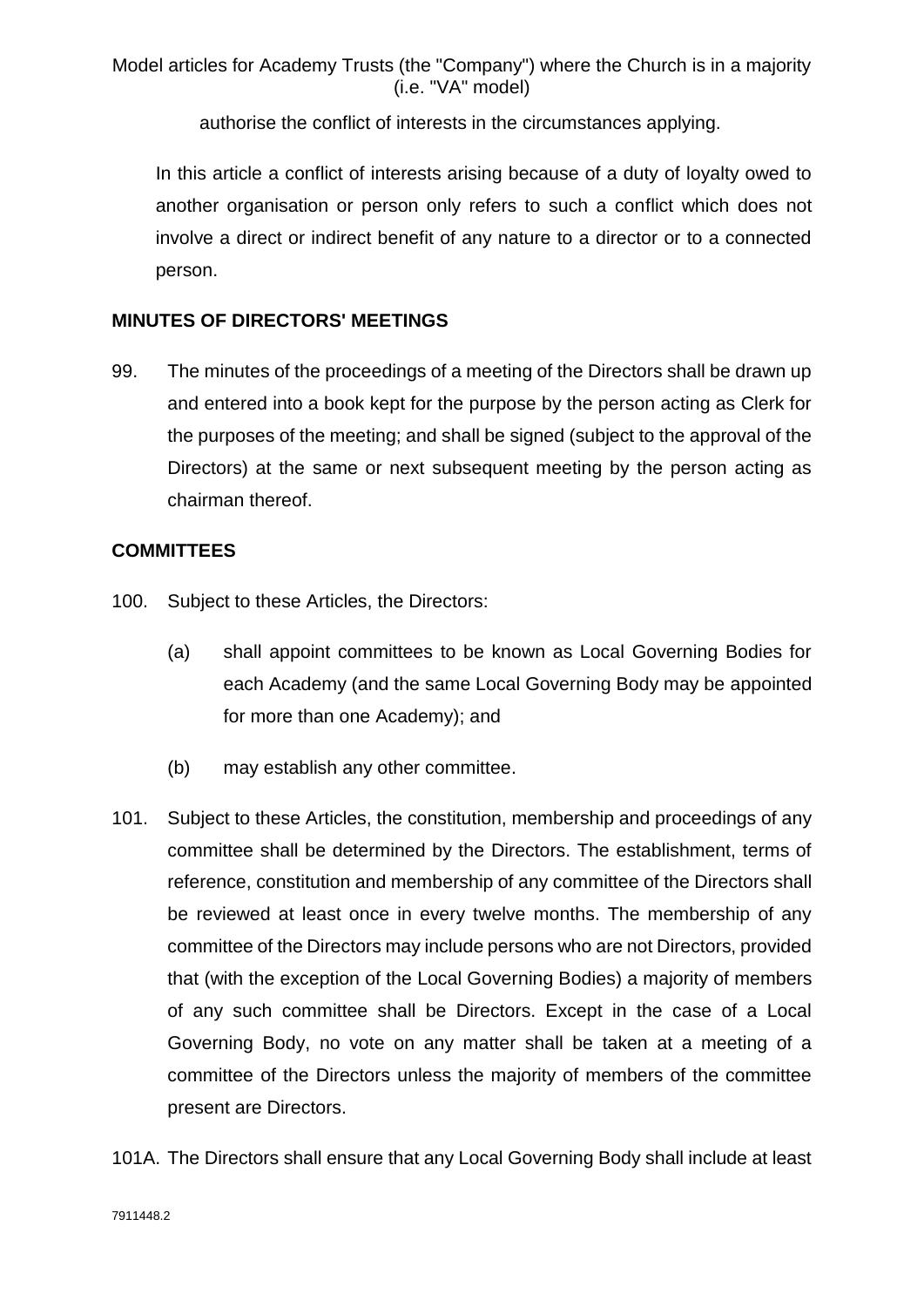two Parent Local Governors.

101B. The Directors shall ensure that any Local Governing Body constituted:

- (a) in respect of any Academy that had previously been a Voluntary Controlled School immediately prior to conversion to Academy status shall have up to 25% of its members appointed by the Directors with the consent of the Diocesan Corporate Member and that all its members shall sign an undertaking to the Diocesan Corporate Member to uphold the designated religious character of the said Academy.
- (b) in respect of any Academy that had previously been a Voluntary Aided School immediately prior to conversion to Academy status shall have all its members (except elected parent and any staff members) appointed by the Directors with the consent of the Diocesan Corporate Member and that all its members shall sign an undertaking to the Diocesan Corporate Member to uphold the designated religious character of the said Academy.
- $(c)$  in respect of any Academy falling under Article  $4(a)(ii)$  is appointed by the Directors taking into account the needs of the Academy and the Directors shall recognise and support the individual ethos of the said Academy as a School not designated as having a religious character.
- 102. Any power of delegation exercised under Article 105 in relation to the establishment of a Local Governing Body for an Academy shall be by way of Scheme of Delegation. The form of Scheme of Delegation to be used may be amended by the Directors from time to time.
- 103. All members of a Local Governing Body shall upon their appointment or election, and before exercising any duties as a member of the Local Governing Body, give a written undertaking to the Directors, the Trustees and the Diocesan Corporate Member to uphold the Object of the Company. If they refuse to give such an undertaking they shall immediately be disqualified from holding office.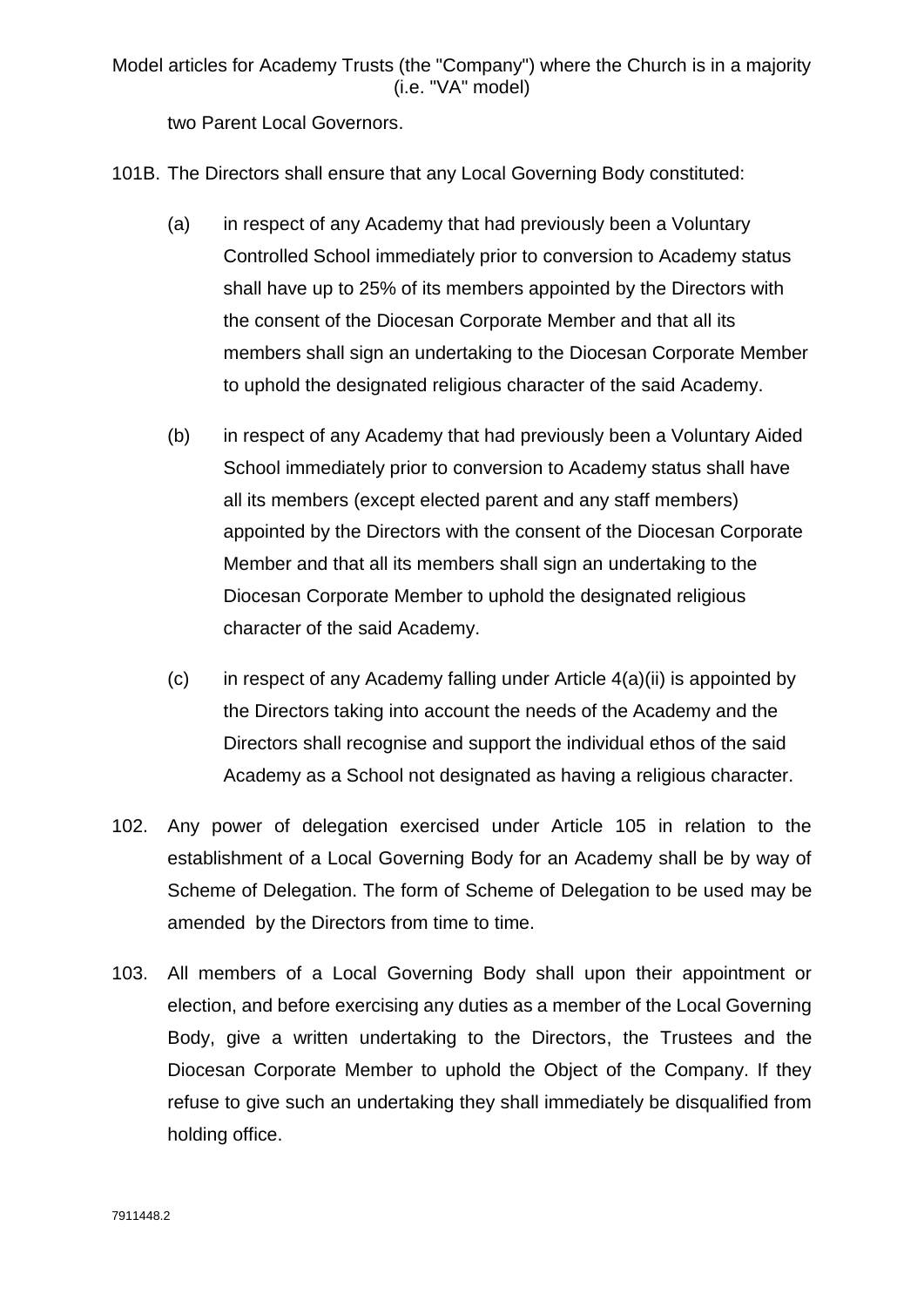104. The functions, duties and proceedings of the Local Governing Bodies or committees shall be subject to regulations made by the Directors from time to time. Local Governing Bodies may also be established solely for the purpose of fulfilling an advisory function to the board of Directors.

### **DELEGATION**

- 105. The Directors may delegate any of their powers or functions (including the power to sub-delegate) to any Director, committee (including any Local Governing Body), the Chief Executive Officer, the Principals or any other holder of an executive office. Any such delegation shall be made in writing and subject to any conditions the Directors may impose, and may be revoked or altered.
- 105A. A Director, committee (including any Local Governing Body), the Chief Executive Officer or any other holder of an executive office to whom a power or function of the Directors is delegated under Article 105 may further subdelegate those powers or functions (or any of them) to a further person. Where any power or function of the Directors is sub-delegated by any person to whom it has been delegated, that person must inform the Directors as soon as reasonably practicable which powers and functions have been further delegated and to whom, and any such sub-delegation shall be made subject to any conditions the Directors may impose, and may be revoked or altered by the Directors.
- 106. Where any power or function of the Directors has been exercised by any committee (including any Local Governing Body), any Director, the Chief Executive Officer, the Principals or any other holder of an executive office, or a person to whom a power or function has been sub-delegated under Article 105A, that person or committee shall report to the Directors in respect of any action taken or decision made with respect to the exercise of that power or function at the meeting of the Directors immediately following the taking of the action or the making of the decision.

#### **CHIEF EXECUTIVE OFFICER, PRINCIPALS AND STAFF**

107. The Directors, with the involvement and consent of the Diocesan Corporate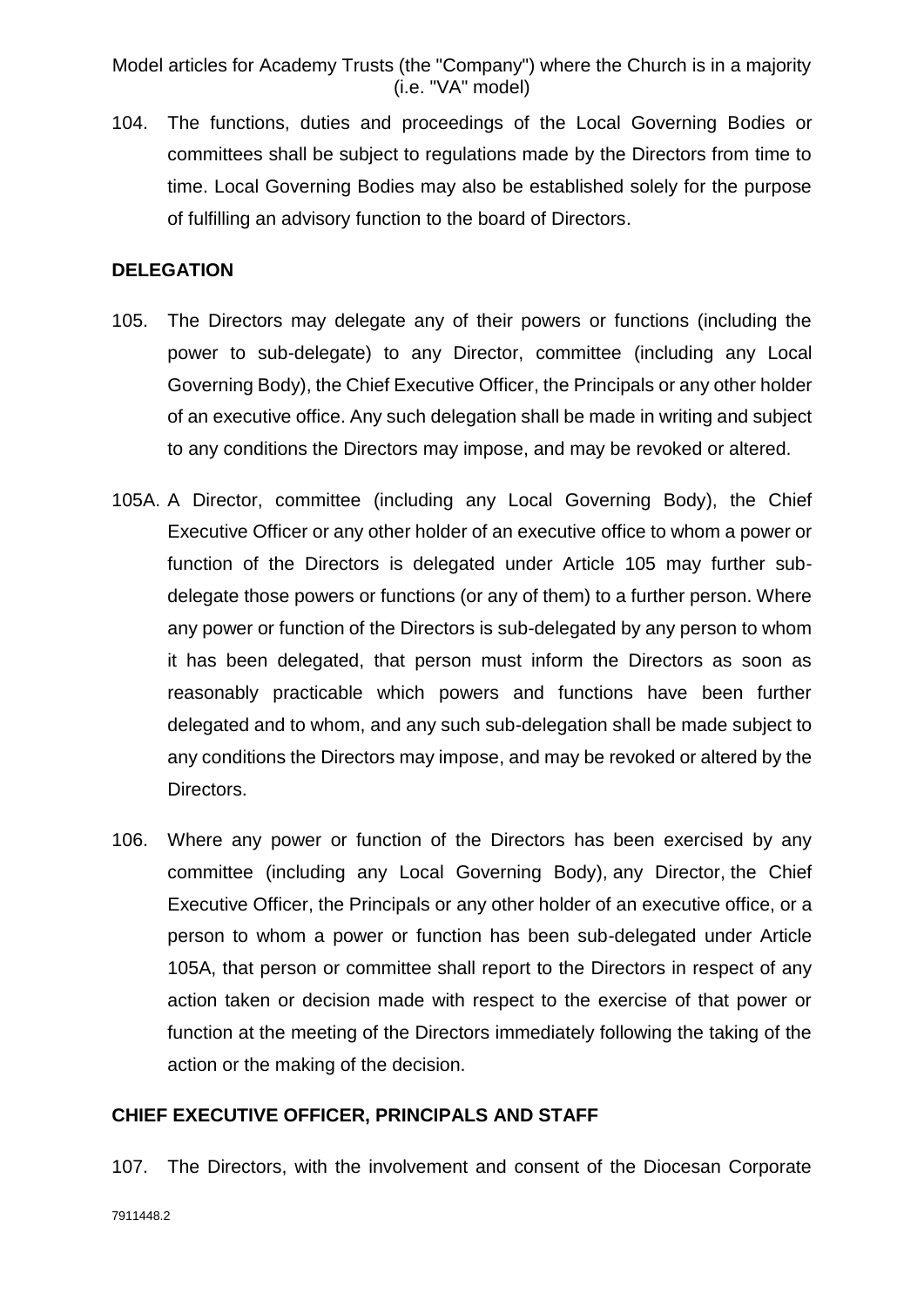Member and having made use of any relevant powers under section 124A of the School Standards and Framework Act 1998 may appoint the Chief Executive Officer and the Principals of the Academies. Subject to Article 105A the Directors may delegate such powers and functions as they consider are required by the Chief Executive Officer and Principals for the internal organisation, management and control of the Academies (including the implementation of all policies approved by the Directors and for the direction of the teaching and curriculum at the Academies).

107A. In appointing staff the Directors will have regard where relevant to their powers under section 124A of the School Standards and Framework Act 1998 and to their power where relevant to declare an occupational requirement for the purposes of Part 1 of Schedule 9 of the Equality Act 2010 for non-teaching appointments where they believe this to be justified.

#### **MEETINGS OF THE DIRECTORS**

- 108. Subject to these Articles, the Directors may regulate their proceedings as they think fit.
- 109. The Directors shall hold at least three meetings in every school year. Meetings of the Directors shall be convened by the Clerk. In exercising his functions under this Article the Clerk shall comply with any direction:
	- (a) given by the Directors; or
	- (b) given by the chairman of the Directors or, in his absence or where there is a vacancy in the office of chairman, the vice-chairman of the Directors, so far as such direction is not inconsistent with any direction given as mentioned in (a) above.
- 110. Any three Directors may, by notice in writing given to the Clerk, requisition a meeting of the Directors; and it shall be the duty of the Clerk to convene such a meeting as soon as is reasonably practicable.
- 111. Each Director shall be given at least seven clear days before the date of a meeting: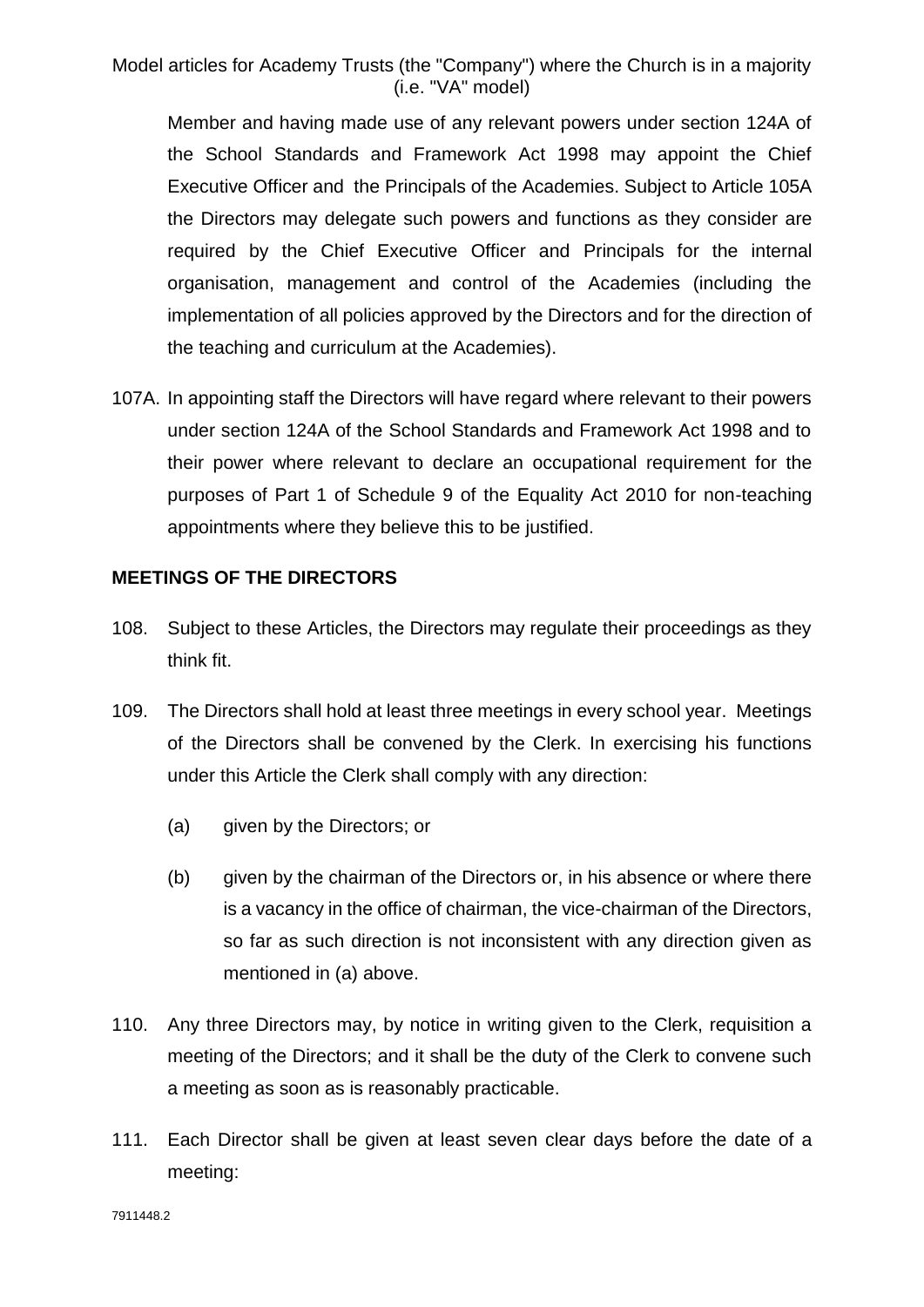- (i) notice in writing thereof, signed by the Clerk, and sent to each Director at the address provided by each Director from time to time; and
- (ii) a copy of the agenda for the meeting,

provided that where the chairman or, in his absence or where there is a vacancy in the office of chairman, the vice-chairman, so determines on the ground that there are matters demanding urgent consideration, it shall be sufficient if the written notice of a meeting, and the copy of the agenda thereof are given within such shorter period as he directs.

- 112. The convening of a meeting and the proceedings conducted thereat shall not be invalidated by reason of any individual not having received written notice of the meeting or a copy of the agenda thereof.
- 113. A resolution to rescind or vary a resolution carried at a previous meeting of the Directors shall not be proposed at a meeting of the Directors unless the consideration of the rescission or variation of the previous resolution is a specific item of business on the agenda for that meeting.
- 114. A meeting of the Directors shall be terminated forthwith if:
	- (a) the Directors so resolve; or
	- (b) the number of Directors present ceases to constitute a quorum for a meeting of the Directors in accordance with Article 117, subject to Article 119.
- 115. Where in accordance with Article 114 a meeting is not held or is terminated before all the matters specified as items of business on the agenda for the meeting have been disposed of, a further meeting shall be convened by the Clerk as soon as is reasonably practicable, but in any event within seven days of the date on which the meeting was originally to be held or was so terminated.
- 116. Where the Directors resolve in accordance with Article 114 to adjourn a meeting before all the items of business on the agenda have been disposed of, the Directors shall before doing so determine the time and date at which a further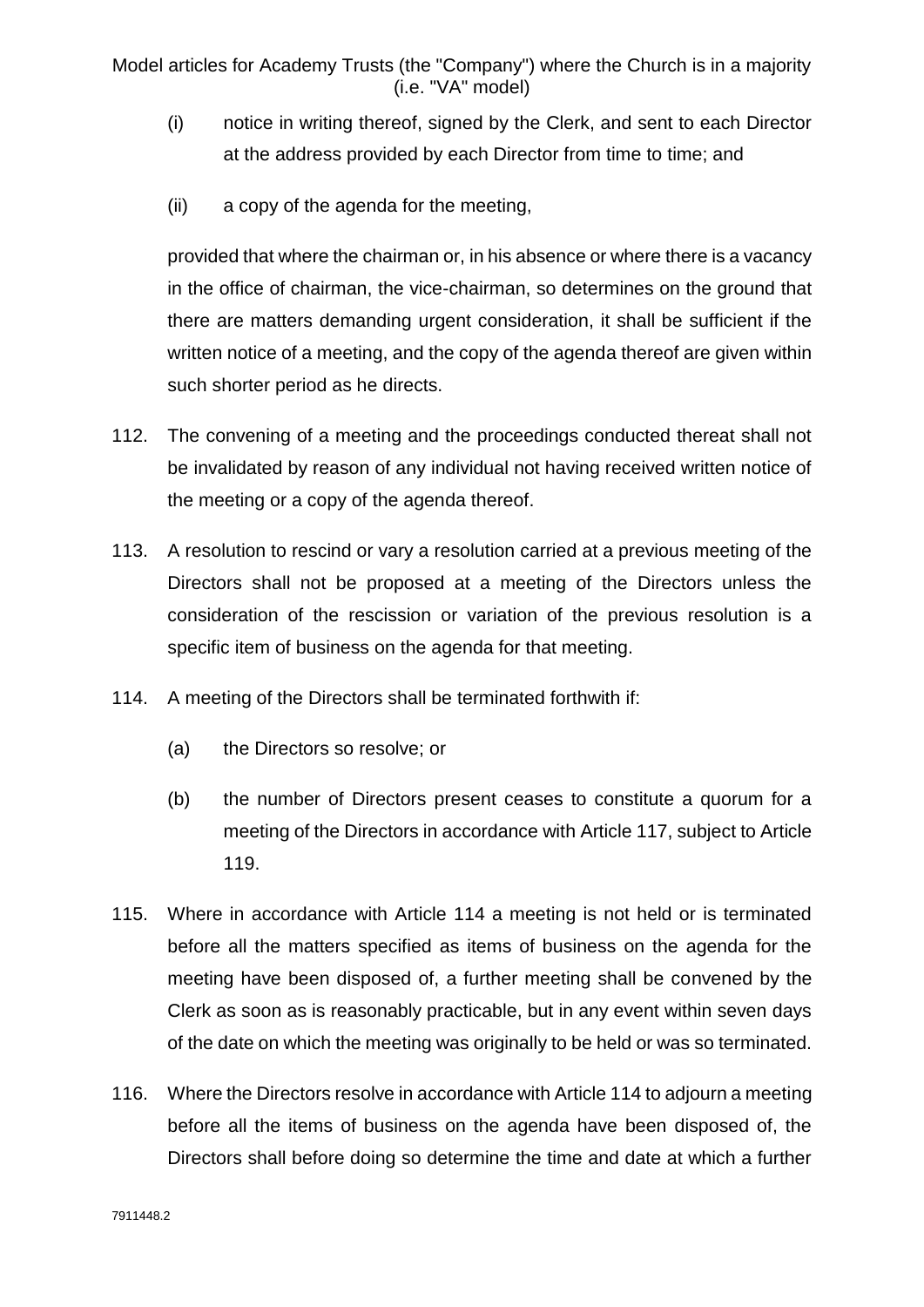meeting is to be held for the purposes of completing the consideration of those items, and they shall direct the Clerk to convene a meeting accordingly.

- 117. Subject to Article 119 the quorum for a meeting of the Directors, and any vote on any matter thereat, shall be any three Directors, or, where greater, any one third (rounded up to a whole number) of the total number of Directors holding office at the date of the meeting, who are in each case present at the meeting and entitled to vote on the matters to be resolved.
- 118. The Directors may act notwithstanding any vacancies in their number, but, if the numbers of Directors is less than the number fixed as the quorum, the continuing Directors may act only for the purpose of filling vacancies or of calling a General Meeting.
- 119. The quorum for the purposes of:
	- (i) any vote on the removal of a Director in accordance with Article 66;

and

(ii) any vote on the removal of the chairman of the Directors in accordance with Articles 90

shall be any two-thirds (rounded up to a whole number) of the persons who are at the time Directors present at the meeting and entitled to vote on those respective matters.

- 120. Subject to these Articles, every question to be decided at a meeting of the Directors shall be determined by a majority of the votes of the Directors present and voting on the question. Every Director shall have one vote.
- 121. Subject to Articles 117 119, where there is an equal division of votes, the chairman of the meeting shall have a casting vote in addition to any other vote he may have.
- 122. The proceedings of the Directors shall not be invalidated by
	- (a) any vacancy among their number; or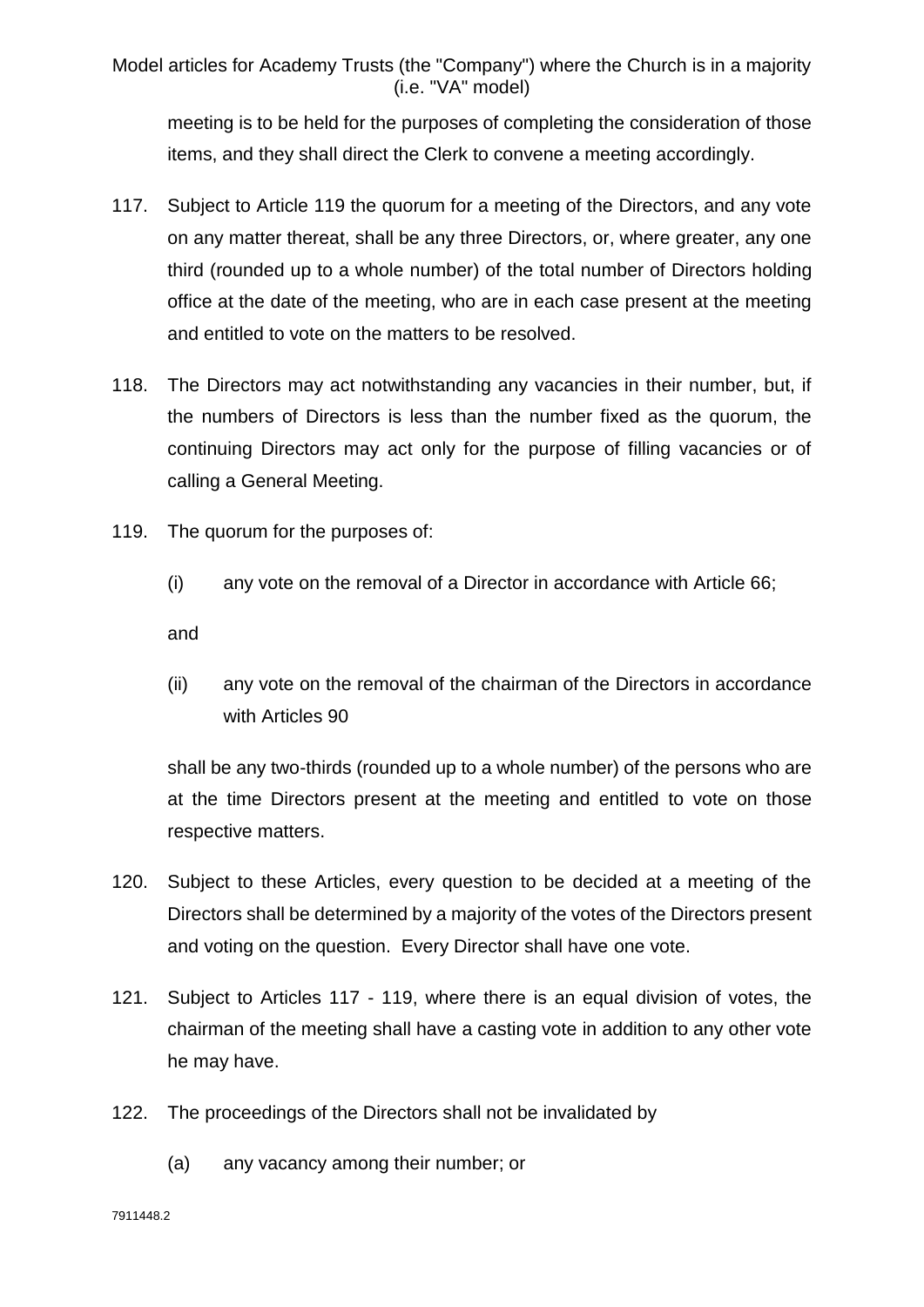- (b) any defect in the election, appointment or nomination of any Director.
- 123. A resolution in writing, signed by all the Directors entitled to receive notice of a meeting of Directors or of a committee of Directors, shall be valid and effective as if it had been passed at a meeting of Directors or (as the case may be) a committee of Directors duly convened and held. Such a resolution may consist of several documents in the same form, each signed by one or more of the Directors.
- 124. Subject to Article 125, the Directors shall ensure that a copy of:
	- (a) the agenda for every meeting of the Directors;
	- (b) the draft minutes of every such meeting, if they have been approved by the person acting as chairman of that meeting;
	- (c) the signed minutes of every such meeting; and
	- (d) any report, document or other paper considered at any such meeting,

are, as soon as is reasonably practicable, made available at every Academy to persons wishing to inspect them.

- 125. There may be excluded from any item required to be made available in pursuance of Article 124, any material relating to:
	- (a) a named Teacher or other person employed, or proposed to be employed, at any Academy;
	- (b) a named pupil or named student at, or candidate for admission or referral to, any Academy; and
	- (c) any matter which, by reason of its nature, the Directors are satisfied should remain confidential.
- 126. Any Director shall be able to participate in meetings of the Directors by telephone or video conference provided that:
	- (a) he has given notice of his intention to do so detailing the telephone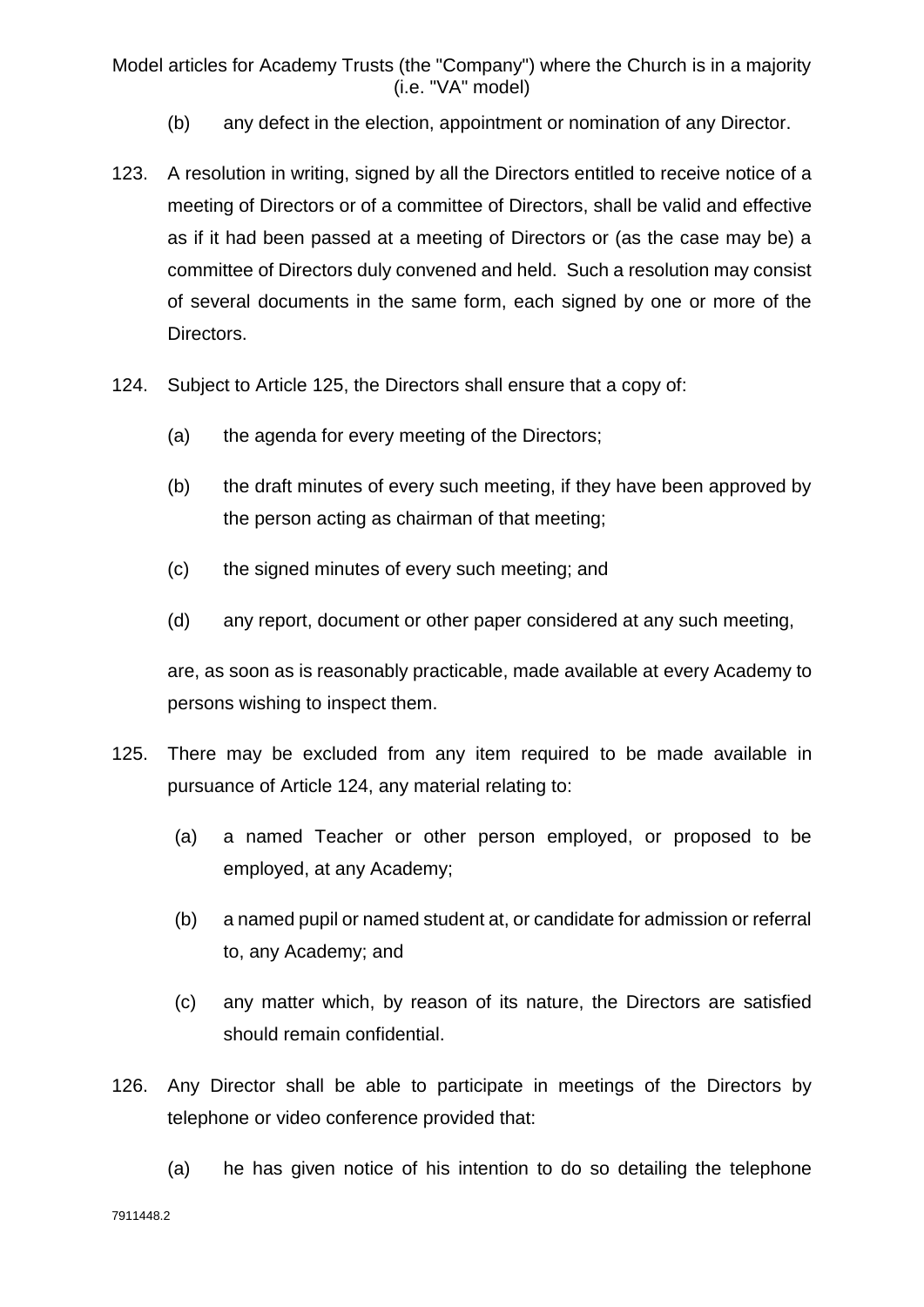> number on which he can be reached and/or appropriate details of the video conference suite from which he shall be taking part at the time of the meeting at least 48 hours before the meeting; and

(b) the Directors have access to the appropriate equipment.

If after all reasonable efforts it does not prove possible for the person to participate by telephone or video conference the meeting may still proceed with its business provided it is otherwise quorate.

# **PATRONS AND HONORARY OFFICERS**

127. The Directors may from time to time appoint any person whether or not a Member of the Company to be a patron of the Company or to hold any honorary office and may determine for what period he is to hold such office.

### **THE SEAL**

128. The seal, if any, shall only be used by the authority of the Directors or of a committee of Directors authorised by the Directors. The Directors may determine who shall sign any instrument to which the seal is affixed and unless otherwise so determined it shall be signed either by two Directors or by a Director and the company secretary (if so authorised).

### **ACCOUNTS**

129. Accounts shall be prepared in accordance with the relevant statement of recommended practice published by the Charity Commission from time to time (the "**Statement of Recommended Practice**") as if the Company was a nonexempt charity and Parts 15 and 16 of the Companies Act 2006 and shall file these with the Secretary of State and the Principal Regulator by 31 December each Academy Financial Year.

# **ANNUAL REPORT**

130. The Directors shall prepare its Annual Report in accordance with the Statement of Recommended Practice as if the Company was a non-exempt charity and shall file these with the Secretary of State and the Principal Regulator by 31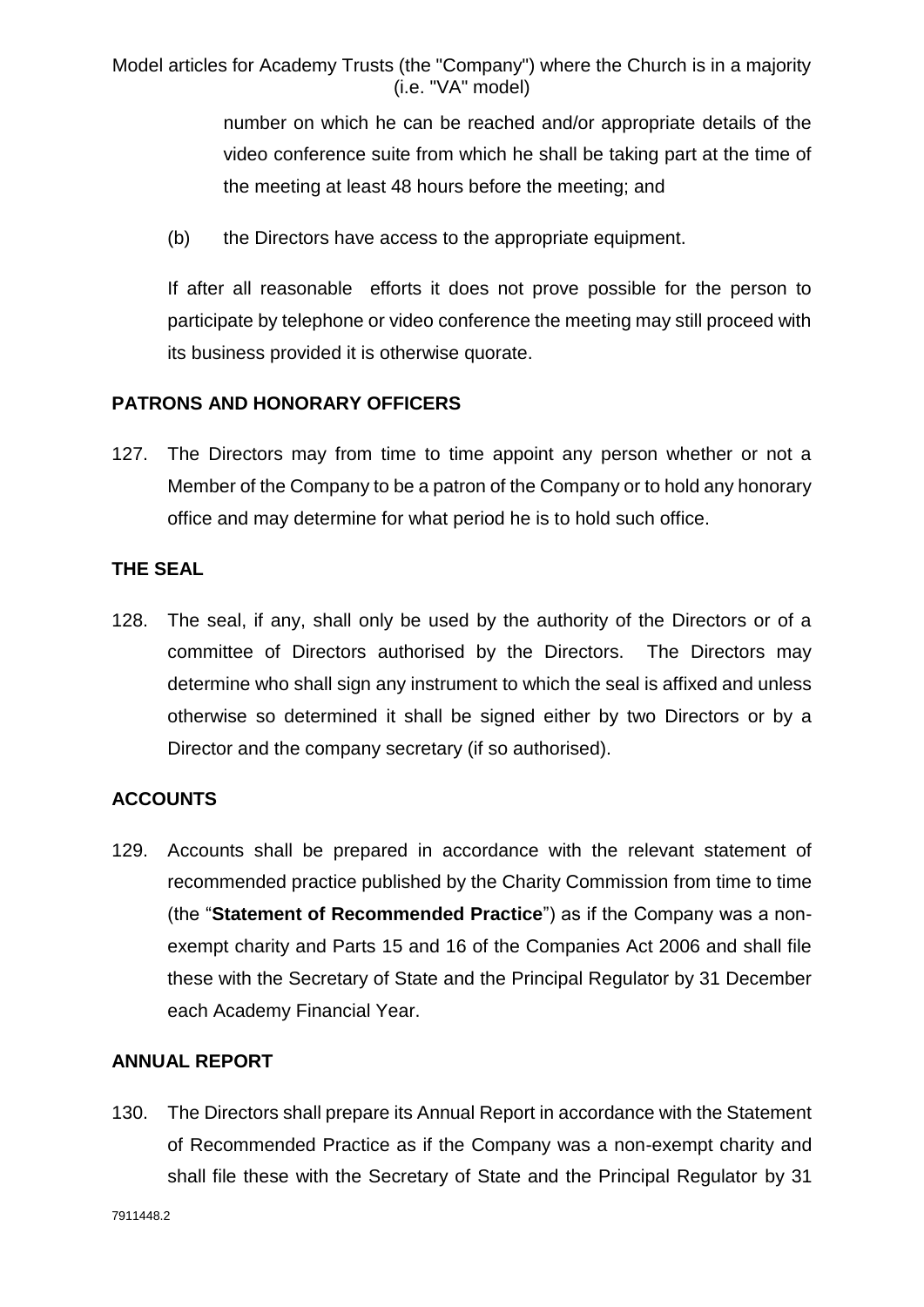December each Academy Financial Year.

# **ANNUAL RETURN**

131. The Directors shall comply with their obligations under Part 24 of the Companies Act 2006 (or any statutory re-enactment or modification of that Act) with regard to the preparation of a confirmation statement to the Registrar of Companies and in accordance with the Statement of Recommended Practice as if the Company was a non-exempt charity and to the Secretary of State and the Principal Regulator by 31 December each Academy Financial Year.

# **NOTICES**

- 132. Any notice to be given to or by any person pursuant to these Articles (other than a notice calling a meeting of the Directors) shall be in writing or shall be given using electronic communications to an address for the time being notified for that purpose to the person giving the notice. In these Articles, "address" in relation to electronic communications, includes a number or address used for the purposes of such communications.
- 133. A notice may be given by the Company to a Member either personally or by sending it by post in a prepaid envelope addressed to the Member at his registered address or by leaving it at that address or by giving it using electronic communications to an address for the time being notified to the Company by the Member. A Member whose registered address is not within the United Kingdom and who gives to the Company an address within the United Kingdom at which notices may be given to him, or an address to which notices may be sent using electronic communications, shall be entitled to have notices given to him at that address, but otherwise no such Member shall be entitled to receive any notice from the Company.
- 134. A Member present, either in person or by proxy, at any meeting of the Company shall be deemed to have received notice of the meeting and, where necessary, of the purposes for which it was called.
- 135. Proof that an envelope containing a notice was properly addressed, prepaid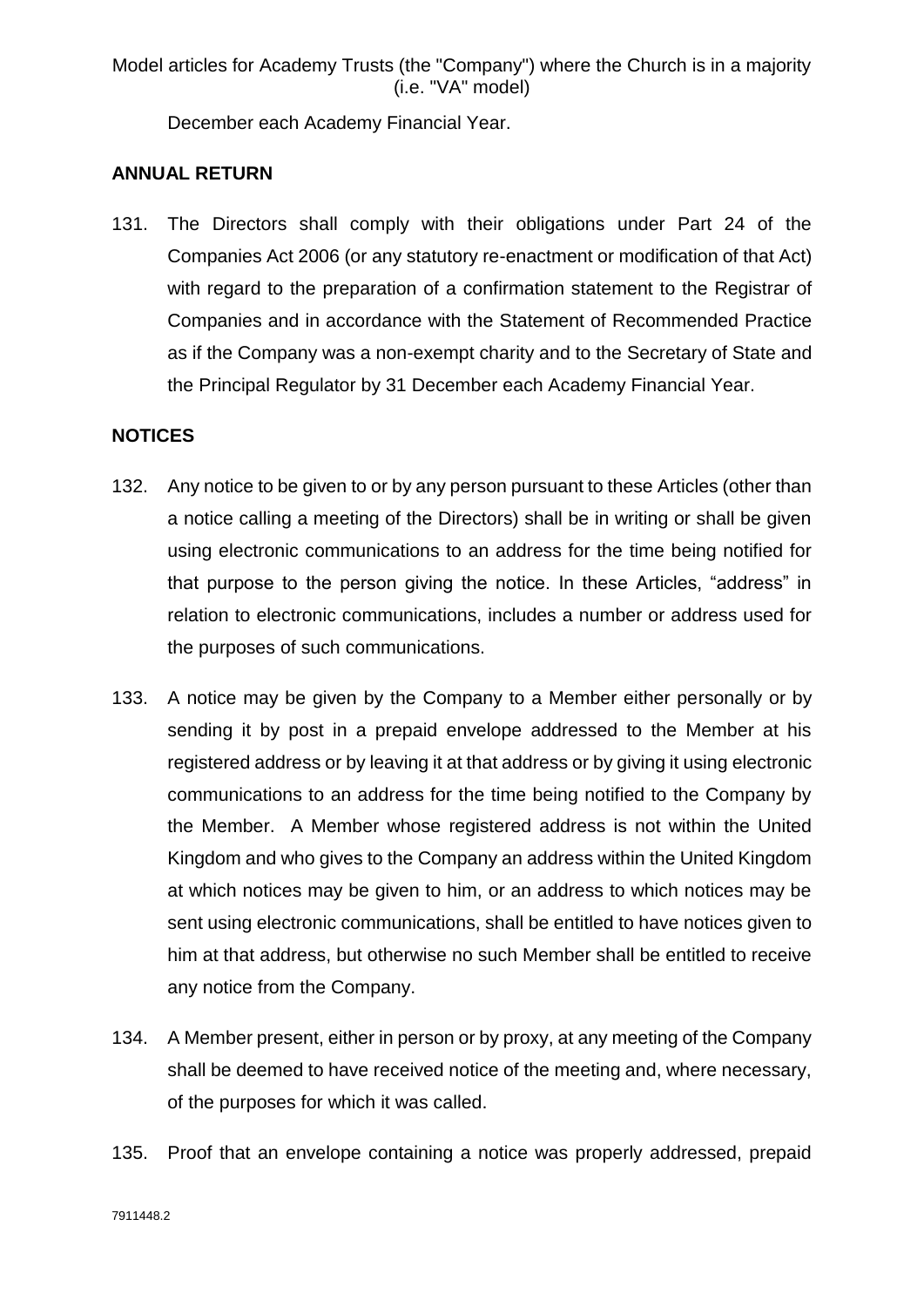and posted shall be conclusive evidence that the notice was given. Proof that a notice contained in an electronic communication was sent in accordance with guidance issued by the Institute of Chartered Secretaries and Administrators shall be conclusive evidence that the notice was given. A notice shall be deemed to be given at the expiration of 48 hours after the envelope containing it was posted or, in the case of a notice contained in an electronic communication, at the expiration of 48 hours after the time it was sent.

### **INDEMNITY**

136. Subject to the provisions of the Companies Act 2006 and Article 6.3 every Director or other officer or auditor of the Company shall be indemnified out of the assets of the Company against any liability incurred by him in that capacity in defending any proceedings, whether civil or criminal, in which judgment is given in favour or in which he is acquitted or in connection with any application in which relief is granted to him by the court from liability for negligence, default, breach of duty or breach of trust in relation to the affairs of the Company.

#### **RULES**

- 137. The Directors with the written consent of the Diocesan Corporate Member may from time to time make such rules or bye laws as they may deem necessary or expedient or convenient for the proper conduct and management of the Company, and in particular but without prejudice to the generality of the foregoing, they may by such rules or bye laws regulate:
	- (a) the setting aside of the whole or any part or parts of the Company's premises at any particular time or times or for any particular purpose or purposes;
	- (b) the procedure at General Meetings and meetings of the Directors and committees of the Directors and meetings of the Local Governing Bodies in so far as such procedure is not regulated by the Articles; and
	- (c) generally, all such matters as are commonly the subject matter of company rules.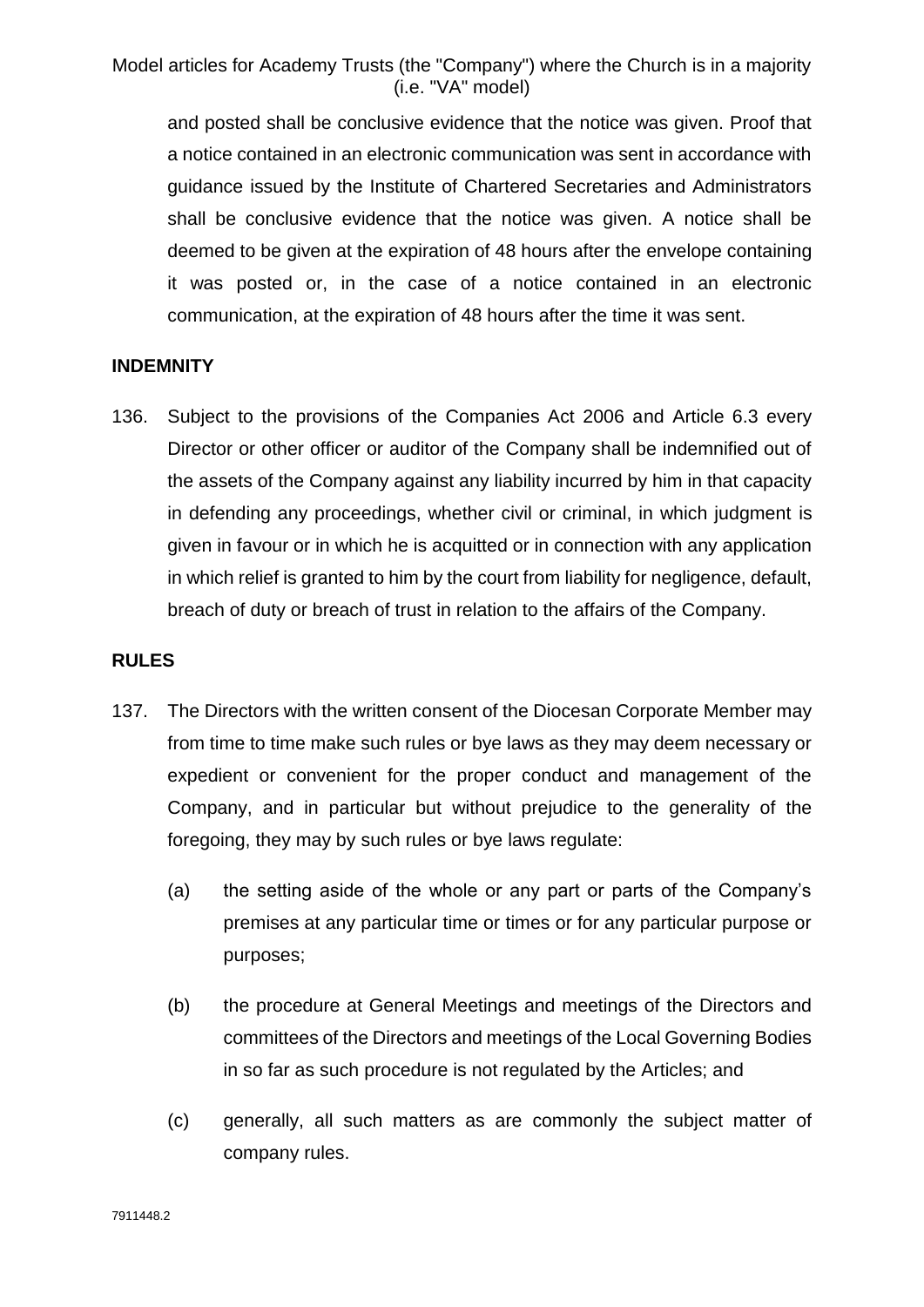138. The Company in General Meeting shall have power to alter, add or to repeal the rules or bye laws but only with the written consent of the Diocesan Corporate Member. Provided that no rule or bye law shall be inconsistent with, or shall affect or repeal anything contained in these Articles.

#### **AVOIDING INFLUENCED COMPANY STATUS**

- 139. Notwithstanding the number of Members from time to time, the maximum aggregate number of votes exercisable by Local Authority Associated Persons shall never exceed 19.9% of the total number of votes exercisable by Members in General Meeting and the votes of the other Members having a right to vote at the meeting will be increased on a pro-rata basis.
- 140. No person who is a Local Authority Associated Person may be appointed or elected as a Director if, once the appointment or election had taken effect, the number of Directors who are Local Authority Associated Persons would represent 20% or more of the total number of Directors. Upon any resolution put to the Directors, the maximum aggregate number of votes exercisable by any Directors who are Local Authority Associated Persons shall represent a maximum of 19.9% of the total number of votes cast by the Directors on such a resolution and the votes of the other Directors having a right to vote at the meeting will be increased on a pro-rata basis.
- 141. No person who is a Local Authority Associated Person is eligible to be appointed or elected to the office of Director unless his appointment or election to such office is authorised by the local authority to which he is associated.
- 142. If at the time of either his becoming a Member of the Company or his first appointment or election to office as a Director any Member or Director was not a Local Authority Associated Person but later becomes so during his membership or tenure as a Director he shall be deemed to have immediately resigned his membership and/or resigned from his office as a Director as the case may be.
- 143. If at any time the number of Directors or Members who are also Local Authority Associated Persons would (but for Articles 139 - 142 inclusive) represent 20%